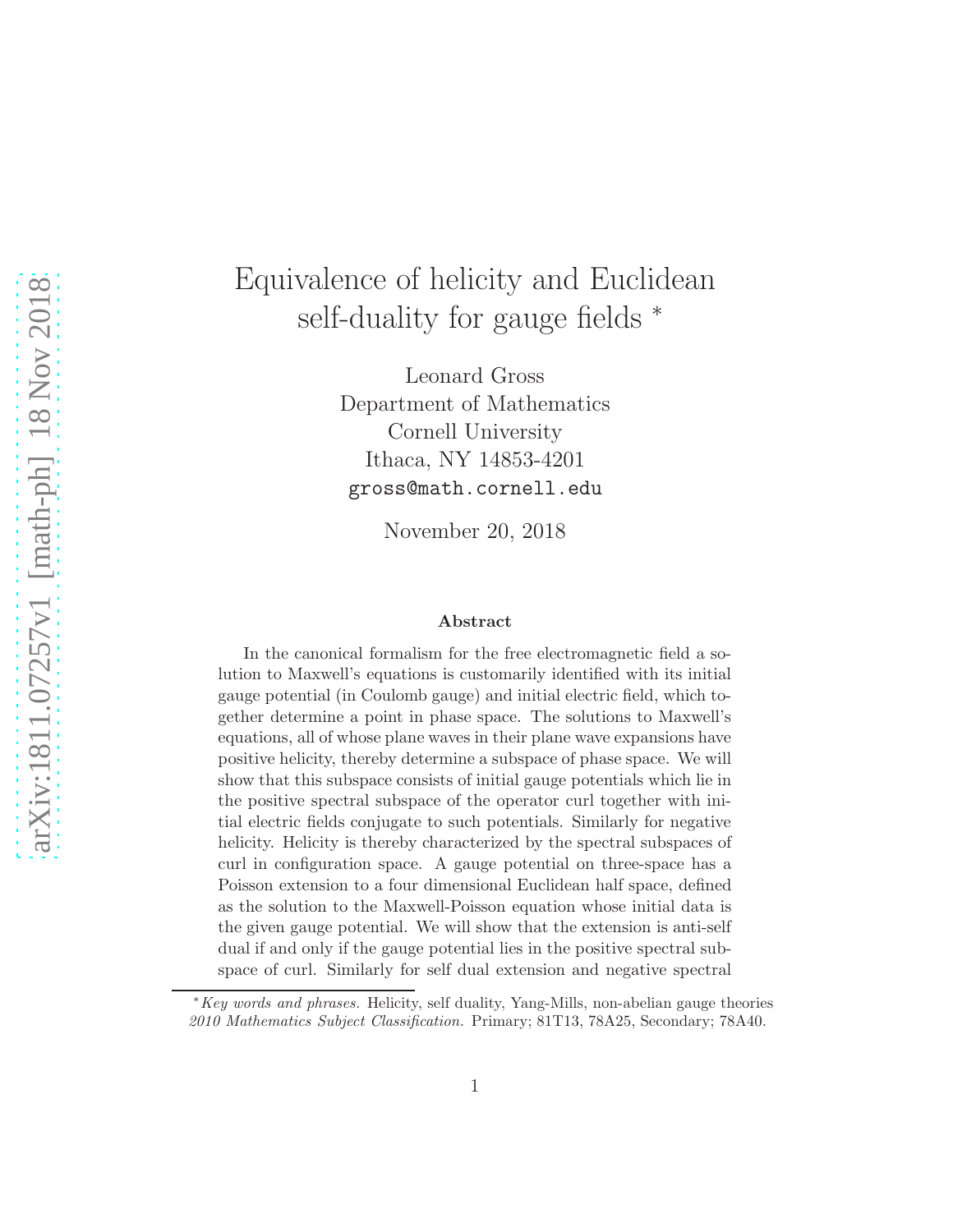subspace. Helicity is thereby characterized for a normalizable electromagnetic field by the canonical formalism and (anti-)self duality.

For a non-abelian gauge field on Minkowski space a plane wave expansion is not gauge invariant. Nor is the notion of positive spectral subspace of curl. But if one replaces the Maxwell-Poisson equation by the Yang-Mills-Poisson equation then (anti-)self duality on the Euclidean side induces a decomposition of (now non-linear) configuration space similar to that in the electromagnetic case. The strong analogy suggests a gauge invariant definition of helicity for non-abelian gauge fields. We will provide further support for this view.

# Contents

| $\mathbf{1}$   | Introduction                                                                                                                                                                                                                                                                 | 3                                |
|----------------|------------------------------------------------------------------------------------------------------------------------------------------------------------------------------------------------------------------------------------------------------------------------------|----------------------------------|
| $\overline{2}$ | Plane waves, helicity, configuration space in electromagnetism<br>Review of helicity for plane waves<br>2.1<br>2.2<br>2.3<br>Helicity and sgn(curl) for solutions of finite action $\dots \dots$<br>Configuration space, phase space and helicity $\dots \dots \dots$<br>2.4 | - 6<br>6<br>8<br>11<br>13        |
| 3              | Equivalence of helicity and Euclidean self-duality in electro-<br>magnetism<br>The Poisson action and Maxwell-Poisson semigroup<br>3.1<br>Self duality and helicity for the classical electromagnetic field.<br>3.2                                                          | 16<br>16<br>20                   |
| 4              | Yang-Mills fields                                                                                                                                                                                                                                                            | 22                               |
|                |                                                                                                                                                                                                                                                                              |                                  |
| $\overline{5}$ | The configuration space for Yang-Mills fields<br>The Poisson action and configuration space $\dots \dots \dots$<br>5.1<br>5.2<br>Derivatives of the Poisson action.<br>5.3<br>The Riemannian metrics on $\mathcal A$ and $\mathcal C$<br>5.4<br>5.5                          | 23<br>23<br>27<br>28<br>33<br>36 |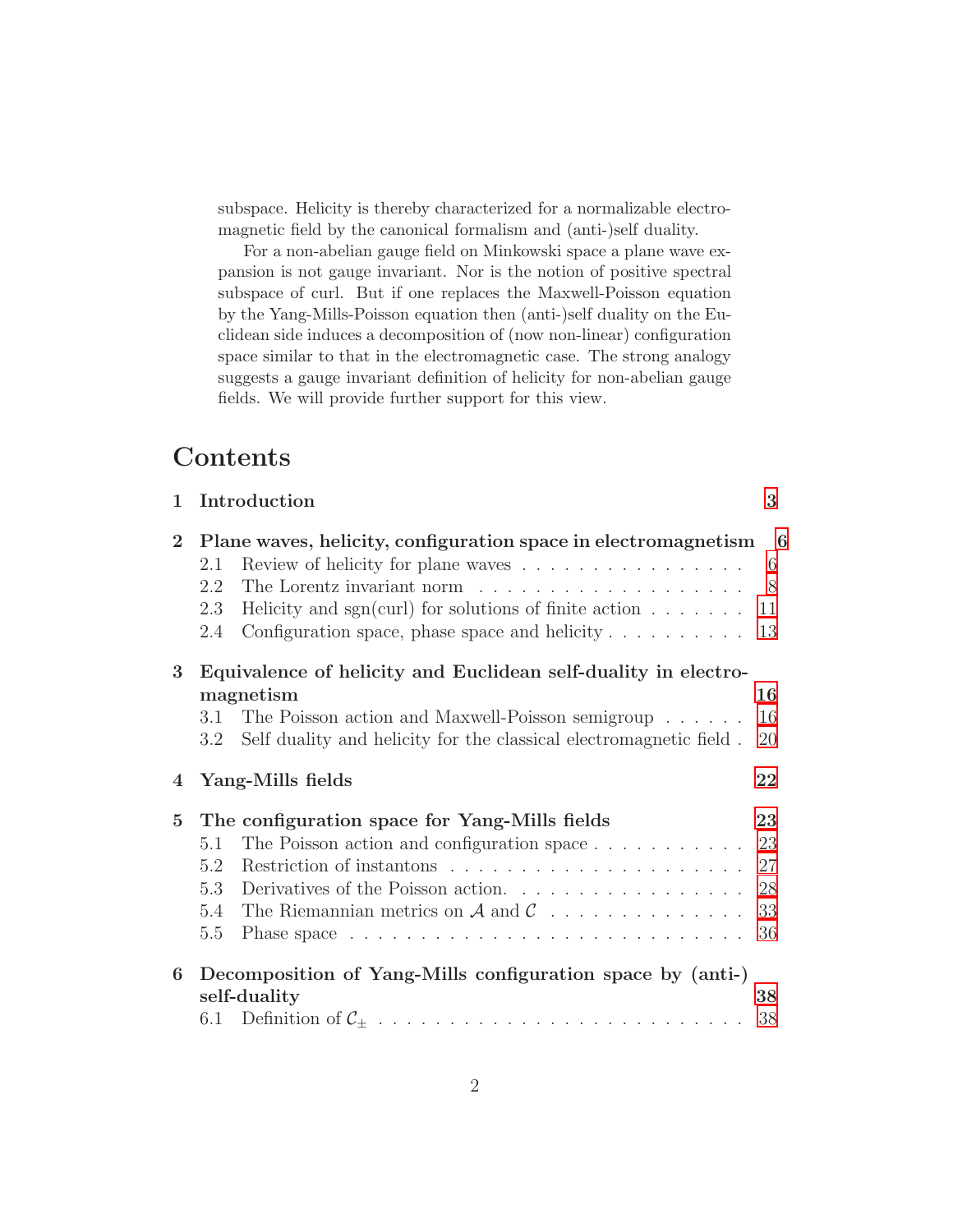|  | 6.3 The flows in the electromagnetic case 45 | 46 |
|--|----------------------------------------------|----|
|  | 7 Open questions                             |    |

<span id="page-2-0"></span>8 Bibliography [47](#page-46-0)

## 1 Introduction

A workable notion of helicity for quantized Yang-Mills fields has been sought in many works in recent years. For a broad perspective on this work see the extensive review by Leader and Lorcé  $[32]$ . Any notion of helicity for Yang-Mills fields must be gauge invariant, Lorentz invariant and reduce to the standard notion of helicity for electromagnetic fields. This paper proposes a notion of helicity for non-abelian gauge fields based on a Euclidean interpretation of helicity in electromagnetism. For the latter, it will first be shown that the Poisson extension of the initial gauge potential of an electromagnetic field to a half space in Euclidean space-time sets up an equivalence between helicity, which is a Minkowski space notion, and (anti-)self duality, which is a Euclidean space notion.

For classical electromagnetic fields helicity is customarily defined in terms of plane waves, which do not mesh well with a non-linear theory such as Yang-Mills, [\[1\]](#page-46-1). To make the jump from electromagnetism to Yang-Mills fields, first classically (in this paper) and then quantum mechanically (in  $[17]$ ), we are going to describe helicity in the electromagnetic case in a manner that allows a natural extension to the Yang-Mills case. To begin, we will first describe the precise configuration space for the free electromagnetic field that reflects the unique Lorentz invariant norm of Bargmann and Wigner, [\[5\]](#page-46-2). Second, given a real valued gauge potential  $A(x)$  on  $\mathbb{R}^3$  we will show that its Poisson extension to a half space in  $\mathbb{R}^4$  not only captures the Lorentz invariant norm of Bargmann and Wigner, but is also self-dual if and only if A is the initial data in Minkowski space of some solution to Maxwell's equations of negative helicity. Similarly for anti-self dual and positive helicity.

To be more explicit, suppose that  $A(x) := \sum_{j=1}^{3} A_j(x) dx^j$  is a real valued gauge potential on  $\mathbb{R}^3$  and that, for each  $s \geq 0$ ,  $a(x, s) = \sum_{j=1}^3 a_j(x, s) dx^j$  is another gauge potential on  $\mathbb{R}^3$  such that the function a satisfies the Maxwell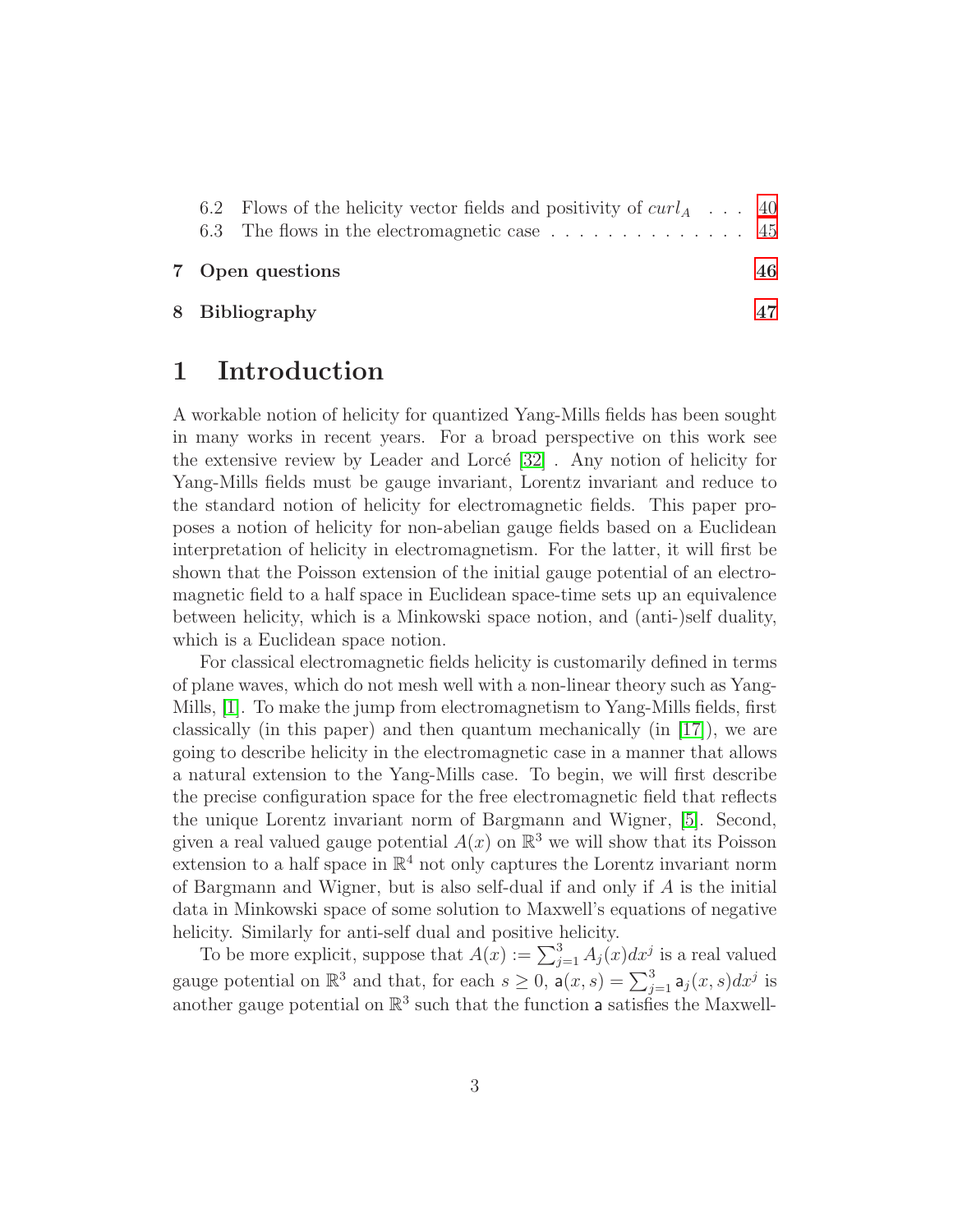Poisson equation with initial value A:

<span id="page-3-0"></span>
$$
\mathsf{a}''(s) = \operatorname{curl}^2 \mathsf{a}(s), \quad \mathsf{a}(0) = A. \tag{1.1}
$$

We may regard **a** as a 1-form in temporal gauge on the half-space  $\mathbb{R}^4_+ :=$  $\mathbb{R}^3 \times [0, \infty)$ . Its four dimensional curvature F is then given by  $F = ds \wedge a' + da$ , where  $d$  denotes the three dimensional exterior derivative. Equation  $(1.1)$  is the Euler equation for minimization of  $\int_{\mathbb{R}^4_+} |F(x,s)|^2 d^3x ds$ , subject to the initial condition  $a(0) = A$ . It happens that this minimum is the square of the unique Lorentz compatible norm on configuration space. We will show that A is the initial potential of some solution to Maxwell's equations with only positive helicity plane waves in its plane wave decomposition if and only if F is anti-self-dual. Similarly for negative helicity and self-duality. The Maxwell-Poisson equation [\(1.1\)](#page-3-0) thereby sets up a correspondence between helicity on the Minkowski side and (anti-)self-duality on the Euclidean side. The result is a decomposition of the electromagnetic configuration space  $\mathcal C$ into two orthogonal subspaces  $\mathcal{C}_{\pm}$ , determined by helicity, or equivalently, by (anti-)self duality.

For a non-abelian gauge field the corresponding Poisson-like equation is the Yang-Mills-Poisson equation. It is a nonlinear, degenerate elliptic differential equation for which existence and uniqueness of solutions has not yet been proven. We are going to assume both, however, and show how the Yang-Mills-Poisson equation sets up a similar decomposition of the Yang-Mills configuration space  $\mathcal{C}$ , which is no longer a linear space, into two submanifolds  $C_{\pm}$  corresponding to anti-self dual and self dual solutions. The similarity of this procedure to the electromagnetic case suggests that the submanifolds  $\mathcal{C}_\pm$  are the "correct" non-abelian analogs of the classical helicity subspaces for Maxwell's theory. But we will give more support to this interpretation in Section [6](#page-37-0) by showing that this decomposition exhibits two additional properties which are definitive in the electromagnetic case.

The representation of a gauge potential as the initial data of a Poisson-like equation automatically induces a Riemannian metric on the set of potentials (modulo gauge transformations), whose Poisson action  $\int_{\mathbb{R}^4_+} |F(x, s)|^2 d^3x ds$  is finite. This in turn gives a quantitative meaning to phase space  $T^*(\mathcal{C})$  for both electromagnetic and Yang-Mills fields. It turns out, remarkably, that the norm defined on the electromagnetic phase space in this way is exactly the unique Lorentz invariant norm first discovered by Bargmann and Wigner [\[5\]](#page-46-2) in their fundamental work on unitary representations of the inhomogeneous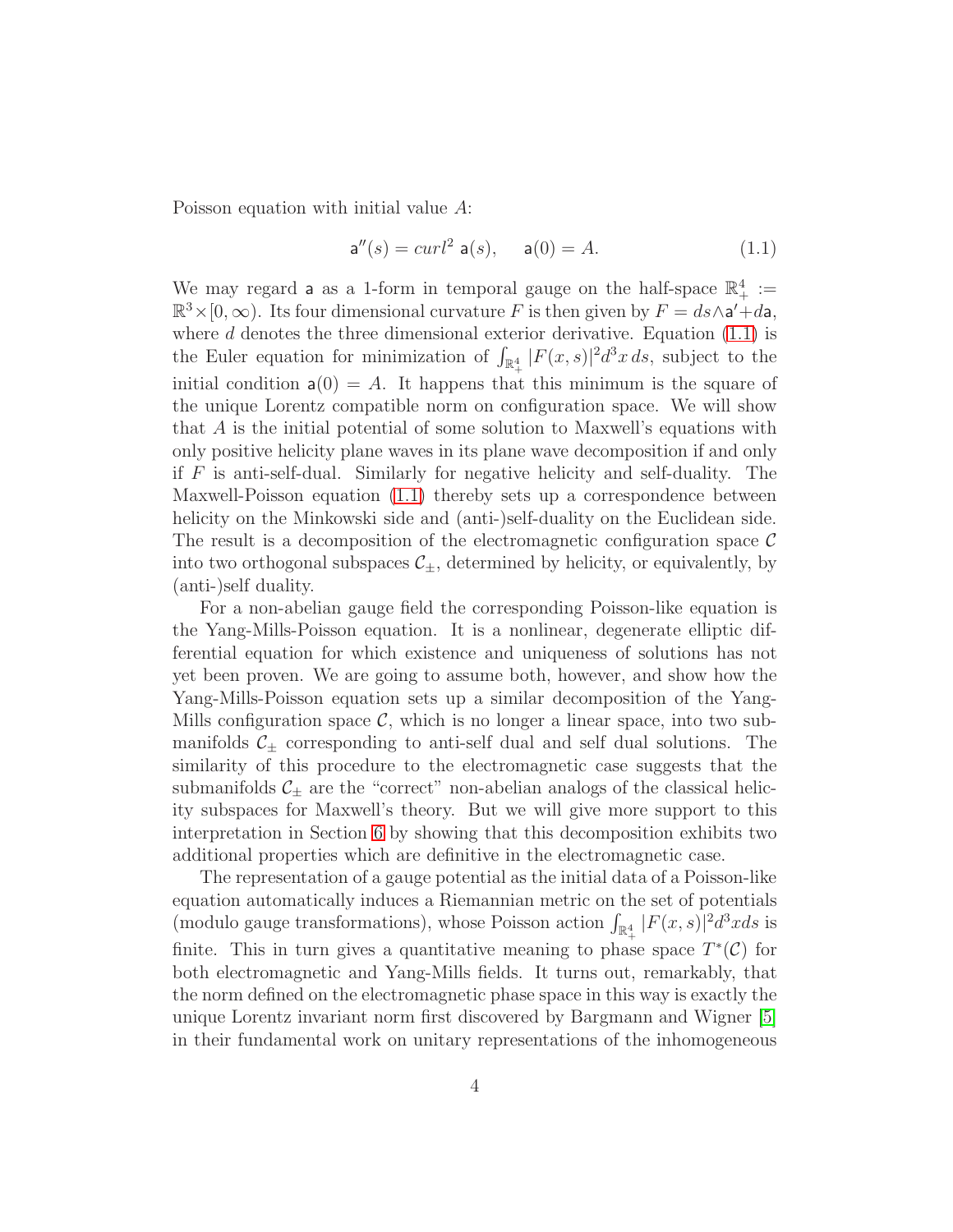Lorentz group. The norm induced on configuration space and phase space by our procedure is therefore forced on us if we wish to have a Lorentz invariant theory. We will show this in the course of establishing the equivalence of helicity with (anti-)self duality for electromagnetism. In the non-abelian case the Riemannian metric induced from the Euclidean side by the same procedure is presumably Lorentz invariant in some appropriate sense. But this has not been explored.

In accordance with the canonical formalism (as in, say, [\[7,](#page-47-0) Chapter 14]) the electric field  $E$  at time zero is canonically conjugate to  $A$  and therefore the pair  $\{A, E\}$  defines a point in phase space. We will show that if A is in  $\mathcal{C}_+$  and E is in  $T_A^*(\mathcal{C}_+)$  then the unique solution to Maxwell's equations with initial data  $A, E$  contains only positive helicity plane waves in its plane wave decomposition (and conversely). Similarly  $T^*(\mathcal{C}_-)$  corresponds to negative helicity plane waves. In this way Euclidean (anti-)self duality provides a completely geometric characterization of helicity in electromagnetic theory

We will reinforce this geometric interpretation of helicity further by starting over again in [\[17\]](#page-48-0) with the quantized theories, each of which has a generally accepted "forward component of angular momentum" operator used for defining helicity in their respective quantum field theories. In the electromagnetic case we will see that the operator simply "quantizes" the decomposition  $C_{+}$ . The Schrödinger representation of the quantized electromagnetic field will be instrumental in implementing this view. In the non-abelian case, where configuration space is not a linear space, we will see that the apparent "forward component of angular momentum" operator similarly quantizes the two submanifolds  $C_+$ , thereby reinforcing again the link between helicity and Euclidean (anti-)self-duality for non-abelian gauge fields. The Schrödinger representation of the quantized Yang-Mills field will again be indispensable in implementing this view, and for this, the Riemannian metric introduced in this paper will enable us to use the gradient operator on functions over configuration space instead of momentum space annihilation operators, which have no gauge invariant meaning for the intermediate non-abelian fields.

There are many unsettled purely mathematical issues in the body of this paper that we will ignore. They are in the nature of existence and uniqueness theorems. In the last section we will discuss the open problems raised by these structures.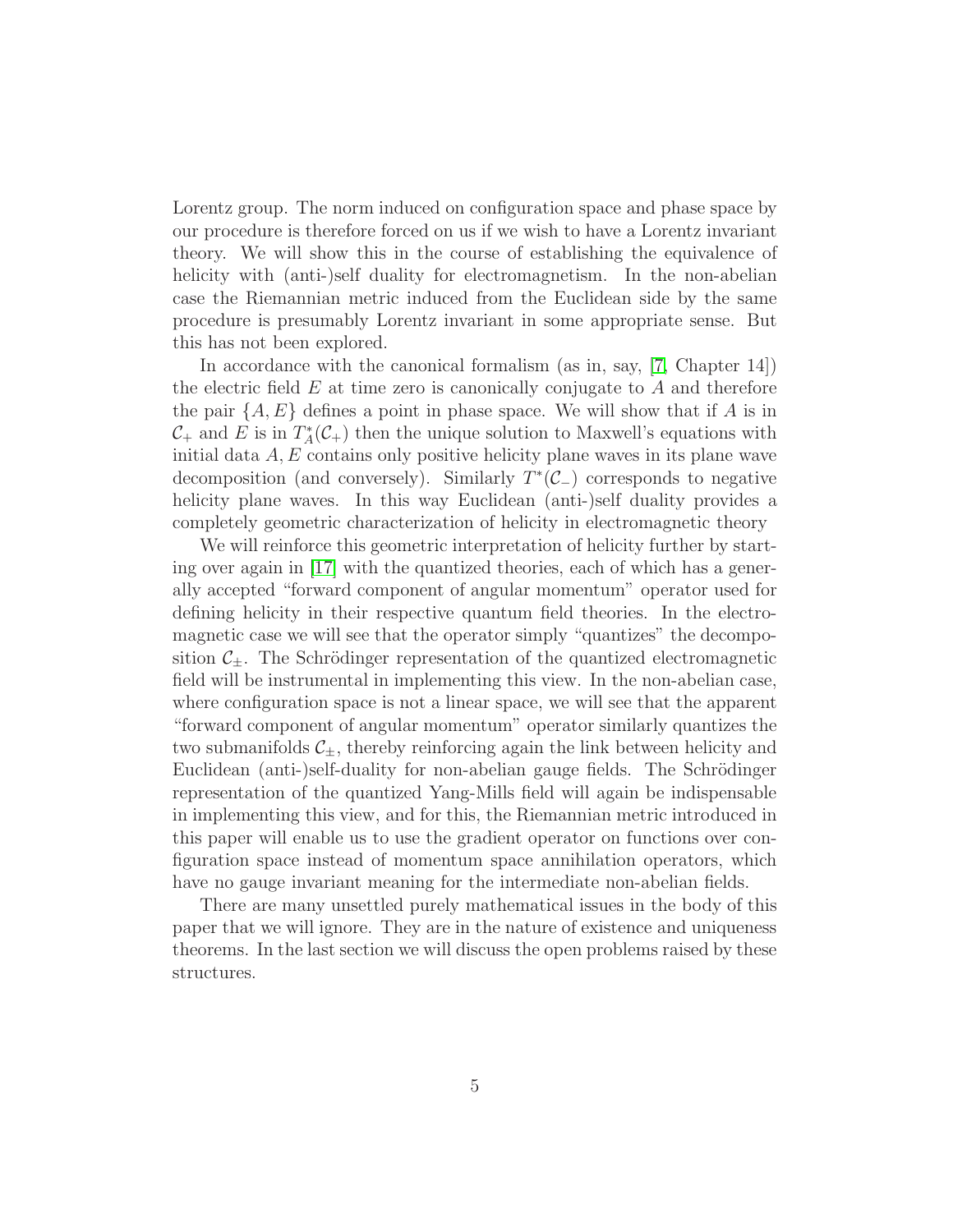# <span id="page-5-0"></span>2 Plane waves, helicity, configuration space in electromagnetism

#### <span id="page-5-1"></span>2.1 Review of helicity for plane waves

This subsection is a review of circularly polarized light in a form that will be useful for our purposes. Nothing in this subsection should be construed to be less than 165 years old. See for example Born and Wolfe [\[8\]](#page-47-1) or Jackson [\[27\]](#page-49-1).

**Notation 2.1** For  $0 \neq \mathbf{k} \in \mathbb{R}^3$  define

$$
\mathbf{k}^{\perp} = \{ u \in \mathbb{C}^3 : u \cdot \mathbf{k} = 0 \}. \tag{2.1}
$$

 $k^{\perp}$  is a two dimensional complex vector space closed under complex conjugation  $u \mapsto \bar{u}$ . Its real part  $\mathbf{k}_{real}^{\perp} := \mathbf{k}^{\perp} \cap \mathbb{R}^3$  is a two dimensional real vector space. Define

<span id="page-5-3"></span>
$$
C_{\mathbf{k}}u = i\mathbf{k} \times u, \text{ for } u \in \mathbb{C}^3. \tag{2.2}
$$

 $C_{\mathbf{k}}u$  is in  $\mathbf{k}^{\perp}$  for all  $u \in \mathbb{C}^{3}$  because  $\mathbf{k} \times u$  is perpendicular to  $\mathbf{k}$ . The significance of the operator  $C_{\mathbf{k}}$  is that it implements curl under Fourier transformation in accordance with the easily verified identity

<span id="page-5-2"></span>
$$
\operatorname{curl}(ue^{i\mathbf{k}\cdot x}) = (C_{\mathbf{k}}u)e^{i\mathbf{k}\cdot x} \quad \text{for any vector } u \in \mathbb{C}^3. \tag{2.3}
$$

Discussions of circularly polarized light and, more generally, elliptically polarized light amount to an analysis of the operator  $C_{\mathbf{k}}$  acting in the two dimensional subspace  $\mathbf{k}^{\perp}$ . See for example [\[27,](#page-49-1) Chapter 7] or [\[8,](#page-47-1) Section 1.4].

**Lemma 2.2** (Properties of  $C_{\mathbf{k}}$ ). The restriction of  $C_{\mathbf{k}}$  to  $\mathbf{k}^{\perp}$  satisfies

a)  $C_{\mathbf{k}}$  is Hermitian in  $\mathbf{k}^{\perp}$ . b)  $C_{\mathbf{k}}^2 = |\mathbf{k}|^2 on \mathbf{k}$  $\perp$  (2.4)

c)  $C_{\mathbf{k}}$  decomposes  $\mathbf{k}^{\perp}$  into two one dimensional complex subspaces  $\mathbf{k}^{\perp}_{\pm}$ corresponding to eigenvalues  $\pm |\mathbf{k}|$ . A vector  $u \in \mathbf{k}^{\perp}$  is in  $\mathbf{k}_{+}^{\perp}$  if and only if its complex conjugate  $\bar{u} \in \mathbf{k}_{-}^{\perp}$ .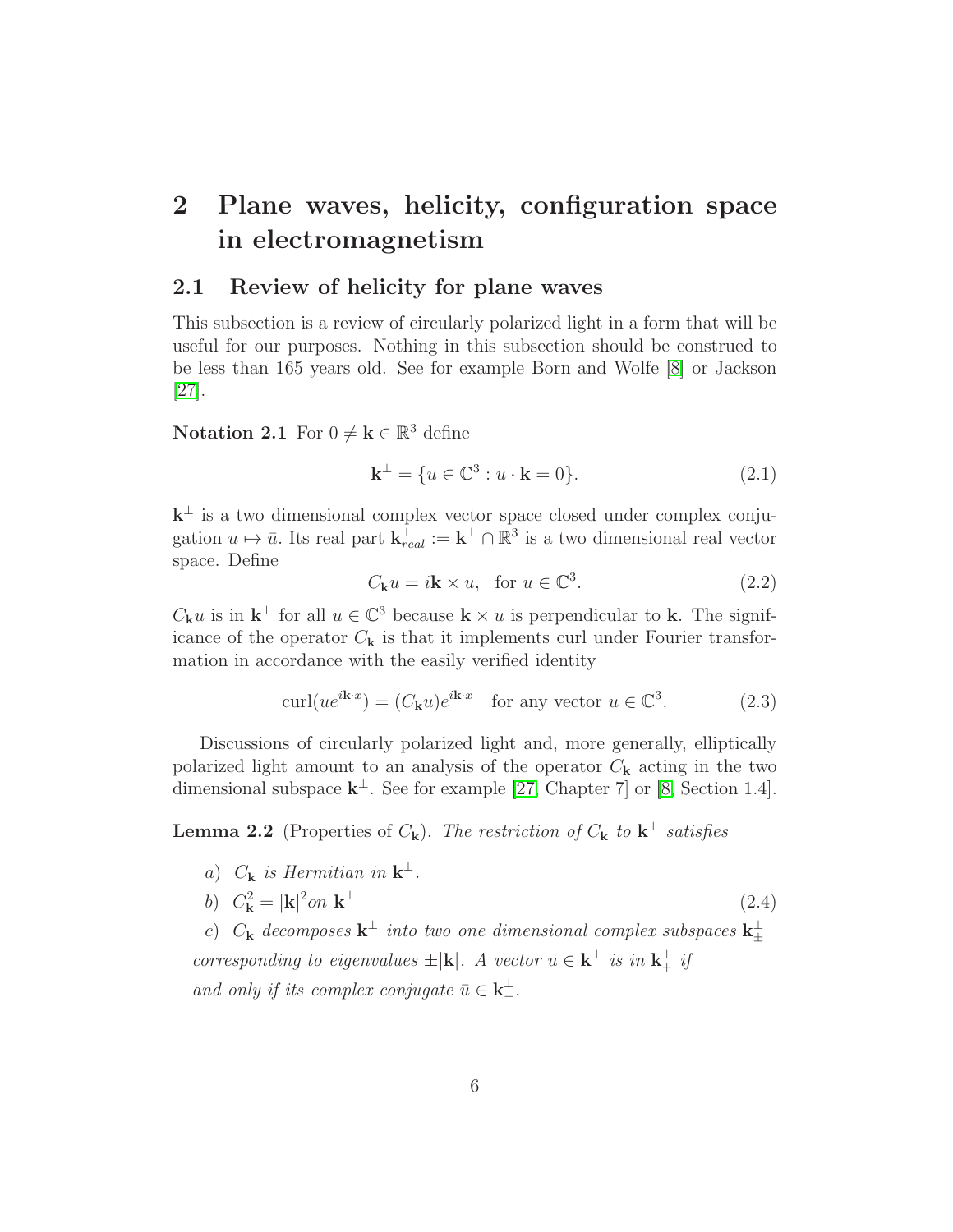**Proof.** Using the triple product identity  $(\mathbf{k} \times u) \cdot v = -u \cdot (\mathbf{k} \times v)$ , which is valid for u and v in  $\mathbb{C}^3$ , we see that

$$
(C_{\mathbf{k}}u,v)_{\mathbb{C}^3} = (i\mathbf{k}\times u)\cdot \bar{v} = u\cdot(\overline{i\mathbf{k}\times v}) = (u,C_{\mathbf{k}}v)_{\mathbb{C}^3},
$$

which proves a). Item b) follows from the identity  $C_{\mathbf{k}}^2 u = -\mathbf{k} \times (\mathbf{k} \times u) = |\mathbf{k}|^2 u$ when  $u \cdot \mathbf{k} = 0$ . To prove c) let  $\hat{\mathbf{k}} = \mathbf{k}/|\mathbf{k}|$  and let  $e_1$  be any unit vector in  $\mathbf{k}_{real}^{\perp}$ . Define  $e_2 = \hat{\mathbf{k}} \times e_1$ . Then  $\hat{\mathbf{k}}, e_1, e_2$  form a right handed basis of  $\mathbb{R}^3$ . In particular  $\hat{\mathbf{k}} \times e_2 = -e_1$ . Thus

$$
C_{\mathbf{k}}(e_1 + ie_2) = i|\mathbf{k}|\{e_2 - ie_1\} = |\mathbf{k}|(e_1 + ie_2)
$$
\n(2.5)

Hence  $(e_1 + ie_2)$  is an eigenvector for  $C_k$  with eigenvalue |k|. Using the same vectors one can compute similarly that  $e_1 - ie_2$  is an eigenvector of  $C_{\mathbf{k}}$  with eigenvalue  $-|\mathbf{k}|$ . Moreover, if  $u \in \mathbf{k}_+^{\perp}$  then  $C_{\mathbf{k}}\bar{u} = \overline{(-C_{\mathbf{k}}u)} = -|\mathbf{k}| \bar{u} = -|\mathbf{k}| \bar{u}$ . This proves c).  $\blacksquare$ 

**Definition 2.3** (Plane waves) Let  $0 \neq k \in \mathbb{R}^3$ . A plane wave with wave vector **k** is a function on  $\mathbb{R}^4$  of the form

<span id="page-6-0"></span>
$$
A_{\mathbf{k}}(x,t) = ae^{i(\mathbf{k}\cdot x - |\mathbf{k}|t)} + \bar{a}e^{-i(\mathbf{k}\cdot x - |\mathbf{k}|t)}, \ x, t \in \mathbb{R}^{3+1}, \ a \in \mathbf{k}^{\perp}
$$
 (2.6)

Clearly  $A_{\mathbf{k}}(x,t) \in \mathbb{R}^3$  for each  $x, t$  and

<span id="page-6-1"></span>
$$
div A_{\mathbf{k}}(x,t) = 0 \tag{2.7}
$$

because of the identity

$$
div (ae^{i\mathbf{k}\cdot x}) = (i\mathbf{k}\cdot a)e^{i\mathbf{k}\cdot x}.
$$
 (2.8)

<span id="page-6-3"></span>**Lemma 2.4** For the plane wave  $(2.6)$  define

$$
B_{\mathbf{k}}(x,t) = curl A_{\mathbf{k}}(x,t)
$$
\n(2.9)

<span id="page-6-2"></span>
$$
E_{\mathbf{k}}(x,t) = -(\partial/\partial t)A_{\mathbf{k}}(x,t).
$$
 (2.10)

Then  $B_{\mathbf{k}}, E_{\mathbf{k}}$  is a solution to Maxwell's equations,

$$
\nabla \cdot B = 0, \quad \nabla \cdot E = 0, \quad \dot{B} = -\text{curl } E, \quad \dot{E} = \text{curl } B. \tag{2.11}
$$

<span id="page-6-4"></span>**Proof.** Use the identities [\(2.8\)](#page-6-1) and [\(2.3\)](#page-5-2) along with [\(2.6\)](#page-6-0) and [\(2.4\)](#page-5-3).  $\blacksquare$ 

Definition 2.5 (Helicity for plane waves) The standard definition of helicity can be stated thus. The plane wave [\(2.6\)](#page-6-0) has *positive helicity* if  $C_{\mathbf{k}}a = |\mathbf{k}|a$ . It has negative helicity if  $C_{\mathbf{k}}a = -|\mathbf{k}|a$ .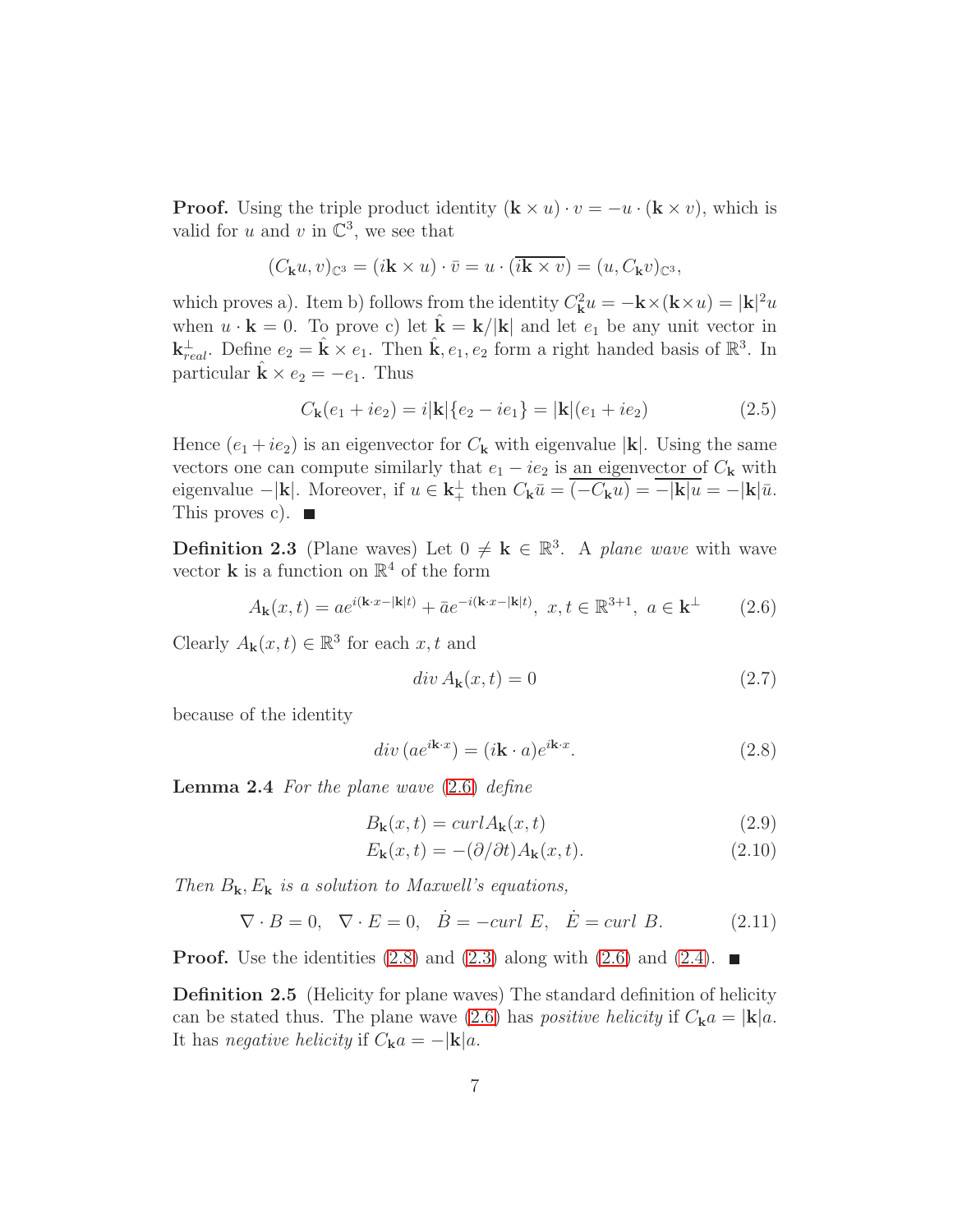### <span id="page-7-0"></span>2.2 The Lorentz invariant norm

A small portion of the classic paper [\[5\]](#page-46-2) of Bargmann and Wigner will be needed to explain our choice of the norm [\(2.13\)](#page-7-1), which we will later take to be the norm on configuration space in [\(2.35\)](#page-13-0). The Coulomb gauge fixing that we are going to use here for convenience will be removed when we discuss Yang-Mills fields.

**Definition 2.6** (Spaces) The operator curl on vector fields over  $\mathbb{R}^3$  acts in the real Hilbert space  $L^2(\mathbb{R}^3; \mathbb{R}^3) \cap \{div u = 0\}$  because  $div curl = 0$ . It is easily seen to be self-adjoint by an integration by parts. Moreover in this space it has a zero nullspace. We will denote by  $C$  the operator curl acting in this Hilbert space or some closely related spaces. The square root of  $C<sup>2</sup>$ will be denoted  $|C|$ : Thus

$$
C = curl, \qquad |C| = \sqrt{C^2}.
$$
\n(2.12)

For a vector field u on  $\mathbb{R}^3$  with  $div u = 0$  let

<span id="page-7-5"></span><span id="page-7-2"></span><span id="page-7-1"></span>
$$
||u||_{H_{1/2}}^2 = |||C|^{1/2}u||_{L^2}^2
$$
\n(2.13)

$$
||u||_{H_{-1/2}}^2 = |||C|^{-1/2}u||_{L^2}^2.
$$
\n(2.14)

Define Hilbert spaces  $H_{\pm 1/2}$  by the condition that the corresponding norm in [\(2.13\)](#page-7-1) or [\(2.14\)](#page-7-2) is finite.

For vector fields  $B$  and  $E$  on  $\mathbb{R}^3$  with divergence zero define

$$
\|\{B, E\}\|_{bw}^2 = \|B\|_{H_{-1/2}}^2 + \|E\|_{H_{-1/2}}^2.
$$
\n(2.15)

The main assertion of this section is that the norm  $\|\cdot,\cdot\|_{bw}$  is invariant under Lorentz transformations in the sense that the unique solution to Maxwell's equations with  $B$  and  $E$  as initial data has, after any Lorentz transformation, initial data with the same norm. The following computations reduce this assertion to a theorem in [\[5\]](#page-46-2) by showing that  $\|\cdot,\cdot\|_{bw}$  is equal to the norm introduced in [\[5\]](#page-46-2) by Bargmann and Wigner.

<span id="page-7-6"></span>**Theorem 2.7** (Plane wave decomposition) Suppose that  $a(\mathbf{k})$  is a  $\mathbb{C}^3$  valued function on  $\mathbb{R}^3$  such that

<span id="page-7-3"></span>
$$
a. \quad \mathbf{k} \cdot a(\mathbf{k}) = 0 \text{ for all } \mathbf{k} \in \mathbb{R}^3 \text{ and } \tag{2.16}
$$

<span id="page-7-4"></span>
$$
b. \qquad \int_{\mathbb{R}^3} |a(\mathbf{k})|^2 d^3 \mathbf{k} / |\mathbf{k}| < \infty. \tag{2.17}
$$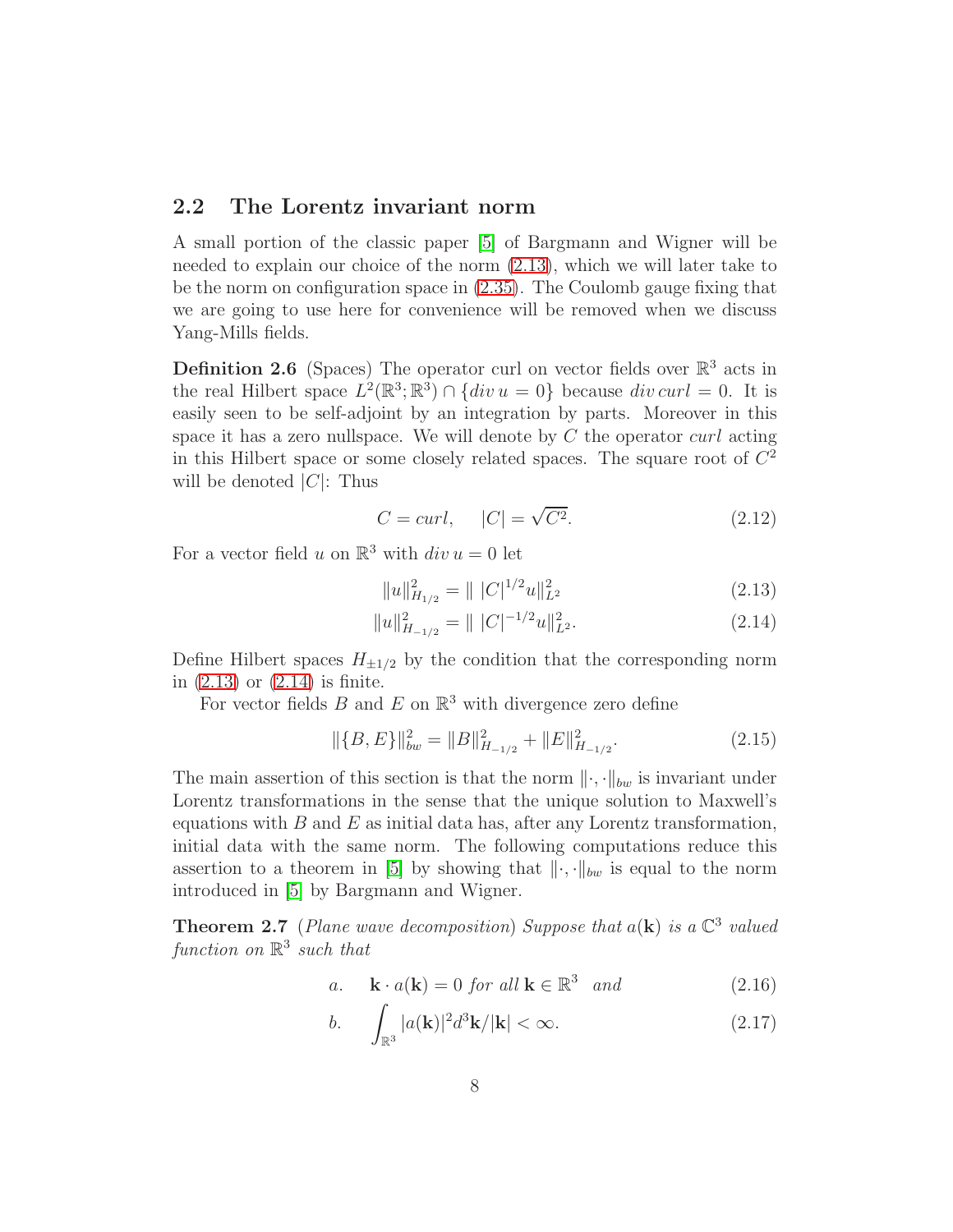Define

$$
A(x,t) = \int_{\mathbb{R}^3} \left( a(\mathbf{k}) e^{i(\mathbf{k} \cdot x - |\mathbf{k}|t)} + \overline{a(\mathbf{k})} e^{-i(\mathbf{k} \cdot x - |\mathbf{k}|t)} \right) d^3 \mathbf{k} / |\mathbf{k}|.
$$
 (2.18)

$$
B(x,t) = curl A(x,t).
$$
\n(2.19)

$$
E(x,t) = -(\partial/\partial t)A(x,t). \tag{2.20}
$$

Then A, B and E have divergence zero for each t and  $B(\cdot), E(\cdot)$  is a solution to Maxwell's equations [\(2.11\)](#page-6-2). Moreover for all real t there holds

<span id="page-8-2"></span><span id="page-8-1"></span><span id="page-8-0"></span>
$$
\begin{aligned} \|\{B(t), E(t)\}\|_{bw}^2 &= \|A(t)\|_{H_{1/2}}^2 + \|E(t)\|_{H_{-1/2}}^2 \\ &= 2(2\pi)^3 \int_{\mathbb{R}^3} |a(\mathbf{k})|^2 d^3 \mathbf{k} / |\mathbf{k}|. \end{aligned} \tag{2.21}
$$

Conversely, suppose that  $B_0$  and  $E_0$  are divergence free vector fields on  $\mathbb{R}^3$  and each is in  $H_{-1/2}(\mathbb{R}^3)$ . Then there is a unique solution  $B(t)$ ,  $E(t)$  to Maxwell's equations [\(2.11\)](#page-6-2) and a unique (up to a set of measure zero) function  $a(\cdot)$ :  $\mathbb{R}^3 \to \mathbb{C}^3$  satisfying [\(2.16\)](#page-7-3) and [\(2.17\)](#page-7-4) such that  $B(t)$  and  $E(t)$  are given by  $(2.18) - (2.20).$  $(2.18) - (2.20).$  $(2.18) - (2.20).$  $(2.18) - (2.20).$ 

Proof. Upon differentiating under the integral in [\(2.18\)](#page-8-0) we see from Lemma [2.4](#page-6-3) that  $A(t)$ ,  $B(t)$  and  $E(t)$  all have divergence zero and the pair  $\{B(t), E(t)\}$ satisfies Maxwell's equations.

For the proof of  $(2.21)$  observe first that, with  $C = \text{curl}$  we have  $||B(t)||_{H_{-1/2}} = ||A(t)||_{H_{1/2}}$  because  $||B(t)||_{H_{-1/2}} = ||C A(t)||_{H_{-1/2}} =$  $|||C|^{-1/2}CA(t)||_{L^2} = |||C|^{1/2}A(t)||_{L^2}$ . It suffices therefore to prove the sec-ond equality in line [\(2.21\)](#page-8-2). Moreover it suffices to prove it just at  $t = 0$ because replacing  $a(\mathbf{k})$  by  $a(\mathbf{k})e^{-i|\mathbf{k}|t}$  in the  $t=0$  equality gives the equality at time t. Let

$$
\alpha(\mathbf{k}) = a(\mathbf{k}) + \overline{a(-\mathbf{k})} \quad \text{and} \quad (2.22)
$$

$$
e(\mathbf{k}) = i|\mathbf{k}| \left( a(\mathbf{k}) - \overline{a(-\mathbf{k})} \right). \tag{2.23}
$$

Then from  $(2.18)$  and  $(2.20)$  we find

<span id="page-8-6"></span><span id="page-8-5"></span><span id="page-8-3"></span>
$$
A(x,0) = \int_{\mathbb{R}^3} \frac{\alpha(\mathbf{k})}{|\mathbf{k}|} e^{i\mathbf{k} \cdot x} d\mathbf{k}.
$$
 (2.24)

<span id="page-8-4"></span>
$$
E(x,0) = \int_{\mathbb{R}^3} \frac{e(\mathbf{k})}{|\mathbf{k}|} e^{i\mathbf{k} \cdot x} d\mathbf{k}.
$$
 (2.25)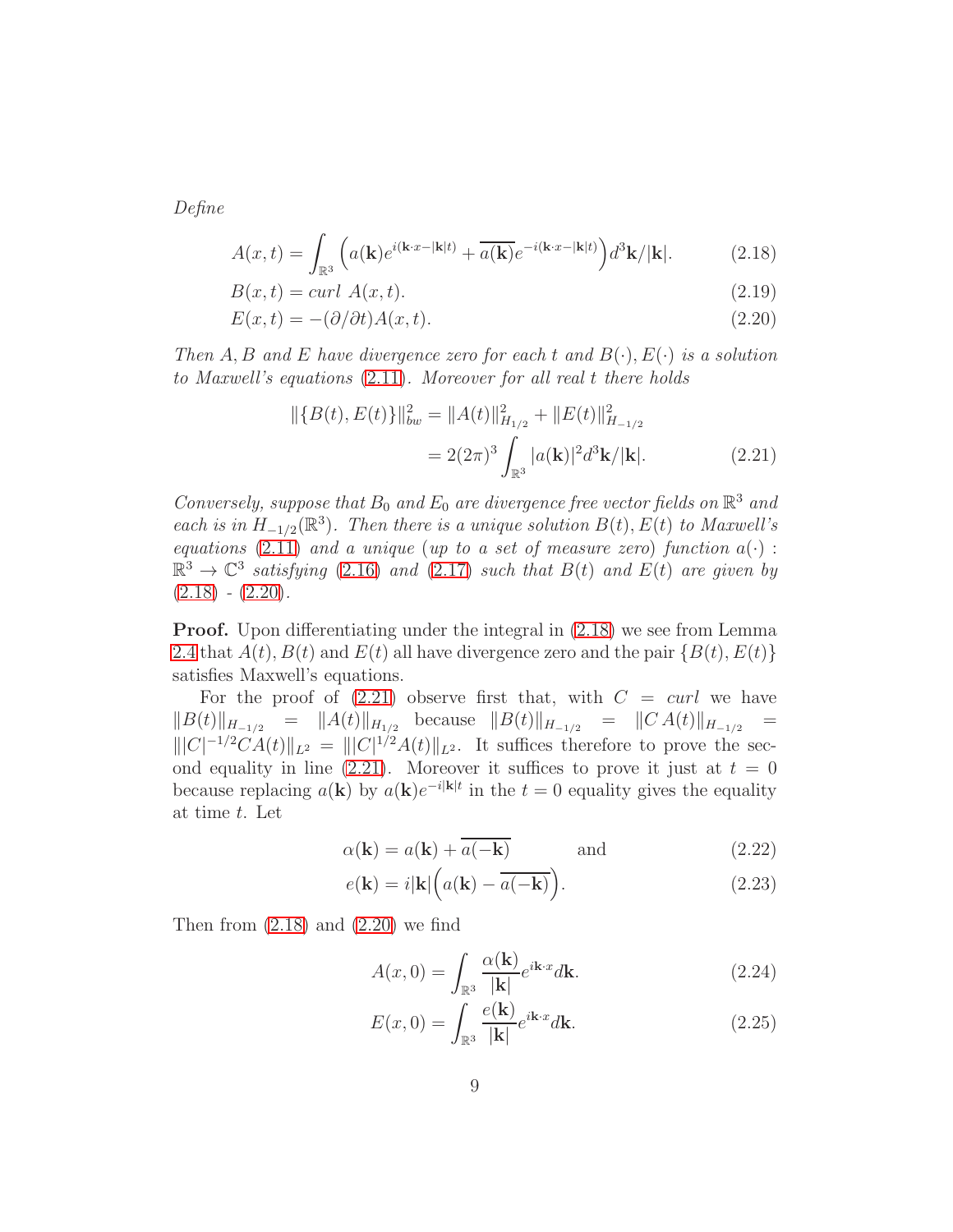Therefore

$$
||A(\cdot,0)||_{H_{1/2}}^{2} + ||E(\cdot,0)||_{H_{-1/2}}^{2}
$$
  
\n
$$
= (2\pi)^{3} \int_{\mathbb{R}^{3}} \left( \left| |\mathbf{k}|^{1/2} \frac{\alpha(\mathbf{k})}{|\mathbf{k}|} \right|^{2} + \left| |\mathbf{k}|^{-1/2} \frac{e(\mathbf{k})}{|\mathbf{k}|} \right|^{2} \right) d^{3} \mathbf{k}
$$
  
\n
$$
= (2\pi)^{3} \int_{\mathbb{R}^{3}} \left( |a(\mathbf{k}) + \overline{a(-\mathbf{k})}|^{2} + |a(\mathbf{k}) - \overline{a(-\mathbf{k})}|^{2} \right) d^{3} \mathbf{k} / |\mathbf{k}|
$$
  
\n
$$
= (2\pi)^{3} \int_{\mathbb{R}^{3}} \left( |a(\mathbf{k})|^{2} + |\overline{a(-\mathbf{k})}|^{2} \right) d^{3} \mathbf{k} / |\mathbf{k}|
$$
  
\n
$$
= (2\pi)^{3} 2 \int_{\mathbb{R}^{3}} |a(\mathbf{k})|^{2} d^{3} \mathbf{k} / |\mathbf{k}|.
$$
 (2.26)

This proves the equality in line [\(2.21\)](#page-8-2).

Conversely, suppose that  $B_0$  and  $E_0$  are given, that div  $B_0 = div E_0 = 0$ and that  $||B_0||^2_{H_{-1/2}} + ||E_0||^2_{H_{-1/2}} < \infty$ . Let  $A_0 = (curl)^{-1}B_0$ . This defines A<sub>0</sub> as a potential with  $div A_0 = 0$  and  $||A_0||_{H_{1/2}} = ||B_0||_{H_{-1/2}} < \infty$ . Define  $\alpha(\mathbf{k})$  and  $e(\mathbf{k})$  from  $A_0$  and  $E_0$  by [\(2.24\)](#page-8-3) and [\(2.25\)](#page-8-4) respectively. Since  $A_0$ and  $E_0$  are "real", i.e. both take their values in  $\mathbb{R}^3$ , we have  $\alpha(-\mathbf{k}) = \overline{\alpha(\mathbf{k})}$ and  $e(-\mathbf{k}) = \overline{e(\mathbf{k})}$ . With [\(2.22\)](#page-8-5) and [\(2.23\)](#page-8-6) in mind, define

<span id="page-9-0"></span>
$$
a(\mathbf{k}) = (1/2) \Big( \alpha(\mathbf{k}) + \frac{e(\mathbf{k})}{i|\mathbf{k}|} \Big). \tag{2.27}
$$

From the hermiticity of  $\alpha(\cdot)$  and  $e(\cdot)$  it follows that

$$
\overline{a(-\mathbf{k})} = (1/2) \left( \alpha(\mathbf{k}) - \frac{e(\mathbf{k})}{i|\mathbf{k}|} \right) \tag{2.28}
$$

and from this the relations [\(2.22\)](#page-8-5) and [\(2.23\)](#page-8-6) follow. The computation [\(2.26\)](#page-9-0) now shows that

$$
||A_0||_{H_{1/2}}^2 + ||E_0||_{H_{-1/2}}^2 = (2\pi)^3 2 \int_{\mathbb{R}^3} |a(\mathbf{k})|^2 d^3 \mathbf{k} / |\mathbf{k}| \tag{2.29}
$$

Hence  $(2.17)$  holds for the constructed function  $a(\mathbf{k})$ . Of course  $(2.16)$  follows because  $A_0$  and  $E_0$  are divergence free. The solution  $B(t)$ ,  $E(t)$  with initial values  $B_0, E_0$  can now be constructed from  $a(\mathbf{k})$  by  $(2.18)$  - $(2.20)$ .

**Remark 2.8** (Integral formula for  $\|\{B, E\}\|_{bw}^2$ ) Since the Laplacian ( $\Delta \equiv$  $\nabla^2$ ) on vector fields  $u(x)$  over  $\mathbb{R}^3$  is given by  $-\Delta u(x) = \operatorname{curl}^2 u(x) - \operatorname{grad} \operatorname{div} u(x)$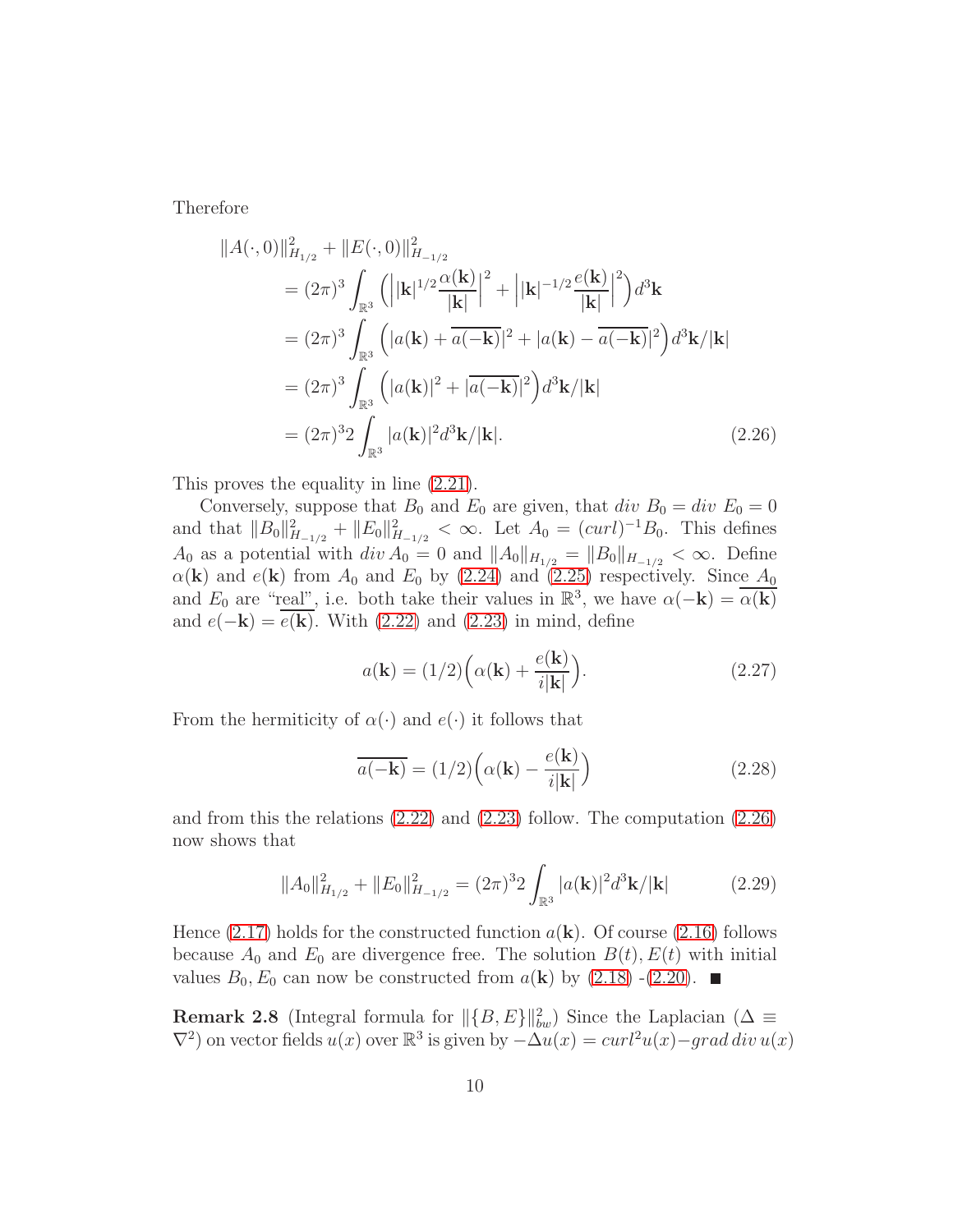we may write  $-\Delta u(x) = \frac{curl^2 u(x)}{\Delta x}$  in the space of divergence free vector fields. The space of divergence free vector fields is invariant under  $\Delta$  and consequently  $|curl|u = (-\Delta)^{1/2}u$  on this space. One therefore has on this space  $|curl|^{-1} = (-\Delta)^{-1/2}$ , which, by Fourier transform, is easily seen to be given by convolution by  $const.(1/|x|^2)$ . Since  $||u||_{H_{-1/2}}^2 = (|C|^{-1}u, u)_{L^2(\mathbb{R}^3)}$ on the space of divergence free vector fields  $u$ , the Bargmann-Wigner norm [\(2.15\)](#page-7-5) can be written

<span id="page-10-1"></span>
$$
\|\{B, E\}\|_{bw}^2 = const. \int_{\mathbb{R}^3} \int_{\mathbb{R}^3} \frac{B(x) \cdot B(y) + E(x) \cdot E(y)}{|x - y|^2} dx dy.
$$
 (2.30)

This representation of the Lorentz invariant norm for the electromagnetic field was derived in [\[18\]](#page-48-1) and used there to show that the norm is invariant under the 15 dimensional conformal group of Minkowski space, which contains transformations to uniformly accelerated coordinate systems. (See e.g. [\[18,](#page-48-1) footnote 2]). It was shown in [\[18\]](#page-48-1) that each of the two terms in [\(2.30\)](#page-10-1) is separately invariant under the inversion  $x \mapsto x/|x|^2$  of  $\mathbb{R}^3$ , which, together with dilations of  $\mathbb{R}^4$  and the inhomogeneous Lorentz group, generate the conformal group. Unitarity of the representation of the conformal group, as opposed to just norm invariance, requires also proof of invariance of the complex structure, which will be described on the configuration space side in the proof of Theorem [2.9.](#page-10-2) Invariance of the complex structure under the conformal group was first proved in [\[29\]](#page-49-2).

### <span id="page-10-0"></span>2.3 Helicity and sgn(curl) for solutions of finite action

Our goal in this subsection is to take a step away from the plane wave decomposition [\(2.18\)](#page-8-0) by formulating helicity entirely on the position space side with the help of the operator curl. This is reflected explicitly in the equivalence between assertions 1.) and 2.) in the next theorem

<span id="page-10-2"></span>**Theorem 2.9** Suppose that  $B(t)$ ,  $E(t)$  is a solution to Maxwell's equations  $(2.11)$  with finite Bargmann-Wigner norm. Let  $(2.18)$  -  $(2.20)$  be its plane wave decomposition. Then the following are equivalent.

1.) Every plane wave in its plane wave decomposition has positive helicity.

2.)  $A(0)$  and  $E(0)$  are in the positive spectral subspace of curl.

3.)  $B(t)$  and  $E(t)$  are both in the positive spectral subspace of curl for some t.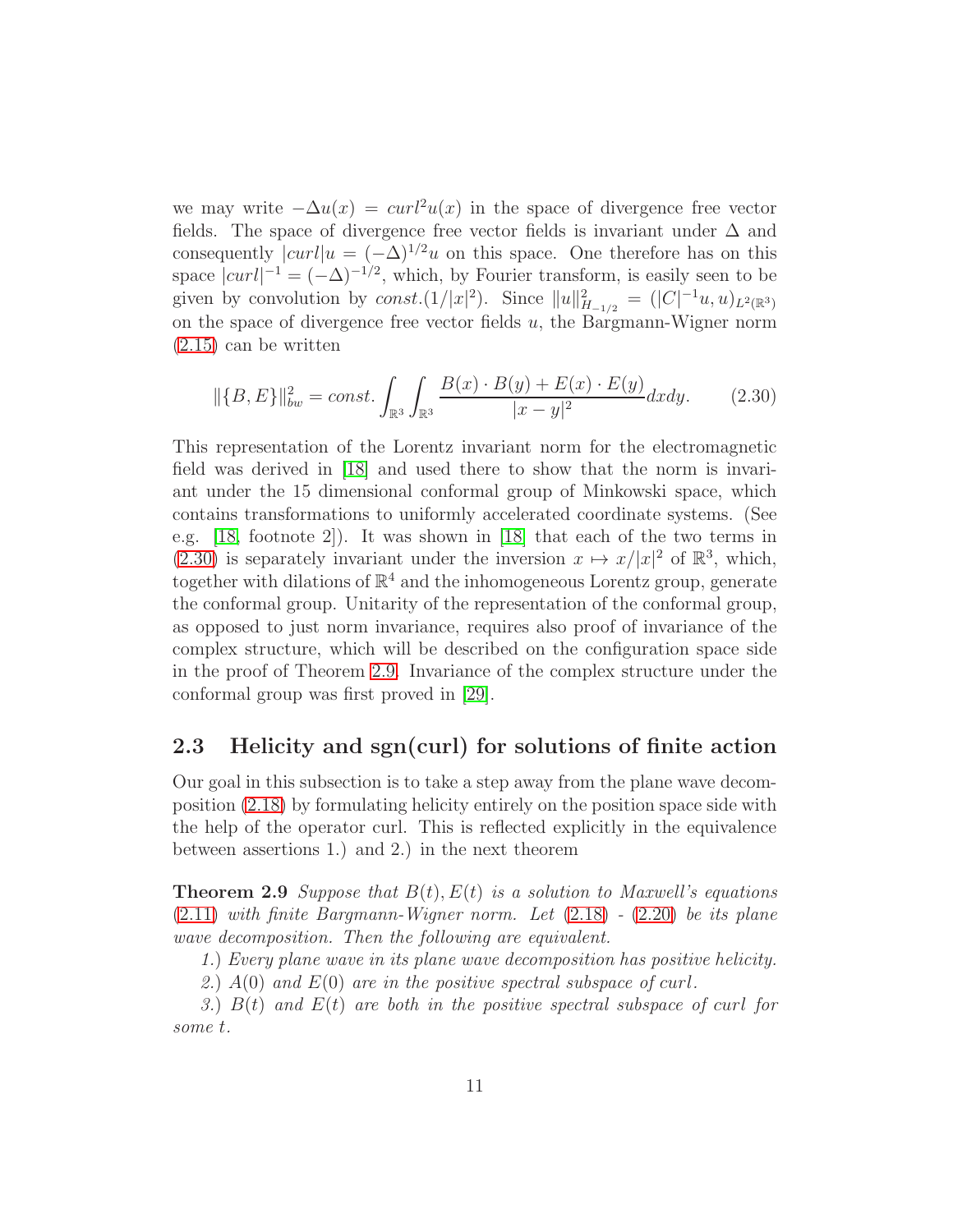4.)  $B(t)$  and  $E(t)$  are both in the positive spectral subspace of curl for all t

5.)  $A(t)$  is in the positive spectral subspace of curl for all t. These statements also hold with positive replaced by negative everywhere.

**Proof.** The space of functions  $a(\mathbf{k})$  on momentum space satisfying  $(2.16)$ and [\(2.17\)](#page-7-4) represents Bargmann and Wigner's original description of the one-particle photon space, [\[5\]](#page-46-2). Denote it by  $BW_{mom}$ . On the position space side denote by BW the space of divergence free real fields  $B, E$  over  $\mathbb{R}^3$  with finite norm [\(2.15\)](#page-7-5). Define

$$
W: BW_{mom} \to BW \tag{2.31}
$$

by  $W: a(\mathbf{k}) \mapsto {B(x, 0), E(x, 0)}$  where B and E are given by [\(2.18\)](#page-8-0) - [\(2.20\)](#page-8-1). Then Theorem [2.7](#page-7-6) shows that W is a norm preserving transformation from  $BW_{mom}$  onto the direct sum space  $BW$  if one uses  $2(2\pi)^3 \int_{\mathbb{R}^3} |a(\mathbf{k})|^2 d^3\mathbf{k}/|\mathbf{k}|$ for the norm squared on  $BW_{mom}$ . Actually, since there is no hermiticity condition on  $a(\mathbf{k})$ ,  $BW_{mom}$  is a complex Hilbert space under the usual operation of multiplication by  $i \equiv \sqrt{-1}$ . BW itself has a natural complex structure j given by  $j\{B, E\} = \{sgn(C)E, -sgn(C)B\}$ , where  $sgn(C) = |C|^{-1}C$ . The latter complex structure is more often expressed in terms of the pair  $\{A, E\}$ in the form  $j\{A, E\} = \{|C|^{-1}E, -|C|A\}$ , which is an equivalent description since  $B = CA$ . BW is therefore also a complex Hilbert space. Comparing  $(2.22)$  and  $(2.23)$  with  $(2.24)$  and  $(2.25)$  one sees easily that  $Wia = jWa$ . W is therefore unitary. Furthermore  $(2.3)$ ,  $(2.18)-(2.20)$  $(2.18)-(2.20)$ , show that W intertwines curl with the operator  $C_{(\cdot)}$ , which is multiplication by  $C_{\mathbf{k}}$ .

<span id="page-11-0"></span>
$$
curl W = WC_{(\cdot)}.
$$
\n(2.32)

Here we are writing  $curl \{B, E\} = \{curl B, curl E\}.$ 

Now suppose that  $B(t)$ ,  $E(t)$  is a solution to Maxwell's equations [\(2.11\)](#page-6-2) with finite Bargmann-Wigner norm and with plane wave decomposition given by  $(2.18)$  -  $(2.20)$ . Suppose also that it has only positive helicity plane waves in its plane wave decomposition. According to Definition [2.5](#page-6-4)  $C_{\bf k} a({\bf k})$  =  $|\mathbf{k}|a(\mathbf{k})$  for every  $\mathbf{k} \neq 0$  in  $\mathbb{R}^3$ . Therefore  $a(\cdot)$  is in the positive spectral subspace for the operator multiplication by  $C_{\mathbf{k}}$ . Since W is unitary,  $\{B(0), E(0)\}$ is in the positive spectral subspace of curl on BW, (which is easily seen to be equivalent to saying that  $B(0)$  and  $E(0)$  are each in the positive spectral subspace of *curl.*) Since  $|C| : H_{1/2} \to H_{-1/2}$  is an orthogonal transformation and commutes with curl it preserves all spectral properties of curl. In particular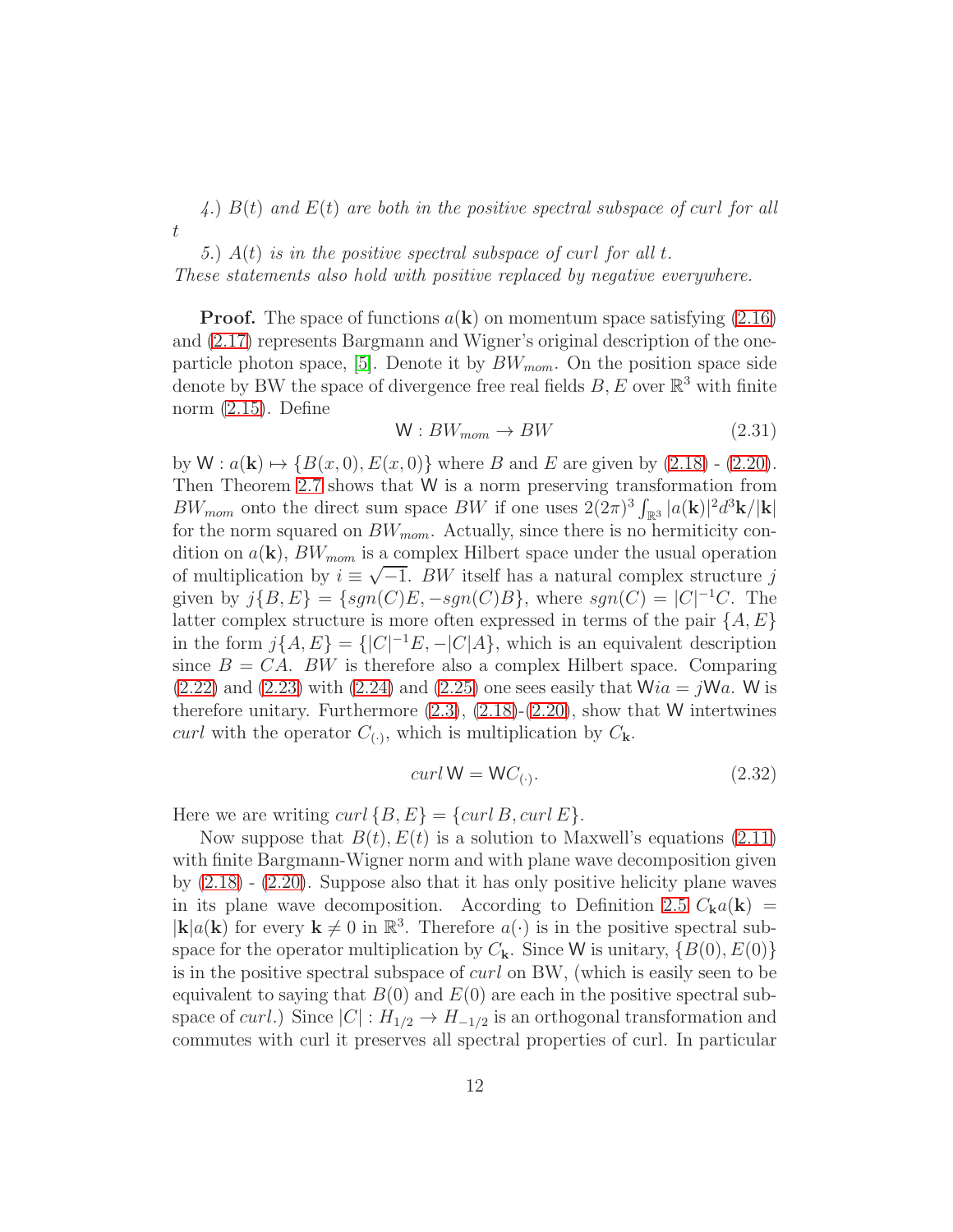$A(0)$  is also in the positive spectral subspace of curl because  $B_0 = \text{curl } A_0$ . Therefore statement 1.) implies statement 2.). Conversely, if  $A(0)$  and  $E(0)$ are in the positive spectral subspace of  $curl$  then  $B(0)$  is in the positive spectral subspace of curl and so therefore is the pair  $\{B(0), E(0)\}\$ . By  $(2.32)$  and the unitarity of W it follows that  $a(\cdot)$  is in the positive spectral subspace of the operator of multiplication by  $C_{\mathbf{k}}$ . Hence  $C_{\mathbf{k}}a(\mathbf{k}) = |\mathbf{k}|a(\mathbf{k})$  for all  $\mathbf{k} \neq 0$ . Therefore statement 1.) holds. This proves the equivalence of statements 1.) and 2.). The proof shows that the pair  $\{A(0), E(0)\}\)$  could be replaced by the pair  ${B(0), E(0)}$  in the statement of item 2.). Now for any fixed t the map  $W_t: a(\cdot) \mapsto {B(t), E(t)}$  is also unitary and intertwines *curl* and  $C_k$ . Therefore the proof of equivalence of 1.) with 2.) also applies to the proof of equivalence of 1.) with 3.) and 1.) with 4.).

Concerning the condition 5.), we see that if 1.) holds then by 2.)  $A(0)$ , and similarly  $A(t)$ , is in the positive spectral subspace of curl in its own space  $H_{1/2}$ . Conversely, if 5.) holds then  $(d/dt)A(t)$  is in the positive spectral subspace of curl. In particular  $A(0)$  and its time derivative  $-E(0)$  are in the positive spectral subspace of curl and we can apply 2.) to see that 1.) holds.  $\mathcal{L}_{\mathcal{A}}$ 

**Remark 2.10** The operator of multiplication by  $C_k$  on  $BW_{mom}$  decomposes  $BW_{mom}$  into two orthogonal subspaces given respectively by the two identities by  $C_{\mathbf{k}}a(\mathbf{k}) = |\mathbf{k}|a(\mathbf{k})$  and  $C_{\mathbf{k}}a(\mathbf{k}) = -|\mathbf{k}|a(\mathbf{k})$ . These are the two spectral subspaces of curl on the momentum space side.

#### <span id="page-12-0"></span>2.4 Configuration space, phase space and helicity

The Lorentz invariant norm [\(2.21\)](#page-8-2) has a geometric interpretation based on the canonical formalism for the electromagnetic field: As in [\[7,](#page-47-0) Chapter 14], we take configuration space for the free electromagnetic field to be a set of divergence free potentials  $A$  on  $\mathbb{R}^3$  with size of  $A$  yet to be specified. This corresponds to the radiation gauge. The momentum canonically conjugate to A is  $-\dot{A}$ , which is E. See [\[7,](#page-47-0) Eq. (14.10)] for a derivation of this from the Lagrangian formalism. The canonical formalism therefore dictates that the pair  $A, E$  is a point in phase space. Thus if A lies in some configuration space C (still to be determined, quantitatively) and  $T_A(\mathcal{C})$  denotes the tangent space to C at A, then E is a point in its dual space  $T_A^*(\mathcal{C})$ , as is customary for momentum in classical mechanics. In the next definition we will make a quantitative choice for  $\mathcal C$  and show that the norm on phase space which is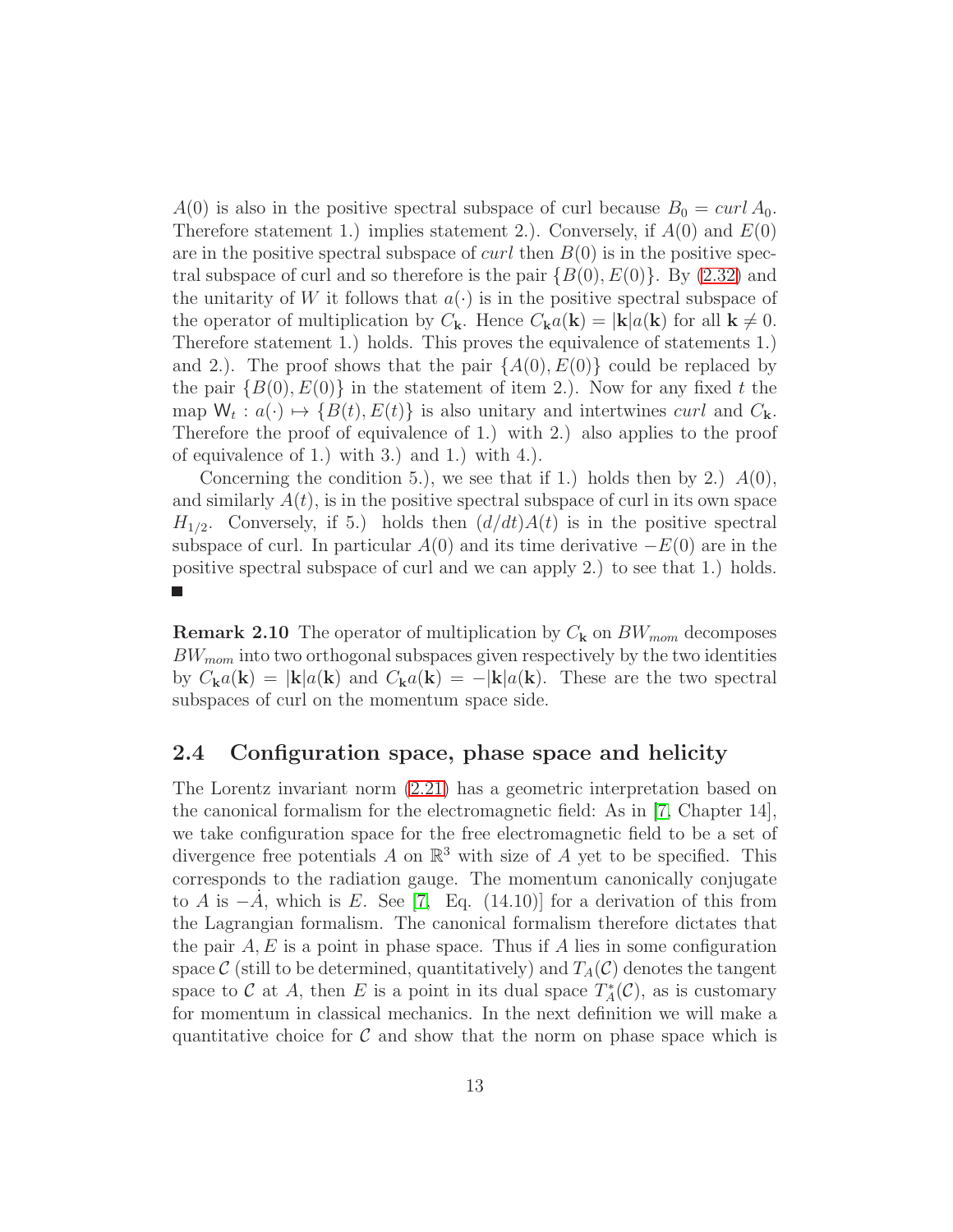<span id="page-13-5"></span>automatically induced by this choice of configuration space is the Bargmann-Wigner norm [\(2.21\)](#page-8-2).

Definition 2.11 (Configuration space) Let

 $C = \{$ real valued 1-forms A on  $\mathbb{R}^3$  such that (2.33)

a.  $div A = 0$  (2.34)

$$
b. \quad ||A||_{\mathcal{C}} := ||C|^{1/2} A||_{L^2(\mathbb{R}^3)} < \infty \}. \tag{2.35}
$$

Here  $C = \text{curl}$  as before. Define also

 $C_+ = \{A \in \mathcal{C} : A \text{ is in the positive spectral subspace of } curl\}$  (2.36)

$$
C_{-} = \{ A \in \mathcal{C} : A \text{ is in the negative spectral subspace of } curl \}. \tag{2.37}
$$

Then  $\mathcal C$  is a real Hilbert space and

<span id="page-13-4"></span><span id="page-13-3"></span><span id="page-13-2"></span><span id="page-13-0"></span>
$$
\mathcal{C} = \mathcal{C}_+ \oplus \mathcal{C}_-.\tag{2.38}
$$

The subspaces intersect only at  $A = 0$  because curl does not have a zero eigenvalue in  $\mathcal{C}$ .

Since  $\mathcal C$  is a vector space its tangent space at a point  $A$  can be identified with C itself. The dual space can therefore be identified with  $\mathcal{C}^*$ :  $T_A^*(\mathcal{C}) \equiv \mathcal{C}^*$ . Consequently the entire phase space can be identified as

<span id="page-13-1"></span>
$$
T^*(\mathcal{C}) \equiv \mathcal{C} \oplus \mathcal{C}^*.
$$
\n
$$
(2.39)
$$

The electric field  $E$  is to be identified with an element of the dual space via the pairing

$$
\langle E, A \rangle = \int_{\mathbb{R}^3} E(x) \cdot A(x) d^3 x,\tag{2.40}
$$

which is the field theoretic analog of  $\sum_{i=1}^{n} p_i dq_i$ , when one identifies  $T_A(\mathcal{C})$ with  $\mathcal{C}$ . Combined with our choice of norm  $(2.35)$ , this pairing induces on E the norm  $||E||_{\mathcal{C}^*} = |||C|^{-1/2}E||_{L^2(\mathbb{R}^3)}$ . Since C involves the restriction  $div A = 0$ , so does the dual space. We can therefore make the natural identification

$$
C^* = \{ \text{real valued vector fields } E \text{ on } \mathbb{R}^3 \text{ such that } (2.41)
$$

$$
a. \quad \operatorname{div} E = 0 \tag{2.42}
$$

$$
b. \quad ||E||_{\mathcal{C}^*} := ||C|^{-1/2} E||_{L^2(\mathbb{R}^3)} < \infty \}. \tag{2.43}
$$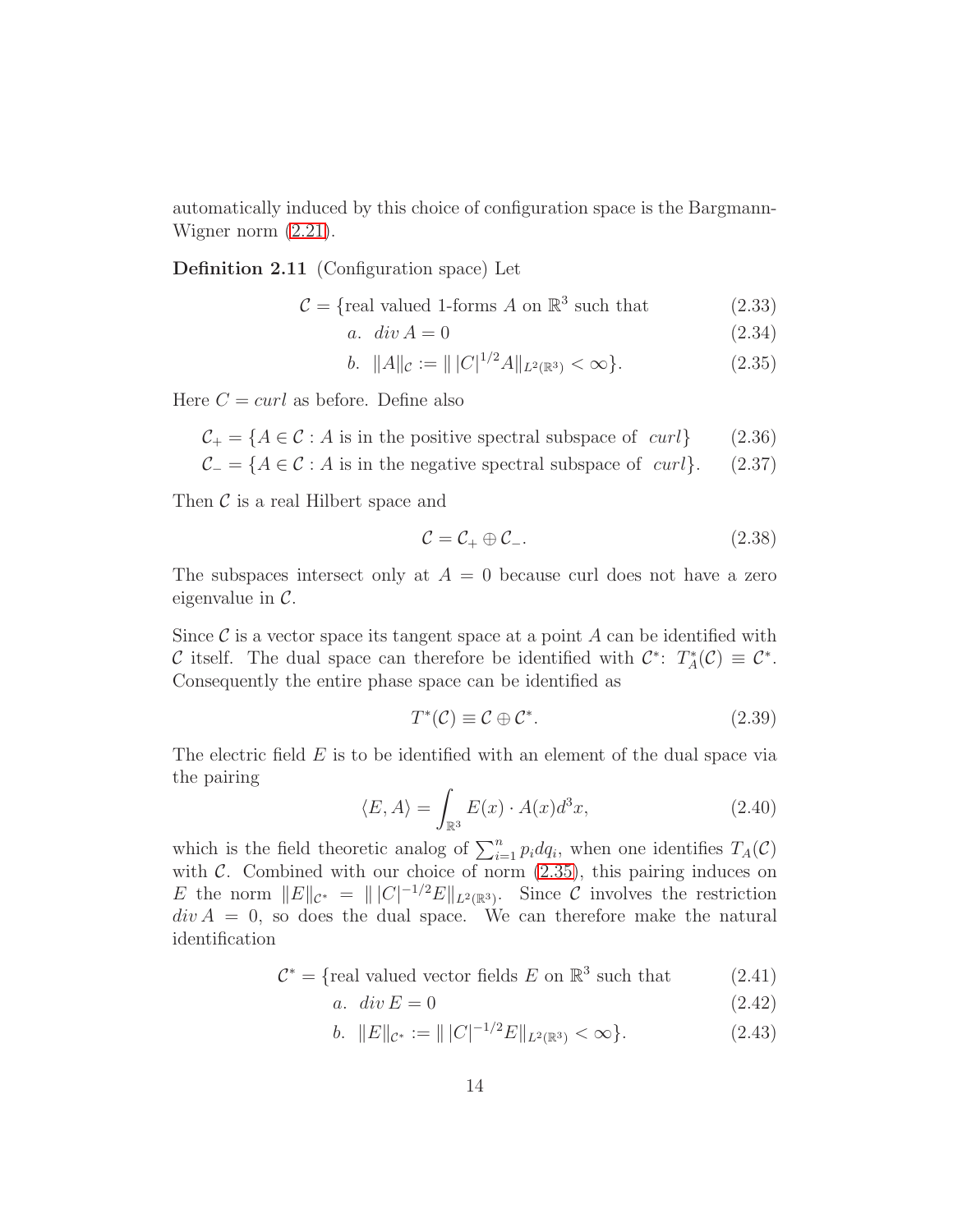In the canonical formalism a point in phase space is thereby specified by a pair  $\{A, E\}$  with  $||A||_{\mathcal{C}}^2 + ||E||_{\mathcal{C}^*}^2 < \infty$  and  $div A = div E = 0$ .

We see from  $(2.21)$  at  $t = 0$  that this is precisely the Bargmann-Wigner norm on the initial data when we take  $B = \text{curl } A$ .

<span id="page-14-2"></span><span id="page-14-1"></span><span id="page-14-0"></span>
$$
\|\{B, E\}\|_{bw}^2 = \|A\|_{\mathcal{C}}^2 + \|E\|_{\mathcal{C}^*}^2, \quad \text{div}\,A = 0, \quad \text{div}\,E = 0. \tag{2.44}
$$

Since C commutes with  $|C|$  the annihilator in  $\mathcal{C}^*$  of the positive spectral subspace of curl in  $\mathcal{C}$  is the negative spectral subspace of curl in  $\mathcal{C}^*$ . Similarly with positive and negative reversed. Consequently we have the natural identifications

<span id="page-14-3"></span>
$$
\mathcal{C}_{+}^{*} = \{ E \in \mathcal{C}^{*} : E \text{ is in the positive spectral subspace of } curl \}. \tag{2.45}
$$
  

$$
\mathcal{C}_{-}^{*} = \{ E \in \mathcal{C}^{*} : E \text{ is in the negative spectral subspace of } curl \}. \tag{2.46}
$$

Analogous to the identification [\(2.39\)](#page-13-1) we therefore have the identifications

$$
T^*(\mathcal{C}_+) = \mathcal{C}_+ \oplus \mathcal{C}_+^*, \quad T^*(\mathcal{C}_-) = \mathcal{C}_- \oplus \mathcal{C}_-^*, \quad T^*(\mathcal{C}) = T^*(\mathcal{C}_+) + T^*(\mathcal{C}_-). \tag{2.47}
$$

<span id="page-14-4"></span>**Theorem 2.12** Suppose that the pair  $\{A, E\}$  is a point in phase space  $T^*(\mathcal{C})$ . Let  $A(t)$ ,  $E(t)$  be the unique solution to Maxwell's equations with initial data  $A(0) = A, -A(0) = E(0) = E$ . Then the plane wave decomposition of the solution consists of

- a) positive helicity plane waves if and only if  $\{A, E\}$  is in  $T^*(\mathcal{C}_+)$ .
- b) negative helicity plane waves if and only if  $\{A, E\}$  is in  $T^*(\mathcal{C}_-)$ .

**Proof.** The assumption that  $\{A, E\}$  lies in  $T^*(\mathcal{C})$  is equivalent, by [\(2.44\)](#page-14-0), to the assumption that the pair has finite Bargmann-Wigner norm. In view of  $(2.36)$ ,  $(2.37)$ ,  $(2.45)$  and  $(2.46)$ , the present theorem just restates the equivalence between items 1.) and 2.) in Theorem [2.9.](#page-10-2)  $\blacksquare$ 

<span id="page-14-5"></span>Remark 2.13 (Primacy of the configuration space decomposition) The helicity character of a solution to Maxwell's equations is not determined by the value of  $A(0)$  alone but also requires knowledge of  $A(0)$ . To conclude, for example, that a solution has only positive helicity plane waves in its plane wave decomposition it is not sufficient to know that  $A(0)$  is in the positive spectral subspace of curl. One must know also that  $A(0)$  is in the positive spectral subspace of curl. And yet the decomposition  $(2.38)$  of C is responsible for determining helicity in the sense that once this decomposition is known it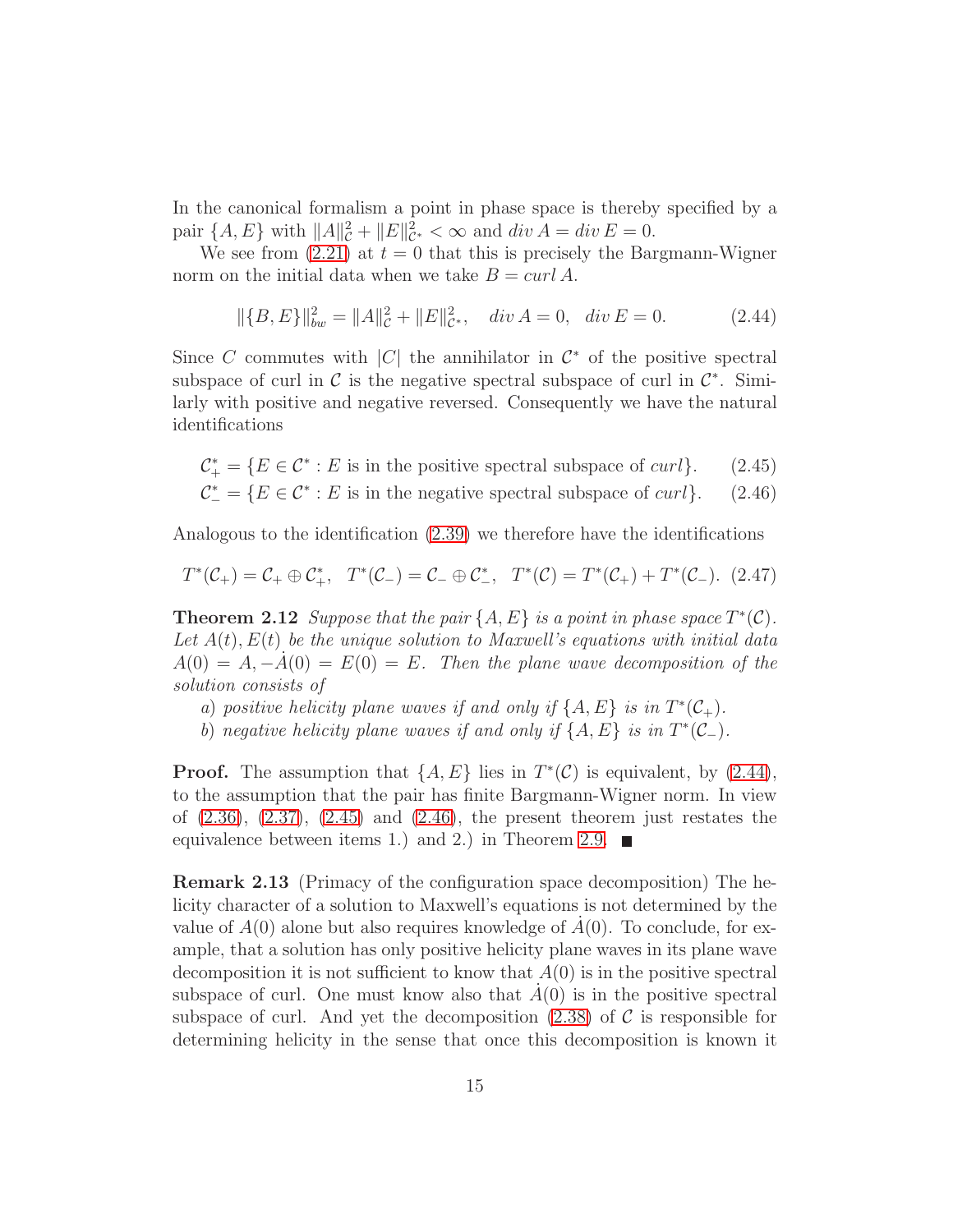automatically determines the decomposition of  $T^*(\mathcal{C})$  as in [\(2.47\)](#page-14-3), allowing Theorem [2.12](#page-14-4) to be applied. The decomposition of  $T^*(\mathcal{C})$  thereby plays a secondary role compared to the decomposition [\(2.38\)](#page-13-4). This is important to observe for two disparate reasons. First, in the quantized theory, where a state of the field is given by a function  $\psi$  on C, the Heisenberg field expectations  $(B(x, t)\psi, \psi)$  and  $(E(x, t)\psi, \psi)$  in the state  $\psi$  will be shown in [\[17\]](#page-48-0) to have only positive helicity plane waves in their plane wave decomposition when  $\psi$  depends only on  $\mathcal{C}_+$ . Second, in the non-abelian theory, where the configuration space is a non-linear manifold, the electromagnetic decomposition [\(2.38\)](#page-13-4) has a natural analog with properties that well imitate those of the electromagnetic case. This will be shown in Section [6.](#page-37-0)

Remark 2.14 (A bit of history) Immediately after Heisenberg and Pauli published their fundamental paper [\[20\]](#page-48-2) in 1929, describing the quantized electromagnetic field, Landau and Peierls [\[31\]](#page-49-3), in 1930, rederived some of the formalism of Heisenberg and Pauli, emphasizing the role of the electromagnetic configuration space. In the formulation of Landau and Peierls  $E$ and B were not independent. They introduced a norm equal to one of the two terms in  $(2.15)$  (or equivalently  $(2.30)$ ) for the normalization condition for their configuration space. See e.g.  $[31, \text{ Equations } (7)-(10)]$ . It is now understood that in the canonical formalism  $A$  and  $E$  are to be regarded as independent variables in phase space. So their suggestion to allow either term in [\(2.30\)](#page-10-1) as the norm on their configuration space obscured the distinction between configuration space and phase space. Interestingly, they arrived at their norm, not by citing Lorentz invariance, but by arguing that a unit vector in this particular norm represents a single photon. An updated version of their "number of photons" argument for this norm, leading to the full phase space norm [\(2.30\)](#page-10-1), can be found in Jackson [\[27,](#page-49-1) Problem 7.30].

# <span id="page-15-0"></span>3 Equivalence of helicity and Euclidean selfduality in electromagnetism

#### <span id="page-15-1"></span>3.1 The Poisson action and Maxwell-Poisson semigroup

The helicity decomposition [\(2.38\)](#page-13-4) and it's associated decomposition of phase space [\(2.47\)](#page-14-3) are based on use of the spectral decomposition of the operator curl and were shown to be equivalently characterizable in terms of plain wave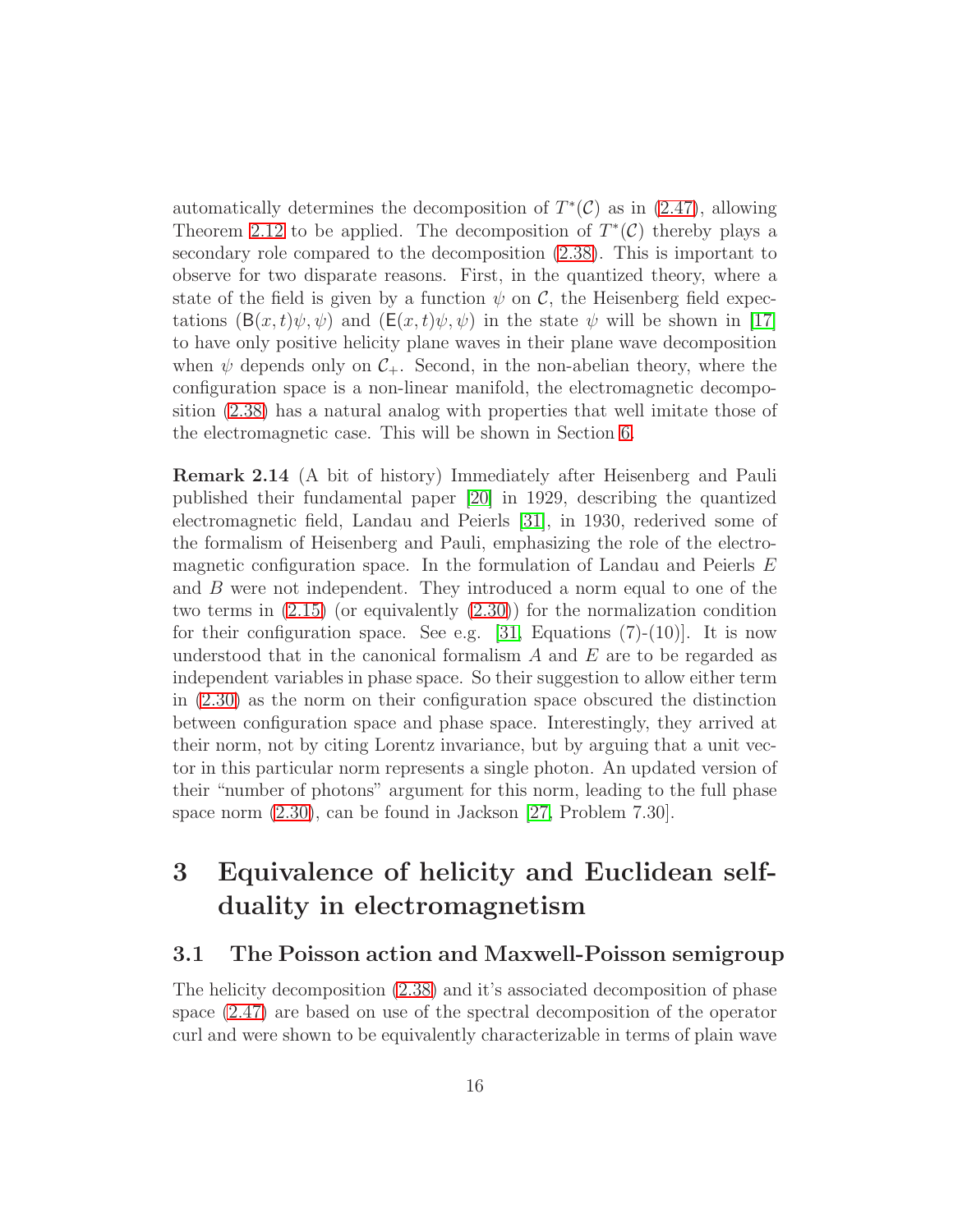expansions. (cf. Theorems [2.9](#page-10-2) and [2.12.](#page-14-4)) But neither plain wave expansions nor the operator curl mesh well with non-abelian gauge fields. In this section we are going to show that the helicity decomposition of configuration space can be reproduced without using either plane wave expansions or the spectral decomposition of curl. Instead, we will extend the gauge potential A to a half-space in  $\mathbb{R}^4$  and show that the decomposition is equivalent to (anti-)selfduality of the extension. This method for implementing the decomposition [\(2.38\)](#page-13-4) in electromagnetism will be shown in succeeding sections to go over to non-abelian gauge fields.

To simplify otherwise cumbersome calculations we will make use henceforth of differential form notation. Recall that if  $(u_1, u_2, u_3)$  is a vector field on  $\mathbb{R}^3$  then the corresponding differential form is given by  $u = \sum_{i=1}^3 u_i dx^i$ , the Hodge  $*$  operator is given on 1-forms by  $*u = (1/2) \sum_{i,j,k} \epsilon_{ijk} u_i dx^j \wedge dx^k$ and on 2-forms by  $*\sum_{jk} v_{jk} dx^j \wedge dx^k = \sum_{ijk} \epsilon_{ijk} v_{jk} dx^i$ . The exterior derivative is given by  $du = \sum_{ji} (\partial u_i / \partial x_j) dx^j \wedge dx^i$  and the action of curl on 1-forms is given by  $curl u = *du$ .

**Notation 3.1** Denote by  $\mathbb{R}^4_+$  the Euclidean half space  $\mathbb{R}^3 \times [0, \infty)$  with coordinates  $(x, s)$ . Let a be a real valued 1-form on  $\mathbb{R}^4_+$  in temporal gauge. That is,

$$
\mathsf{a}(x,s) = \sum_{j=1}^{3} \mathsf{a}_j(x,s) dx^j, \quad x \in \mathbb{R}^3, \quad s \in [0,\infty). \tag{3.1}
$$

Then the four dimensional curvature of **a** is given by

<span id="page-16-0"></span>
$$
F = ds \wedge \mathbf{a}' + d\mathbf{a},\tag{3.2}
$$

where  $' = (\partial/\partial s)$  and d is again the three dimensional exterior derivative operator.

We wish to minimize the functional

<span id="page-16-1"></span>
$$
\int_{\mathbb{R}_+^4} |F(x,s)|^2 dx ds \tag{3.3}
$$

subject to the initial condition

$$
a(x, 0) = A(x), \quad x \in \mathbb{R}^3,
$$
 (3.4)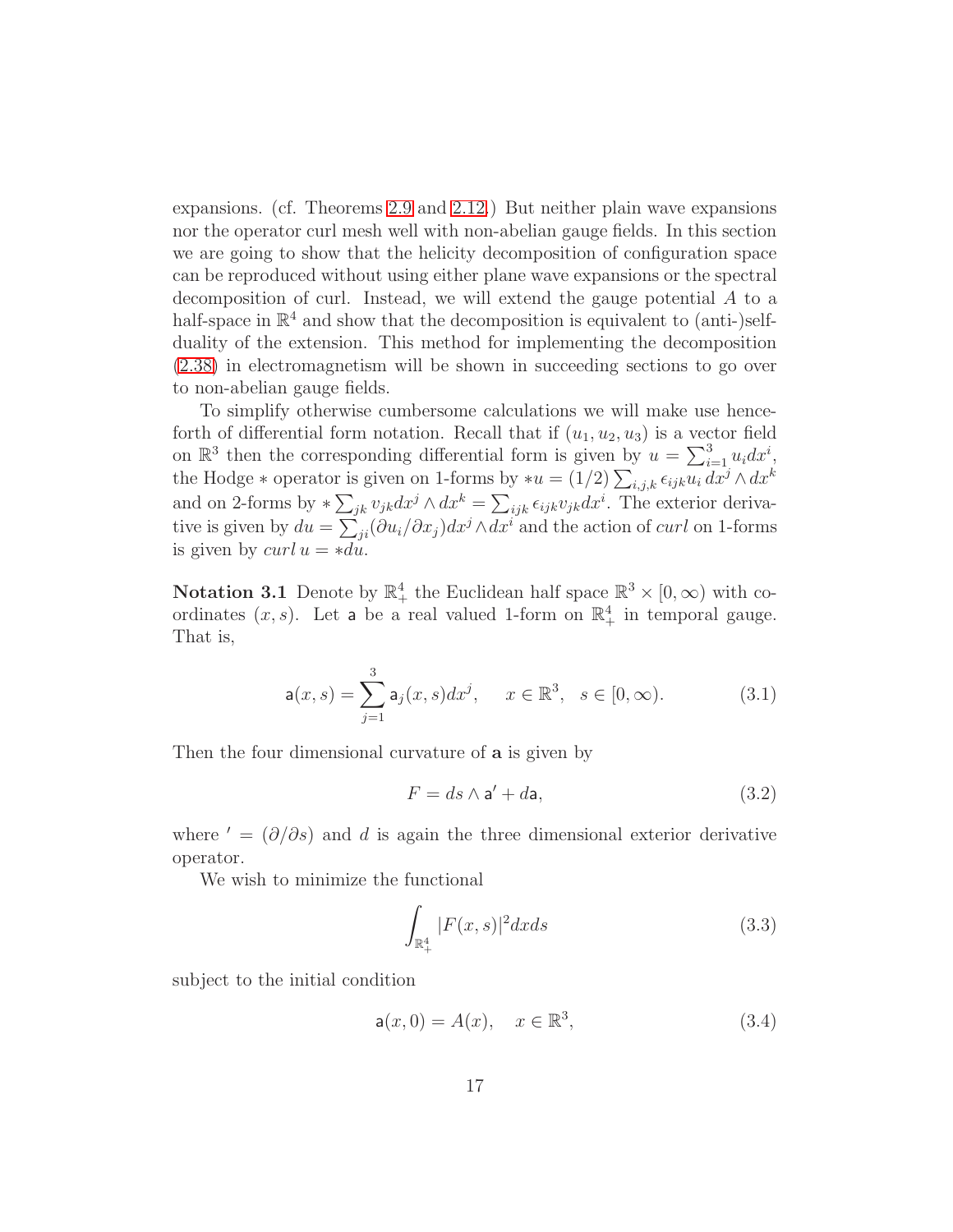wherein A is a given real valued 1-form on  $\mathbb{R}^3$ . Observe first that

<span id="page-17-0"></span>
$$
|F(x,s)|_{\Lambda^2}^2 = |\mathbf{a}'(x,s)|_{\Lambda^1}^2 + |d\mathbf{a}(x,s)|_{\Lambda^2}^2
$$
\n(3.5)

for each  $(x, s)$  because the first 2-form on the right side of  $(3.2)$  is orthogonal to the second one. In [\(3.5\)](#page-17-0)  $\Lambda$ <sup>1</sup> denotes, as usual, the three dimensional space of linear functionals on  $\mathbb{R}^3$  and  $\Lambda^2$  denotes the three dimensional space of skew symmetric bilinear functionals on  $\mathbb{R}^3$ . The variational equation for the minimization problem can be derived in the usual way as follows. Let  $u(x,s) = \sum_{j=1}^{3} u_j(x,s) dx^j$  with each coefficient lying in  $C_c^{\infty}(\mathbb{R}^3 \times (0,\infty)).$ Then we find

$$
\partial_u \int_{\mathbb{R}_+^4} \left\{ |\mathbf{a}'(x,s)|^2 + |d\mathbf{a}(x,s)|^2 \right\} dx ds
$$
  
=  $2 \int_{\mathbb{R}_+^4} \left\{ - (\mathbf{a}''(x,s), u(x,s)) + (d^* d\mathbf{a}(x,s), u(x,s)) \right\} dx ds$  (3.6)

after doing an integration by parts in both time and space. The variational equation is therefore

<span id="page-17-1"></span>
$$
\mathsf{a}'' = d^*d\mathsf{a}.\tag{3.7}
$$

This is not quite Poisson's equation because half of the Laplacian,  $-\Delta =$  $d^*d + dd^*$ , is missing from the right hand side. But it is intimately related to Maxwell's theory and we will refer to [\(3.7\)](#page-17-1) as the Maxwell-Poisson equation. It is easily solved. Since  $d^* = *d^*$  on 2-forms over  $\mathbb{R}^3$  we see that  $d^*d = (*d)(*d) = curl^2$ . The equation [\(3.7\)](#page-17-1) may therefore be written as  $a''(s) = C^2 a(s)$  with  $C = curl$ . The function  $a(s) = e^{sC} A$  clearly solves this equation as does also  $a(s) = e^{-sC}A$ . But if A is in the strictly positive spectral subspace of curl then  $\|\mathsf{a}'(s)\|_{L^2(\mathbb{R}^3)}$  grows exponentially in the first case, making  $(3.3)$  infinite, while if A is in the strictly negative spectral subspace of curl then [\(3.3\)](#page-16-1) is infinite in the second case. The solution in both cases is given, for arbitrary  $A \in L^2(\mathbb{R}^3, \Lambda^1)$ , by

<span id="page-17-2"></span>
$$
\mathsf{a}(s) := e^{-s|C|} A, \quad s \ge 0. \tag{3.8}
$$

It solves the Maxwell-Poisson equation [\(3.7\)](#page-17-1) because  $a'' = |C|^2 a = C^2 a$  $d^*d$  and also satisfies the initial condition  $a(0) = A$ . Under reasonable growth restrictions on  $a(\cdot)$  the solution given by [\(3.8\)](#page-17-2) is unique. We will always assume uniqueness. The size of the minimum in [\(3.3\)](#page-16-1) will be discussed in the following. It bears emphasizing that we are not making an assumption that A is in Coulomb gauge in this discussion.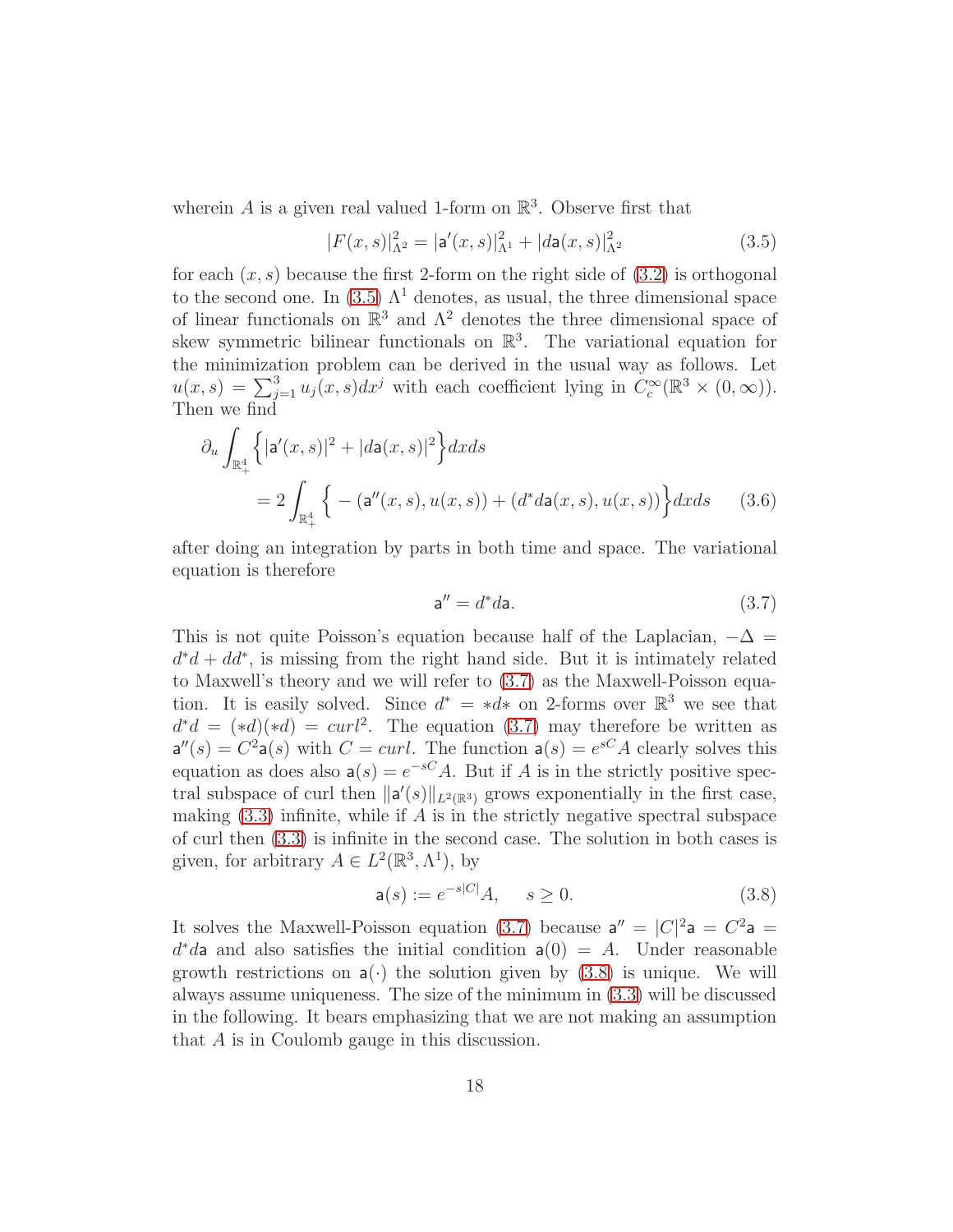Terminology 3.2 The unique solution to the Maxwell-Poisson equation [\(3.7\)](#page-17-1) with initial value A will be referred to as the Poisson extension of A. We define the Poisson action of A by

<span id="page-18-0"></span>
$$
\mathcal{P}(A) = \int_0^\infty \left( \| \mathbf{a}'(s) \|_2^2 + \| d\mathbf{a}(s) \|_2^2 \right) ds,\tag{3.9}
$$

where  $a$  is the Poisson extension of  $A$ . We are only interested in those potentials A for which  $\mathcal{P}(A) < \infty$ . We reiterate that  $\mathcal{P}(A)$  is the minimum of the integral in [\(3.9\)](#page-18-0) subject to the condition that  $a(0) = A$ .

Remark 3.3 The Poisson action of a gauge potential A can be computed explicitly. We need not assume that A is in Coulomb gauge. From  $(3.8)$  we find

$$
\mathbf{a}'(s) = -|C|e^{-s|C|}A
$$
  
\n
$$
\|\mathbf{a}'(s)\|_2^2 = \|\ |C|e^{-s|C|}A\|_2^2 = (|C|^2e^{-2s|C|}A, A)
$$
  
\n
$$
\|d\mathbf{a}(s)\|_2^2 = \|\ * d\mathbf{a}(s)\|_2^2 = \|Ce^{-s|C|}A\|_2^2 = (|C|^2e^{-2s|C|}A, A).
$$

Therefore

<span id="page-18-1"></span>
$$
\mathcal{P}(A) = 2 \int_0^\infty (|C|^2 e^{-2s|C|} A, A) ds
$$

$$
= (|C|A, A).
$$
(3.10)

A reader concerned about the lack of exponential decrease in [\(3.8\)](#page-17-2) when A is in the null space of curl should observe that in this case the integrand in [\(3.9\)](#page-18-0) is identically zero.

**Remark 3.4** The identity  $(3.10)$  holds even if A is longitudinal, that is,  $A = d\lambda$  for some real scalar function  $\lambda$ . In this case A is in the null space of C and therefore also in the nullspace of  $|C|$ . It follows then from [\(3.10\)](#page-18-1) that

<span id="page-18-2"></span>
$$
\mathcal{P}(d\lambda) = 0 \text{ for any function } \lambda : \mathbb{R}^3 \to \mathbb{R}.
$$
 (3.11)

This could also be derived directly from the definition [\(3.9\)](#page-18-0) because the solution to the Maxwell-Poisson equation [\(3.7\)](#page-17-1) is easily verified to be  $a(s) =$  $d\lambda$ .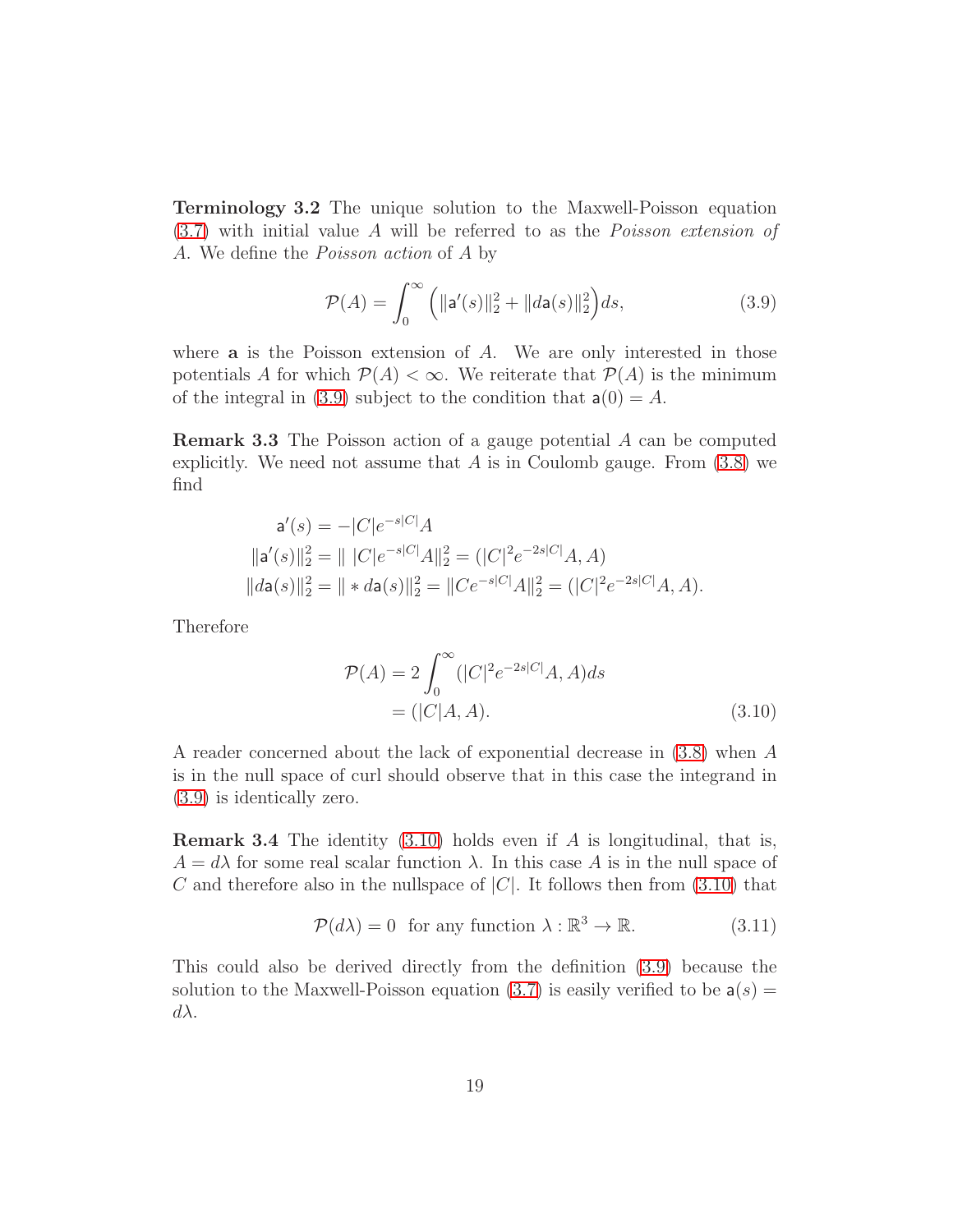On the other hand, for A in Coulomb gauge, [\(3.10\)](#page-18-1) and Definition [2.11](#page-13-5) show that

<span id="page-19-2"></span>
$$
\mathcal{P}(A) = (|C|A, A)_2 = ||A||_C^2 \quad \text{if } div A = 0.
$$
 (3.12)

In particular if A is in Coulomb gauge then  $\mathcal{P}(A) < \infty$  if and only if  $A \in$  $H_{1/2}(\mathbb{R}^3)$ .

Remark 3.5 A general gauge potential A can be decomposed into its longitudinal part and transverse part:

$$
A = A_{long} + A_{trans}, \qquad A_{long} = d\lambda, \qquad div \, A_{trans} = 0. \tag{3.13}
$$

Its Poisson extension is then given by

$$
\mathsf{a}(s) = A_{long} + e^{-s|C|} A_{trans}.\tag{3.14}
$$

Since  $|C|$  has zero nullspace among the transverse potentials, the second term goes to zero as  $s \to \infty$ . Hence

<span id="page-19-1"></span>
$$
\lim_{s \to \infty} \mathsf{a}(s) = A_{long}.\tag{3.15}
$$

The Maxwell-Poisson equation therefore filters out the transverse part of A and leaves the longitudinal part (i.e. pure gauge part) in the limit. For a non-abelian gauge field the pure gauge part cannot be separated out from the initial potential A. Instead we will use the non-abelian analog of the Maxwell-Poisson equation to separate out a "pure gauge piece" of the initial data by an analog of [\(3.15\)](#page-19-1).

**Remark 3.6** If A is in Coulomb gauge then  $(3.12)$  shows that the first term in the Bargmann-Wigner norm [\(2.44\)](#page-14-0) is equal to the Poisson action of A. Since the full Bargmann-Wigner norm is then determined by the dual space norm as in [\(2.44\)](#page-14-0), the Poisson action actually determines the full Lorentz invariant norm on the initial data space for Maxwell's equations.

## <span id="page-19-0"></span>3.2 Self duality and helicity for the classical electromagnetic field

The four dimensional Euclidean Hodge star operation  $*_e$  is given on the four dimensional curvature  $F$  defined in  $(3.2)$  by

$$
*_e F = ds \wedge * d\mathbf{a} + *\mathbf{a}',\tag{3.16}
$$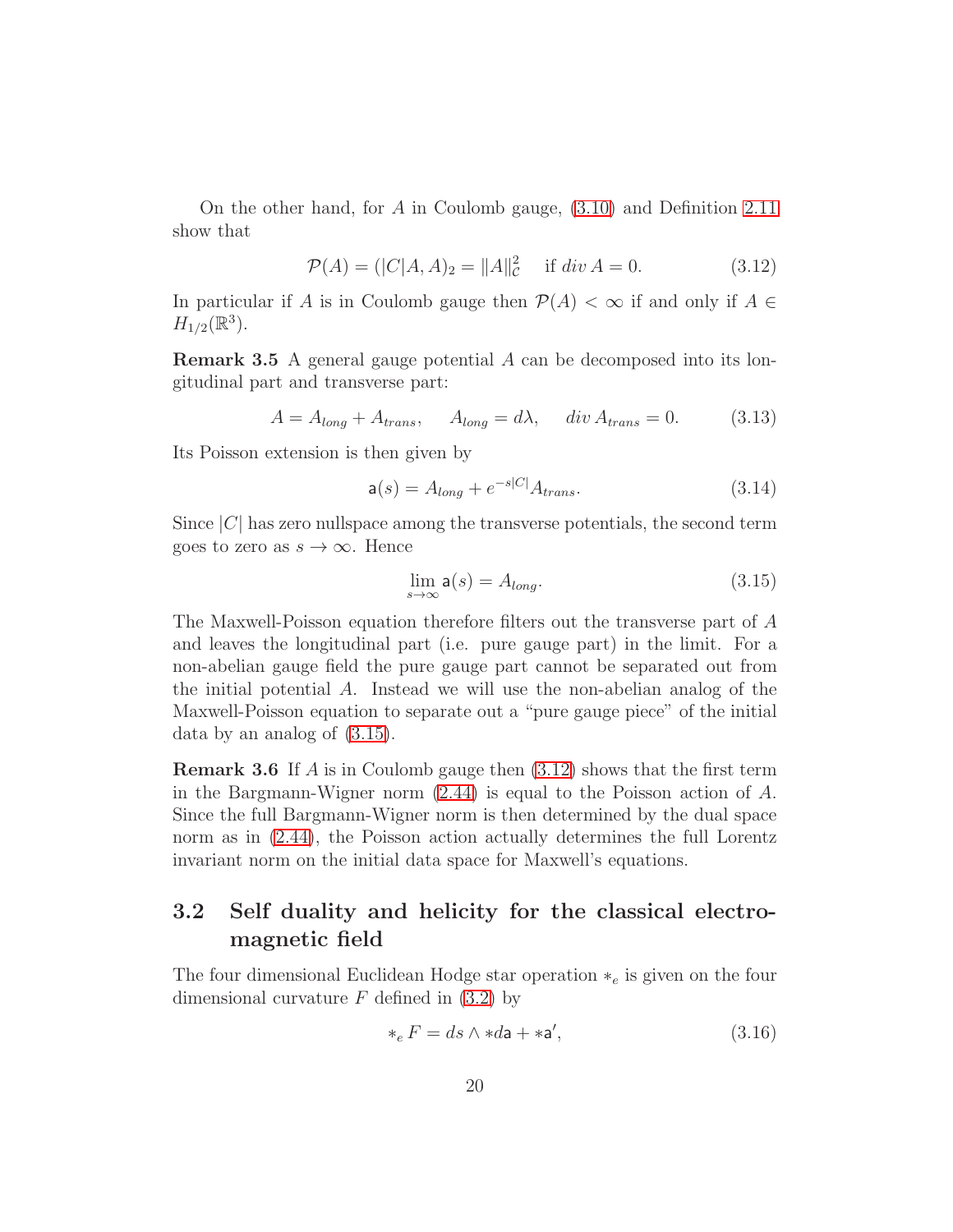wherein ∗ denotes the three dimensional Hodge star operation. Therefore the four dimensional curvature  $F$  is self-dual if and only if

$$
ds \wedge \mathbf{a}' + d\mathbf{a} = ds \wedge *d\mathbf{a} + *\mathbf{a}' \quad \text{(self-duality)}.
$$
 (3.17)

That is

<span id="page-20-1"></span><span id="page-20-0"></span>
$$
a' = *da \qquad \text{(self-duality)}.\tag{3.18}
$$

(Keep in mind that  $*^2 = Identity$  over  $\mathbb{R}^3$ .) Similarly F is anti-self-dual if and only if

$$
\mathbf{a}' = - * d\mathbf{a} \quad \text{(anti-self-duality)}.\tag{3.19}
$$

<span id="page-20-3"></span>It is clear that [\(3.18\)](#page-20-0) and [\(3.19\)](#page-20-1) each imply the Maxwell-Poisson equation [\(3.7\)](#page-17-1)

**Theorem 3.7** Suppose that div  $A = 0$  and that  $A \in H_{1/2}(\mathbb{R}^3)$ . Let  $\mathsf{a}(s)$  be the Poisson extension of A. Then

A is in the negative spectral subspace of curl if and only if  $a(\cdot)$  is self-dual. A is in the positive spectral subspace of curl if and only if  $a(\cdot)$  is antiself-dual.

**Proof.** Writing  $C = \text{curl} = *d$  we may write [\(3.18\)](#page-20-0) and [\(3.19\)](#page-20-1) in the form

<span id="page-20-2"></span>
$$
a' = Ca \qquad \text{(self-dual)} \tag{3.20}
$$

$$
\mathbf{a}' = -C\mathbf{a} \quad \text{(anti-self-dual)}.\tag{3.21}
$$

If A lies in the negative spectral subspace of curl then  $e^{-s|C|}A = e^{sC}A$  and therefore the solution [\(3.8\)](#page-17-2) reduces to  $a(s) = e^{sC}A$ . Consequently  $a'(s) =$  $Ca(s)$  and therefore  $a(\cdot)$  is self-dual.

Conversely, suppose that  $a(\cdot)$  is self-dual. Then by [\(3.20\)](#page-20-2) we have  $a(s)$  =  $e^{sC}A$  and therefore  $\|\mathbf{a}'(s)\|_{L^2(\mathbb{R}^3)} = \|Ce^{sC}A\|_{L^2(\mathbb{R}^3)}$ . If A has a non-zero spectral component for C in the spectral subspace  $[\epsilon, \infty)$  with some  $\epsilon > 0$  then, by the spectral theorem,  $||Ce^{sC}A||_{L^2(\mathbb{R}^3)} \geq ce \exp(\epsilon s)$  for some strictly positive constant c. Therefore  $a(\cdot)$  does not have finite Poisson action and A is not in  $H_{1/2}$ . So A must lie in the spectral subspace  $(-\infty, 0]$  for C if a is self-dual.

A similar argument applies to show that the Poisson extension of A is anti-self-dual if and only if A lies in the positive spectral subspace of curl.  $\blacksquare$ 

The following corollary is the main result of this section.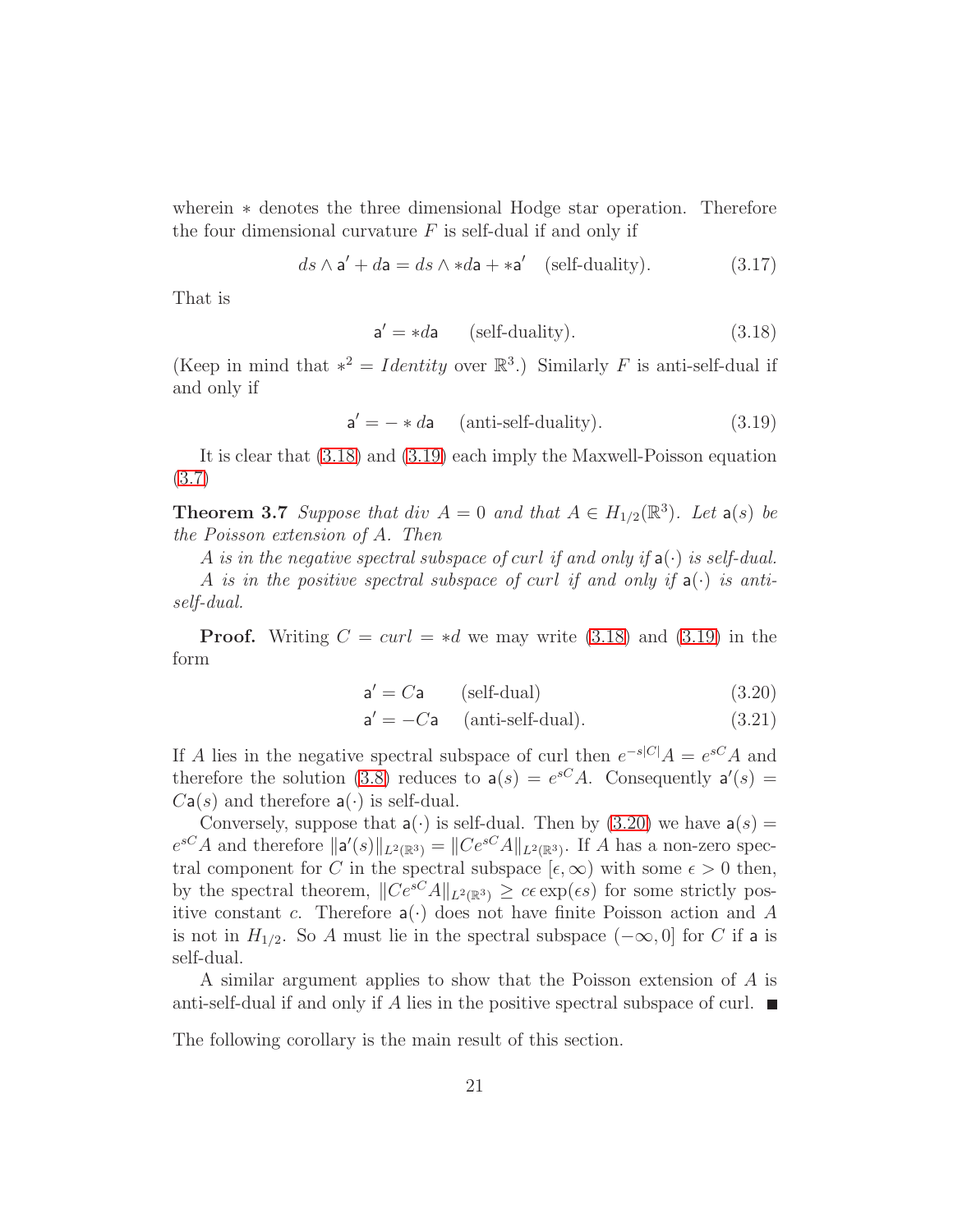Corollary 3.8 Suppose that A is in the electromagnetic configuration space <sup>C</sup> and <sup>a</sup> is its Poisson extension. Then

A is in  $C_+$  if and only if a is anti-self-dual.

A is in  $\mathcal{C}_-$  if and only if a is self-dual.

<span id="page-21-0"></span>**Proof.** This just restates Theorem [3.7](#page-20-3) in view of Definition [2.11.](#page-13-5)  $\blacksquare$ 

## 4 Yang-Mills fields

Both the Lorentz invariant norm and helicity for the electromagnetic field can be characterized in terms of either plane waves, the operator curl, or the Maxwell-Poisson semigroup, as we saw in Sections [2](#page-5-0) and [3.](#page-15-0) Since the classical Yang-Mills equations are non-linear, there is no useful gauge invariant representation of these fields in terms of plane waves. In this section we are going to describe the Yang-Mills analog of the Maxwell-Poisson semigroup and then use it to produce both a Riemannian metric on configuration space and a decomposition of configuration space into positive and negative "helicity" submanifolds. Here is an outline of the transition steps from electromagnetism to Yang-Mills.

i) The norm on the (linear) configuration space of the electromagnetic field will be replaced by a Riemannian metric on the (non-linear) configuration space  $\mathcal C$  of the Yang-Mills field. The Yang-Mills-Poisson equation will be instrumental in this construction. (Section [5.](#page-22-0))

ii) The helicity subspaces  $\mathcal{C}_{\pm}$  in the linear decomposition [\(2.38\)](#page-13-4) will be replaced by submanifolds  $\mathcal{C}_{\pm}$  determined by (anti-)self duality of solutions to the Yang-Mills-Poisson equation. (Section [6.1.](#page-37-1))

iii) The orthogonal projections onto the helicity subspaces  $\mathcal{C}_\pm$  in the linear decomposition [\(2.38\)](#page-13-4) will be replaced by flows along orthogonal vector fields over the manifold  $\mathcal{C}$ , yielding non-linear analogs of these projections. (Section [6.2.](#page-39-0))

iv) The spectral behavior of the operator curl in the electromagnetic helicity spaces will be replaced by a corresponding behavior of the gauge covariant curl operator acting not on the configuration space  $\mathcal C$  but on the tangent spaces  $T(\mathcal{C}_\pm)$ . (Section [6.2.](#page-39-0))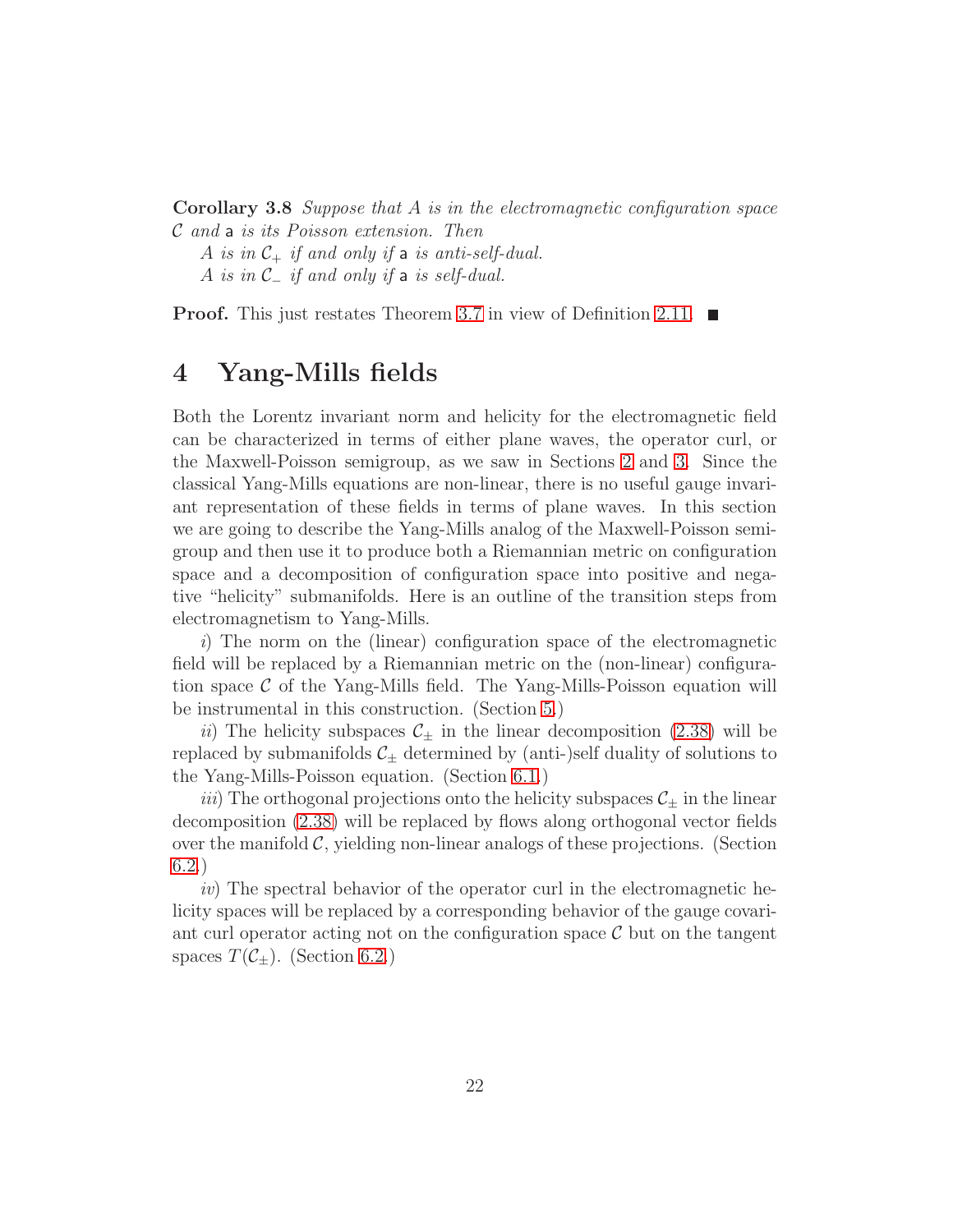## <span id="page-22-1"></span><span id="page-22-0"></span>5 The configuration space for Yang-Mills fields

#### 5.1 The Poisson action and configuration space

Denote by  $K$  a compact Lie group contained in the orthogonal or unitary group of a finite dimensional inner product space V.  $\mathfrak{k}$  will denote its Lie algebra, on which we assume given an  $Ad K$  invariant real inner product  $\langle \cdot, \cdot \rangle_{\mathfrak{k}}$ . Let

$$
\mathsf{a}(s) := \sum_{j=1}^{3} \mathsf{a}_j(s) dx^j, \quad s \ge 0 \tag{5.1}
$$

be a  $\mathfrak{k}$  valued 1-form on  $\mathbb{R}^3$  for each (Euclidean) time  $s \geq 0$ . Here each coefficient  $a_j(x, s)$  lies in  $\mathfrak k$ . Denote by

$$
\mathsf{b}(s) := d\mathsf{a}(s) + \mathsf{a}(s) \land \mathsf{a}(s)
$$
\n
$$
(5.2)
$$

its three dimensional curvature and denote by  $a'(s)$  its derivative with respect to s. We may regard **a** as a 1-form on a half space of  $\mathbb{R}^4$  in temporal gauge. That is, it has no ds component. Its four dimensional curvature is then given by

<span id="page-22-5"></span><span id="page-22-3"></span><span id="page-22-2"></span>
$$
F = ds \wedge \mathbf{a}'(s) + \mathbf{b}(s). \tag{5.3}
$$

Since the two summands are mutually orthogonal at each point  $(x, s)$  we have

$$
|F(x,s)|^2_{\Lambda^2 \otimes \mathfrak{k}} = |\mathsf{a}'(x,s)|^2_{\Lambda^1 \otimes \mathfrak{k}} + |\mathsf{b}(x,s)|^2_{\Lambda^2 \otimes \mathfrak{k}} \tag{5.4}
$$

in analogy with [\(3.5\)](#page-17-0). We are interested in the minimization of the functional

$$
\int_0^\infty \left( \| \mathbf{a}'(s) \|_{L^2(\mathbb{R}^3)}^2 + \| \mathbf{b}(s) \|_{L^2(\mathbb{R}^3)}^2 \right) ds \tag{5.5}
$$

subject to an initial condition  $a(0) = A$ , where A is a given  $\mathfrak{k}$  valued 1-form on  $\mathbb{R}^3$ . In view of [\(5.4\)](#page-22-2) this functional of **a** is also given by the familiar expression  $(3.3)$  but with F now given by  $(5.3)$ .

The Euler equation for this minimization problem is the Yang-Mills-Poisson equation

<span id="page-22-4"></span>
$$
\mathsf{a}''(s) = d^*_{\mathsf{a}(s)} \mathsf{b}(s), \qquad \mathsf{a}(0) = A. \tag{5.6}
$$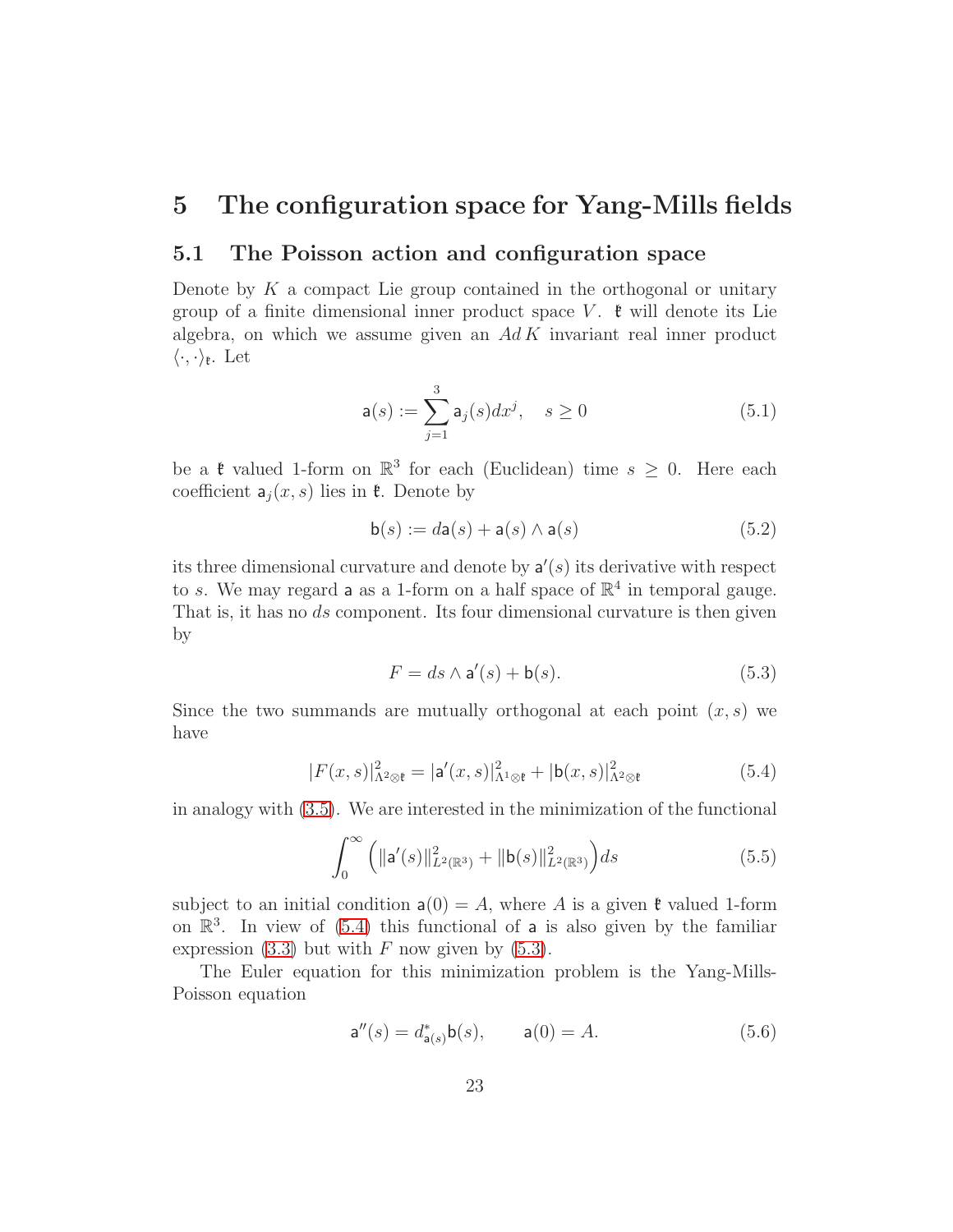Here we are using  $d_A$  to denote the gauge covariant exterior derivative, which is given on any  $\mathfrak k$  valued p-form on  $\mathbb R^3$  by  $d_A\omega = d\omega + [A \wedge \omega]$ , while  $d_{\mathsf{a}(s)}^*$ :  $L^2(\mathbb{R}^3; \Lambda^2 \otimes \mathfrak{k}) \to L^2(\mathbb{R}^3; \Lambda^1 \otimes \mathfrak{k})$  denotes the adjoint of  $d_{\mathsf{a}(s)}$  in [\(5.6\)](#page-22-4). The suggestive notation  $[u \wedge v]$  for  $\mathfrak{k}$  valued forms means to use commutator of the coefficients with wedge product of the differentials. For example  $[(\sum_i u_i dx^i) \wedge$  $(\sum_j v_j dx^j)$  =  $\sum_{ij} [u_i, v_j] dx^i \wedge dx^j$ . Later we will also need to use the adjoint of this product, given by  $\langle [u_{\perp} v], \omega \rangle = \langle v, [u \wedge \omega] \rangle$ , which must hold for each point in  $\mathbb{R}^3$  and for all  $\mathfrak k$  valued forms  $\omega$  such that  $deg u + deg \omega = deg v$ .  $\langle \cdot, \cdot \rangle$ is the inner product on forms induced by the given inner product on  $\mathfrak{k}$ .

The Yang-Mills-Poisson equation [\(5.6\)](#page-22-4) is equivalent to the elliptic Yang-Mills equation for forms in temporal gauge since  $d_{a}^{(*e)}F = -a'' + d_{a}^{*}b$ , where  $*_e$ is the Euclidean Hodge star operator. This is an elliptic non-linear boundary value problem which has been investigated in ground breaking work by A. Marini and T. Isobe. [\[33,](#page-49-4) [34,](#page-49-5) [35,](#page-49-6) [24,](#page-48-3) [36,](#page-49-7) [37,](#page-50-0) [38,](#page-50-1) [25,](#page-48-4) [26\]](#page-48-5). For a bounded open set in  $\mathbb{R}^4$  they have proven existence and non-uniqueness of solutions to the minimization problem if one allows the solution to take on the prescribed boundary values in a weak sense, namely equality only up to local gauge transformations. Our half space problem can be conformally transformed into their setting. But we need a stronger notion of attainment of the boundary value at  $s = 0$ , namely actual equality. However we can allow a singularity at the point of their boundary corresponding to  $s = \infty$ . Thus at the present time it is not inconsistent with their work to assume existence and uniqueness for solutions to the Yang-Mills-Poisson equation [\(5.6\)](#page-22-4) under some appropriate conditions on A. We will assume throughout the remainder of this paper that for the potentials A of interest to us existence and uniqueness holds for the boundary value problem [\(5.6\)](#page-22-4) with finite value of the action functional in [\(5.5\)](#page-22-5). In Example [5.4](#page-26-1) we will see how instantons give rise to such solutions.

Notation 5.1 (Poisson action) Define

$$
\mathcal{P}(A) = \int_0^\infty \left( \| \mathbf{a}'(s) \|_{L^2(\mathbb{R}^3)}^2 + \| \mathbf{b}(s) \|_{L^2(\mathbb{R}^3)}^2 \right) ds,\tag{5.7}
$$

wherein **a** is the solution to the boundary value problem  $(5.6)$ . We will refer to a as the Poisson extension of A and to  $\mathcal{P}(A)$  as the Poisson action of A.

A gauge function  $g : \mathbb{R}^3 \to K$  acts on a potential A via the action  $A \mapsto A^g := g^{-1}Ag + g^{-1}dg$ . The Poisson action is a gauge invariant function of A. That is,

<span id="page-23-1"></span><span id="page-23-0"></span>
$$
\mathcal{P}(A^g) = \mathcal{P}(A). \tag{5.8}
$$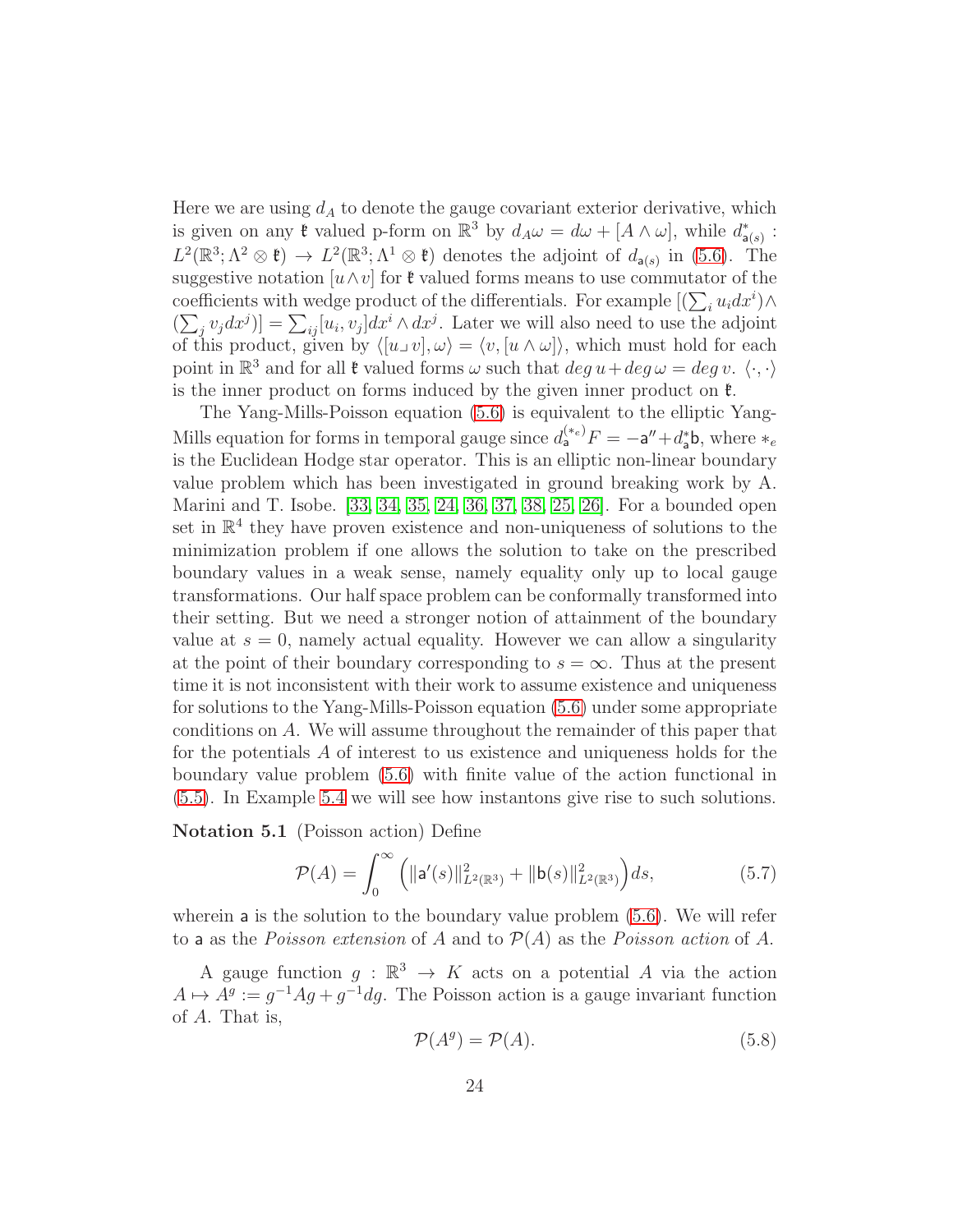To see this, suppose that a is a solution to the Yang-Mills-Poisson equation [\(5.6\)](#page-22-4). Then the function

<span id="page-24-1"></span>
$$
\mathbf{a}^g(s) := g^{-1}\mathbf{a}(s)g + g^{-1}dg\tag{5.9}
$$

is again a solution to [\(5.6\)](#page-22-4), as we can see from the identities  $(d/ds)^n a^g(s) =$  $g^{-1}(d/ds)^n \mathsf{a}(s)g, n = 1, 2 \text{ and } d^*_{\mathsf{a}^g(s)} \mathsf{b}^g(s) = g^{-1}\Big(d^*_{\mathsf{a}(s)}b(s)\Big)g. \text{ Of course } \mathsf{a}^g(0) =$  $A<sup>g</sup>$ . And since  $b<sup>g</sup>(s) = g<sup>-1</sup>b(s)g$  we see also that the functional in [\(5.7\)](#page-23-0) has the same value for  $a^g$ . This proves [\(5.8\)](#page-23-1).

As in the electromagnetic case  $\mathcal{P}(A)$  is zero on pure gauges. (cf. [\(3.11\)](#page-18-2).) Indeed, if A is a pure gauge, say  $A = g^{-1}dg$ , then its Poisson extension is given by  $a(s) = g^{-1} dg$  for all  $s \ge 0$  since both  $a'(s) = 0$  and  $b(s) = 0$  for this function, which shows that [\(5.6\)](#page-22-4) holds and also that

<span id="page-24-0"></span>
$$
\mathcal{P}(g^{-1}dg) = 0.\tag{5.10}
$$

We wish to use the function  $\mathcal{P}(A)$  to construct the relativistically correct configuration space as we did in the electromagnetic case. Nominally, the configuration space is given by  $\mathcal{C} = \mathcal{A}/\mathcal{G}$  for some appropriate set  $\mathcal A$  of gauge potentials on  $\mathbb{R}^3$  and corresponding gauge group  $\mathcal{G}$ . But [\(5.10\)](#page-24-0) shows that the restriction  $\mathcal{P}(A) < \infty$  provides no control over A in some directions (the longitudinal directions). Defining A simply by the condition  $\mathcal{P}(A) < \infty$ would lead therefore to an unsatisfactory candidate for  $A$ , a circumstance which we avoided in the electromagnetic case by imposing the Coulomb gauge on A. In our non-abelian case we want to avoid such a gauge choice because of the ever lurking Gribov ambiguity. We will instead put an indirect size restriction on the gauge potentials allowed into our space  $A$  by making use of the filtering action of the Yang-Mills-Poisson equation.

Let

$$
\|\omega\|_{H_{1/2}} = \|(-\Delta)^{1/4}\omega\|_{L^2(\mathbb{R}^3)}
$$

for any  $\mathfrak{k}$  valued 1-form on  $\mathbb{R}^3$ . Here we are using the Laplacian  $-\Delta :=$  $d^*d + dd^*$  on  $\mathfrak{k}$  valued 1-forms over  $\mathbb{R}^3$ . We have chosen the Sobolev index 1/2 because in the electromagnetic case the size restriction  $\mathcal{P}(A) < \infty$  gives exactly  $H_{1/2}$  gauge potentials when the Coulomb gauge is imposed, as we saw in [\(3.10\)](#page-18-1). We are going to impose an  $H_{1/2}$  restriction on the "filtered" longitudinal part" of A as follows.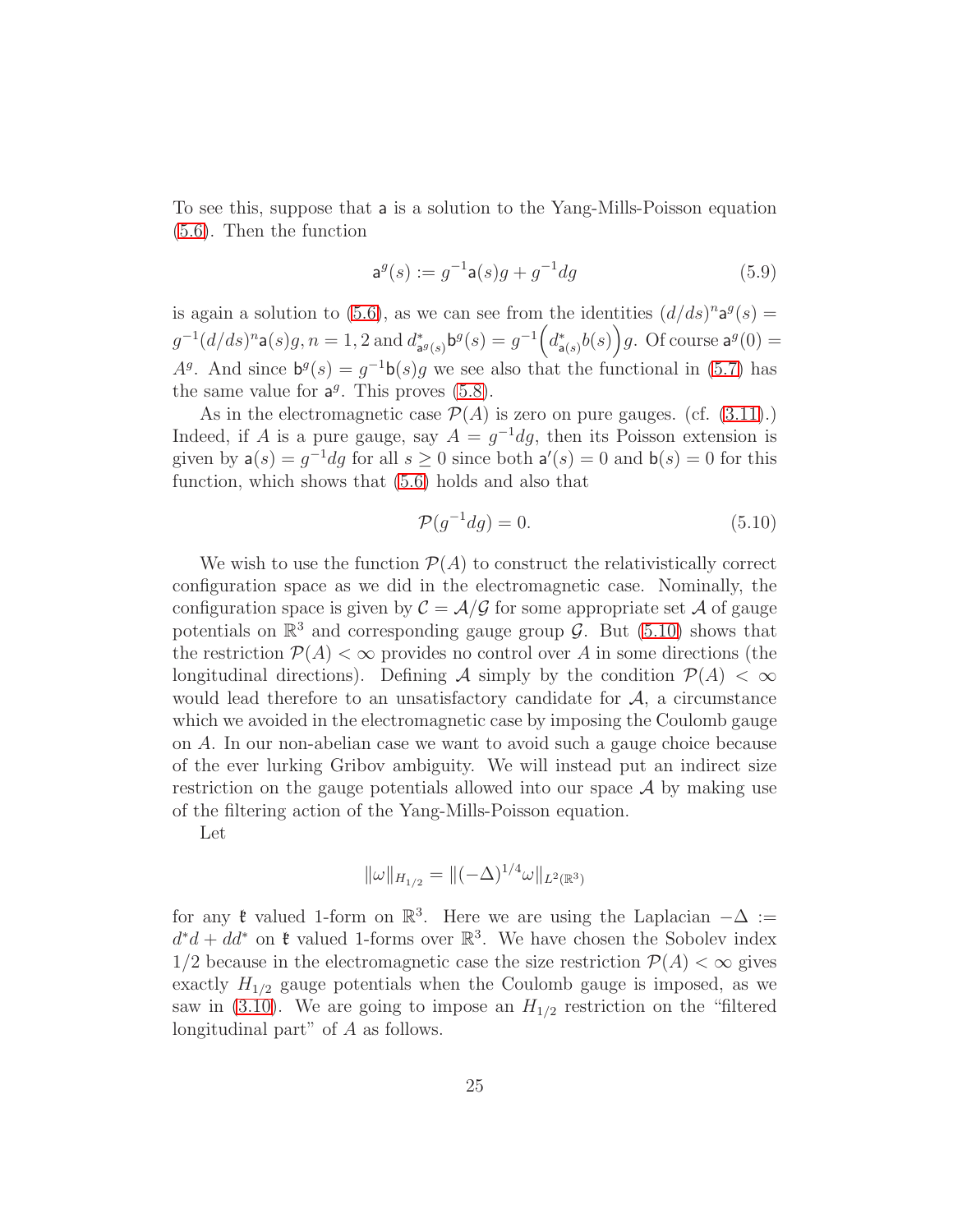Suppose that  $a(s)$  is a solution to [\(5.6\)](#page-22-4) and that

$$
\mathsf{a}_{\infty} := \lim_{s \to \infty} \mathsf{a}(s) \tag{5.11}
$$

exists (for example in the sense of  $L^2(\mathbb{R}^3)_{loc}$ ). We saw in [\(3.15\)](#page-19-1) that  $a_{\infty}$  exists in the electromagnetic case and is precisely the longitudinal part (i.e. the pure gauge part) of the initial potential A.

#### Notation 5.2  $(\mathcal{R}, \mathcal{A} \text{ and } \mathcal{C})$  Let

$$
\mathcal{R} = \{\text{solutions a to the differential equation in (5.6) such that} \quad \mathcal{P}(\mathsf{a}(0)) + ||\mathsf{a}_{\infty}||_{H_{1/2}}^2 < \infty\}. \tag{5.12}
$$

The gauge potentials of interest to us will be the set of initial values of such solutions:

$$
\mathcal{A} = \{ \mathsf{a}(0) : \mathsf{a} \in \mathcal{R} \}. \tag{5.13}
$$

We will say that a gauge potential A on  $\mathbb{R}^3$  is in the *soft Coulomb gauge* if it lies in A, and in the asymptotic Coulomb gauge if in addition  $a_{\infty} = 0$ . The examples we construct from instantons below will be in the asymptotic Coulomb gauge.

Having now chosen the space  $\mathcal A$  in a way that parrots the electromagnetic case, the gauge group  $\mathcal G$  appropriate for this choice must be chosen so as to preserve  $A$  as a set and also to be isometric for the as yet to be determined Riemannian metric on  $\mathcal{A}$ . If a is the Poisson extension of  $A$  then  $a^g$  is the Poisson extension of  $A<sup>g</sup>$  as we have seen in the proof of [\(5.8\)](#page-23-1). Since  $\lim_{s\to\infty} \mathsf{a}^g(s) = (\mathsf{a}_{\infty})^g$  we need

<span id="page-25-0"></span>
$$
\mathsf{a}^g_\infty \in H_{1/2} \quad \text{whenever} \quad \mathsf{a}_\infty \in H_{1/2}
$$

in order for  $A$  to be a gauge invariant set under the gauge function g. In view of [\(5.9\)](#page-24-1) we therefore need  $g^{-1}dg$  to be itself in  $H_{1/2}$ . With this as motivation we define

$$
\mathcal{G} = \{\text{gauge functions } g : \mathbb{R}^3 \to K \text{ such that } g^{-1} dg \text{ is in } H_{1/2} \text{ and } g(x) \to I \text{ as } x \to \infty\}. \tag{5.14}
$$

The second condition reflects the fact that we are interested in charge zero. The relation between the behavior at infinity of a gauge function on the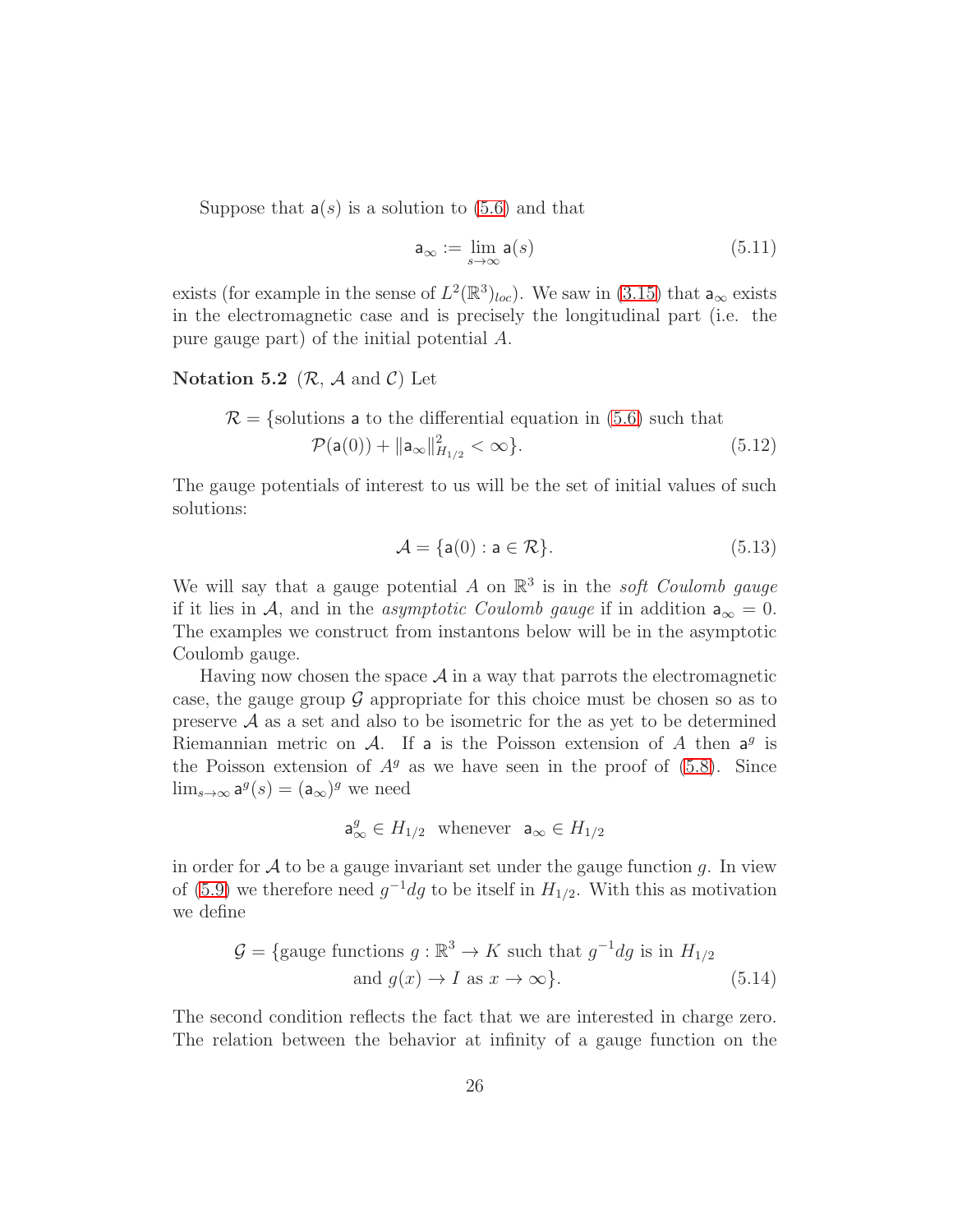one hand and total charge on the other results from the well known relation between gauge invariance and conservation of charge. This will be elaborated on in a future work.

It happens that  $\mathcal G$  is a complete topological group in its natural metric under pointwise multiplication. It is also the critical gauge group for three spatial dimensions in the sense that for any  $\epsilon > 0$ , the set of gauge functions for which  $g^{-1}dg$  lies in the (locally) larger space  $H_{1/2-\epsilon}$  is no longer a group: It is not closed under multiplication. See [\[19\]](#page-48-6) for further properties and proofs. Combining the set A of " $H_{1/2}$ " gauge potentials with the matching group  $\mathcal G$  of " $H_{3/2}$ " gauge functions, we define the configuration space for the non-abelian gauge field to be

$$
C = \mathcal{A}/\mathcal{G}.\tag{5.15}
$$

We will make  $A$  into a Riemannian manifold with a  $G$  invariant metric in the next two sections. To this end we will gather information on the derivatives of  $P$  in the next section. This produces, of course, a Riemannian metric on  $\mathcal C$  also.

<span id="page-26-2"></span>Remark 5.3 In addition to the fundamental mathematical question as to the existence and uniqueness of solutions to the Yang-Mills-Poisson equation  $(5.6)$ , these definitions raise the question as to whether the limit  $a_{\infty}$  actually exists for some appropriate class of gauge potentials A. For the Yang-Mills heat equation a similar question has been addressed in many works. See e.g. [\[22,](#page-48-7) [21,](#page-48-8) [23\]](#page-48-9), [\[9\]](#page-47-2), [\[28\]](#page-49-8), [\[43\]](#page-50-2) and references therein.

#### <span id="page-26-1"></span><span id="page-26-0"></span>5.2 Restriction of instantons

Example 5.4 (Restriction of instantons) Finite action solutions to the Yang-Mills-Poisson equation can be constructed from instantons by gauge transforming an instanton to the Euclidean temporal gauge and then restricting it to a half-space. Take, for example,  $K = SU(2)$ . The simplest instanton is given by

$$
A_{\mu}(x) = \sigma_{\mu,\nu} x^{\nu} / (|x|^2 + \rho^2), \quad x = (\mathbf{x}, s) \in \mathbb{R}^4.
$$

where  $\sigma_{\mu,\nu} = -\sigma_{\nu,\mu} \in \mathfrak{k} = su(2)$  and  $\rho > 0$  and constant. Its curvature is given by

$$
F_{\mu,\nu} = -4\sigma_{\mu,\nu} \frac{\rho^2}{(|x|^2 + \rho^2)^2}.
$$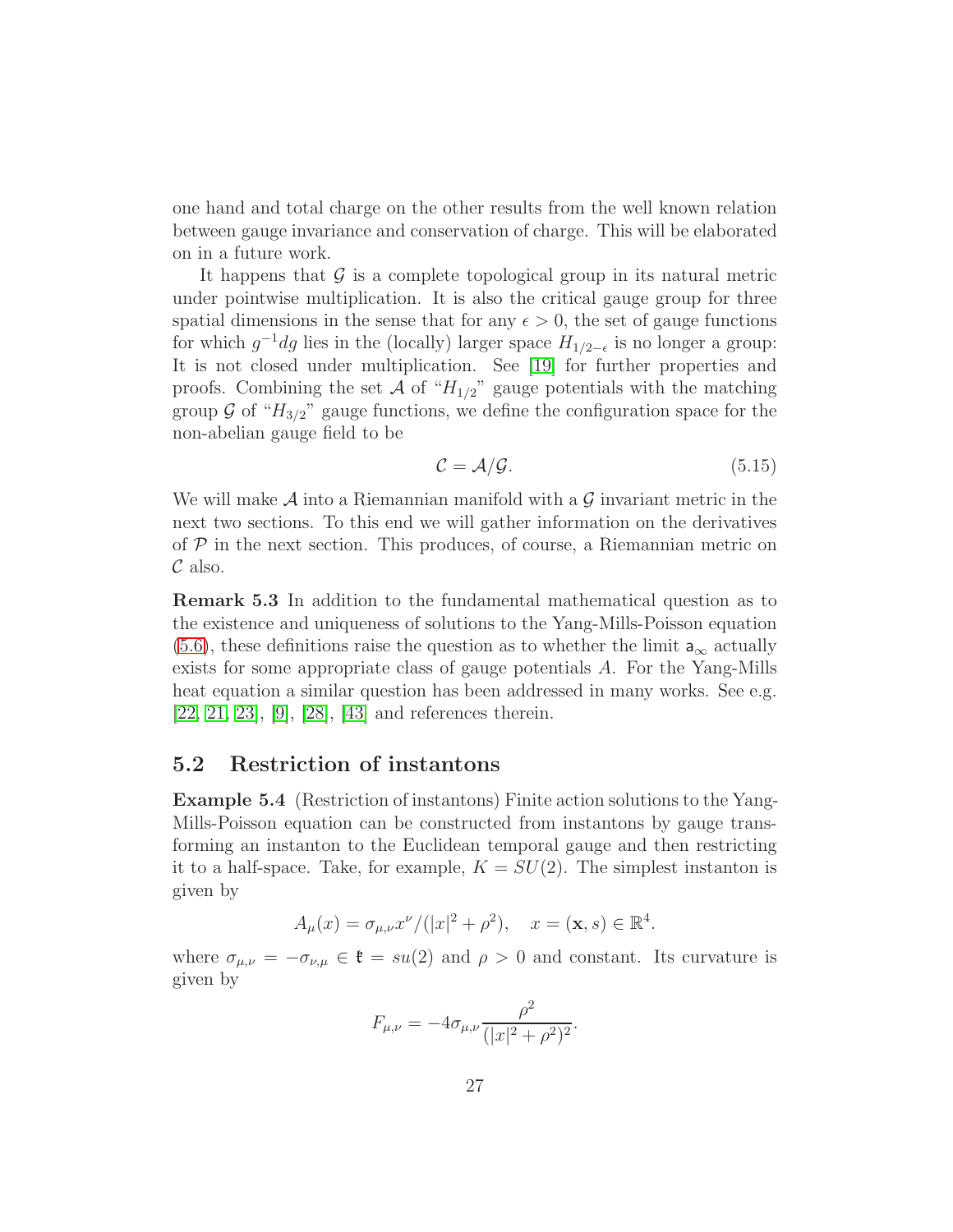See e.g. [\[6\]](#page-47-3) or [\[4\]](#page-46-3) or [\[54,](#page-51-0) Eq. (21.26)] or [\[58\]](#page-52-0).

We want to gauge transform A into the Euclidean temporal gauge, i.e., so that its new fourth component is equal to zero. For a gauge function  $g: \mathbb{R}^4 \to SU(2)$  we have  $(A^g)_4 = g^{-1}A_4g + g^{-1}\partial_s g$ . So we want to choose g so that  $A_4 + (\partial_s g)g^{-1} = 0$ . We may write

$$
A_4(\mathbf{x},s) = \frac{\mathbf{u}}{s^2 + a^2},
$$

where  $\mathbf{u} = \sum_{j=1}^{3} \sigma_{4,j} \mathbf{x}^{j} \in \mathfrak{k}$  and  $a^2 = |\mathbf{x}|^2 + \rho^2$ . The solution which is the identity element of  $SU(2)$  at  $s = 0$  is given by Bitar and Chang [\[6,](#page-47-3) Equ. (4.4)] as  $g_{bc}(\mathbf{x}, s) = \exp(-(\mathbf{u}/a)tan^{-1}(s/a))$ . For  $0 \leq s < \infty$ ,  $g_{bc}(\cdot, s)$  lies in our critical gauge group  $\mathcal{G}$ , but  $g_{bc}(\cdot,\infty)$  does not. We need to use the solution which is the identity element at  $s = \infty$ . It is given by

$$
g(\mathbf{x}, s) = \exp\left(\frac{\mathbf{u}}{a}\left\{(\pi/2) - \tan^{-1}(s/a)\right\}\right), \quad (\mathbf{x}, s) \in \mathbb{R}^4.
$$

Then  $(A^g)_4 = 0$  and

$$
\mathbf{a}_{j}(\mathbf{x}, s) \equiv (A^{g})_{j}(\mathbf{x}, s)
$$
  
=  $g(\mathbf{x}, s)^{-1} A_{j}(\mathbf{x}, s) g(\mathbf{x}, s) + g(\mathbf{x}, s)^{-1} \partial_{j} g(\mathbf{x}, s), j = 1, 2, 3.$ 

Since  $g(\mathbf{x}, \infty) = I$  and  $A_j(\mathbf{x}, \infty) = 0$  we see that  $(A^g)_j(\mathbf{x}, \infty) = 0$ . So  $A<sup>g</sup>$  is in Euclidean temporal gauge and also in asymptotic Coulomb gauge. Since it is the four dimensional gauge transform of an instanton it satisfies  $d_{A^g}^{*_e}F(A^g) = 0$ , which is Poisson's equation [\(5.6\)](#page-22-4) for a. Its curvature is square integrable over all of  $\mathbb{R}^4$  and therefore over the half-space  $\mathbb{R}^4_+$ . Hence a has finite action and is in asymptotic coulomb gauge. In particular its initial value,  $a(0)$ , lies in A.

Since, by definition, an instanton has finite action, this construction applies to any instanton as long as the time dependent gauge transformation  $g(\mathbf{x}, s)$  needed to transform the instanton to temporal gauge can be chosen to be the identity of the group K at  $s = \infty$ .

### <span id="page-27-0"></span>5.3 Derivatives of the Poisson action.

**Notation 5.5** (Variational equation) If  $A(t)$  is a time dependent family of gauge potentials on  $\mathbb{R}^3$  and if  $u := (d/dt)A(t)\Big|_{t=0}$  then u is a  $\mathfrak{k}$  valued 1-form on  $\mathbb{R}^3$  and measures the variation of  $A(t)$  at  $t = 0$ . For any function f on A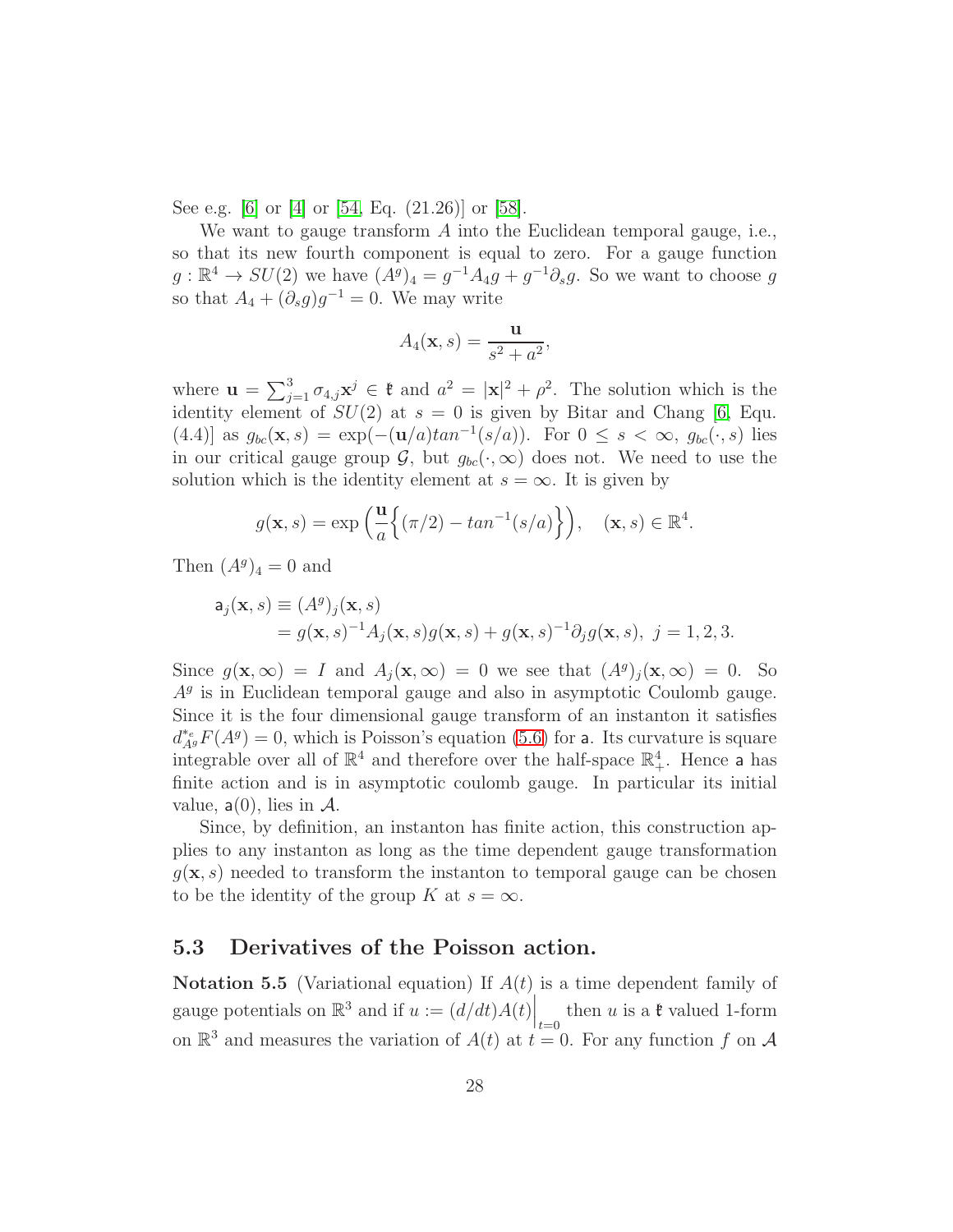the derivative of f at A in the direction u is given, in accordance with the chain rule, by

$$
(\partial_u f)(A) = (d/dt) f(A(t))|_{t=0}, \tag{5.16}
$$

where  $A = A(0)$ .

Suppose that for each t the Poisson extension of  $A(t)$  is  $a_t(s)$ . The Poisson equation  $a''_t(s) = d^*_{a_t(s)} b_t(s)$  can be differentiated with respect to t at  $t = 0$ to find the variational equation associated to the variation u. Define  $u(s) =$  $(\partial/\partial t)\mathsf{a}_t(s)\Big|_{t=0}$ . Then we find for  $\mathsf{u}(s)$  the variational equation

<span id="page-28-0"></span>
$$
\mathbf{u}''(s) = d^*_{\mathbf{a}(s)} d_{\mathbf{a}(s)} \mathbf{u}(s) + [\mathbf{u}(s) \lrcorner \ \mathbf{b}(s)]. \tag{5.17}
$$

Here  $a(s) \equiv a_0(s)$  is the Poisson extension of  $A \equiv A(0)$  and  $u : [0, \infty) \rightarrow$  $L^2(\mathbb{R}^3; \Lambda^1 \otimes \mathfrak{k})$  is a function satisfying  $\mathsf{u}(0) = u$  in addition to [\(5.17\)](#page-28-0). The last term in [\(5.17\)](#page-28-0) has been defined in the paragraph after Eq. [\(5.6\)](#page-22-4). In the following we will always assume that for a variation  $u$  of interest to us there is a unique solution to the variational equation  $(5.17)$  with initial value u and such that  $u(s) \to 0$  as  $s \to \infty$ . We will refer to  $u(s)$  as the *Poisson extension* of u along a.

We can compute the derivative of the Poisson action as follows.

**Lemma 5.6** Let u be a variation of a point A in  $\mathcal{A}$ , i.e. u is a  $\mathfrak{k}$  valued 1-form on  $\mathbb{R}^3$ . If  $a(s)$  is the Poisson extension of A then

<span id="page-28-2"></span><span id="page-28-1"></span>
$$
\partial_u \mathcal{P}(A) = -2(u, \mathbf{a}'(0))_{L^2(\mathbb{R}^3; \Lambda^1 \otimes \mathfrak{k})}.\tag{5.18}
$$

**Proof.** Denote by  $u(s)$  the Poisson extension of u. Suppose that  $A(t)$  is a curve with  $A(0) = A$  and  $\left(\frac{d}{dt}A(t)\right)|_{t=0} = u$  and that  $a_t(s)$  is the Poisson extension of  $A(t)$ . Then we have, at  $t = 0$ ,

$$
(d/dt) \|\mathbf{a}'_t(s)\|^2 = 2(\mathbf{a}'(s), \mathbf{u}'(s)) \text{ and } (d/dt) \|\mathbf{b}_t(s)\|^2 = 2(\mathbf{b}(s), d_{\mathbf{a}(s)}\mathbf{u}(s)).
$$

Therefore, using the Poisson equation [\(5.6\)](#page-22-4) in the third line below, we find

$$
\partial_u \mathcal{P}(A) = 2 \int_0^\infty \left( (\mathbf{a}'(s), \mathbf{u}'(s)) + (\mathbf{b}(s), d_{\mathbf{a}(s)} \mathbf{u}(s)) \right) ds \tag{5.19}
$$
  
=  $2 \int_0^\infty \left( \left\{ (d/ds)(\mathbf{a}'(s), \mathbf{u}(s)) \right\} - (\mathbf{a}''(s), \mathbf{u}(s)) + (d_\mathbf{a}(s)^* \mathbf{b}(s), \mathbf{u}(s)) \right\} ds$   
=  $2(\mathbf{u}(s), \mathbf{a}'(s)) \Big|_0^\infty$   
=  $-2(\mathbf{u}(0), \mathbf{a}'(0)).$  (5.19)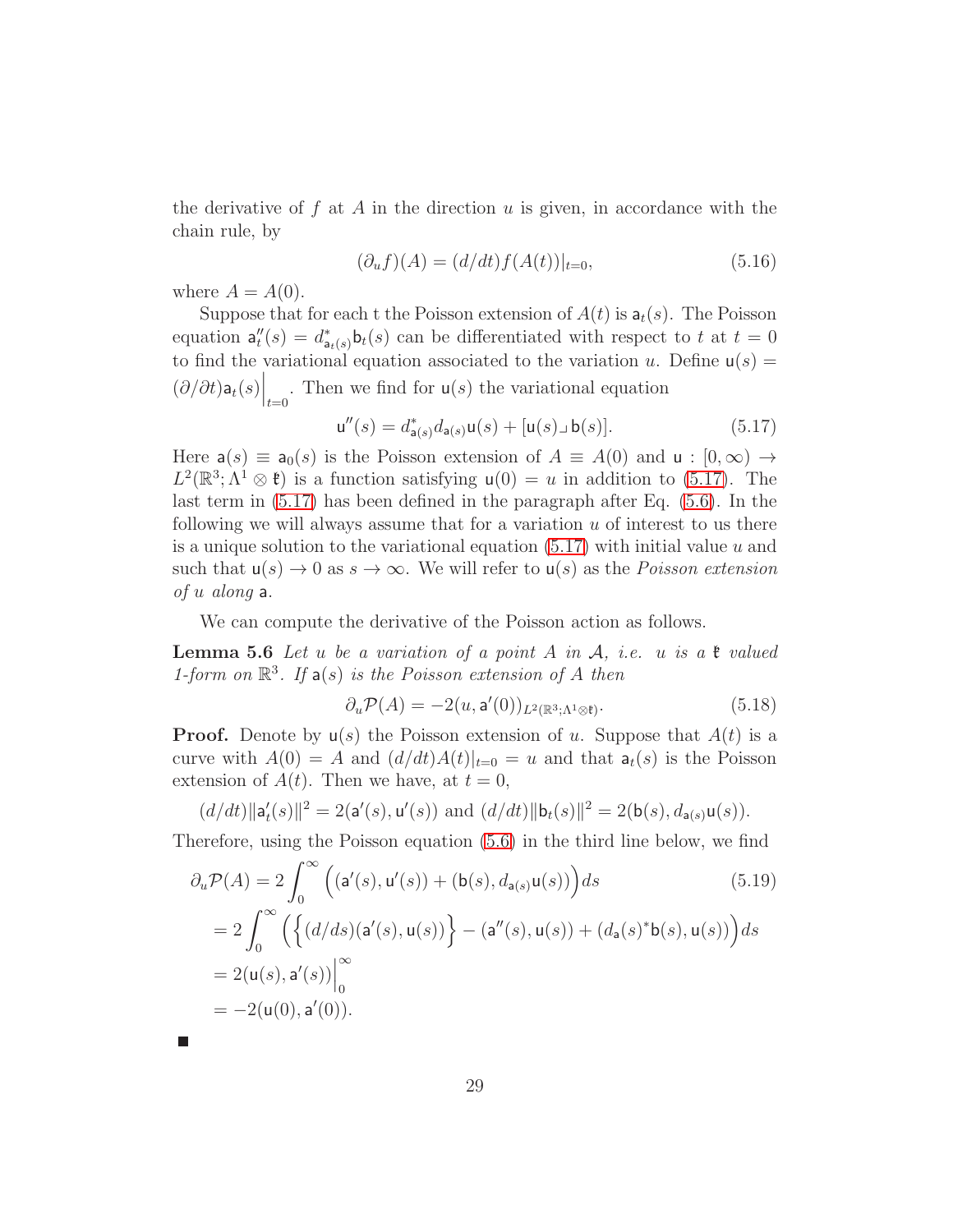Remark 5.7 (Longitudinal and transverse) The decomposition of an electromagnetic field into longitudinal and transverse parts is not a gauge invariant decomposition. Nor is there any gauge invariant analog of this decomposition for non-abelian gauge fields. But for the tangent spaces to the manifold  $A$  there is a well known gauge invariant decomposition analogous to the Coulomb gauge. The terminology, vertical and horizontal, for the differential analogs of longitudinal and transverse goes back to Ambrose and Singer [\[2\]](#page-46-4). This will be reviewed here in our special context to help establish notation.

Notation 5.8 (Vertical and horizontal) If  $\lambda : \mathbb{R}^3 \to \mathfrak{k}$  is a reasonable function then  $q(t, x) := \exp(t\lambda(x))$  defines a curve  $t \to q(t)$  in the gauge group G. Given a point  $A \in \mathcal{A}$  the curve  $t \mapsto A^{g(t)}$  is a curve in A. Since, at  $t = 0$  one has  $(d/dt)A^{g(t)} = [A, \lambda] + d\lambda$ , the tangent to this curve in A at  $t = 0$  is given by the 1-form  $d_A \lambda := d\lambda + [A, \lambda]$ . The vertical subspace of  $T_A(\mathcal{A})$  is by definition the set of tangent vectors to these curves at A. They consist therefore of  $\mathfrak k$  valued 1-forms  $d_A\lambda$  with  $\lambda$  running over the Lie algebra of G. The subspace of  $L^2$  orthogonal to the vertical subspace is called the *horizontal* subspace. Thus a  $\mathfrak k$  valued 1-form u on  $\mathbb{R}^3$  is

vertical at A if 
$$
u = d_A \lambda
$$
 for some scalar function  $\lambda$ . (5.20)  
horizontal at A if  $d_A^* u = 0$ . (5.21)

This is the standard terminology associated to the Coulomb connection for the G bundle  $A$ , [\[56\]](#page-51-1). In this discussion we have made the usual identification of a tangent vector to A with a  $\mathfrak k$  valued 1-form on  $\mathbb R^3$ . The corresponding action of a gauge function on such a form is given by  $u \mapsto u^g := g^{-1}ug$ .

<span id="page-29-0"></span>**Lemma 5.9** If  $f : A \to \mathbb{C}$  is gauge invariant then

$$
\partial_v f(A) = 0 \tag{5.22}
$$

for any vertical vector  $v = d_A \lambda$ .

**Proof.** Let  $g(t, x)$  =  $\exp(t\lambda(x))$ . By assumption  $f(A^{g(t)}) = f(A)$ . But at  $t = 0$ ,  $(d/dt)A^{g(t)} = v$ . Therefore  $(\partial_v f)(A) = 0$  by the chain rule.

Corollary 5.10 If  $a(\cdot)$  is a solution to the Yang-Mills-Poisson equation of finite action and  $a(0) = A$  then  $a'(0)$  is horizontal at A. That is,

<span id="page-29-1"></span>
$$
d_A^* \mathbf{a}'(0) = 0. \tag{5.23}
$$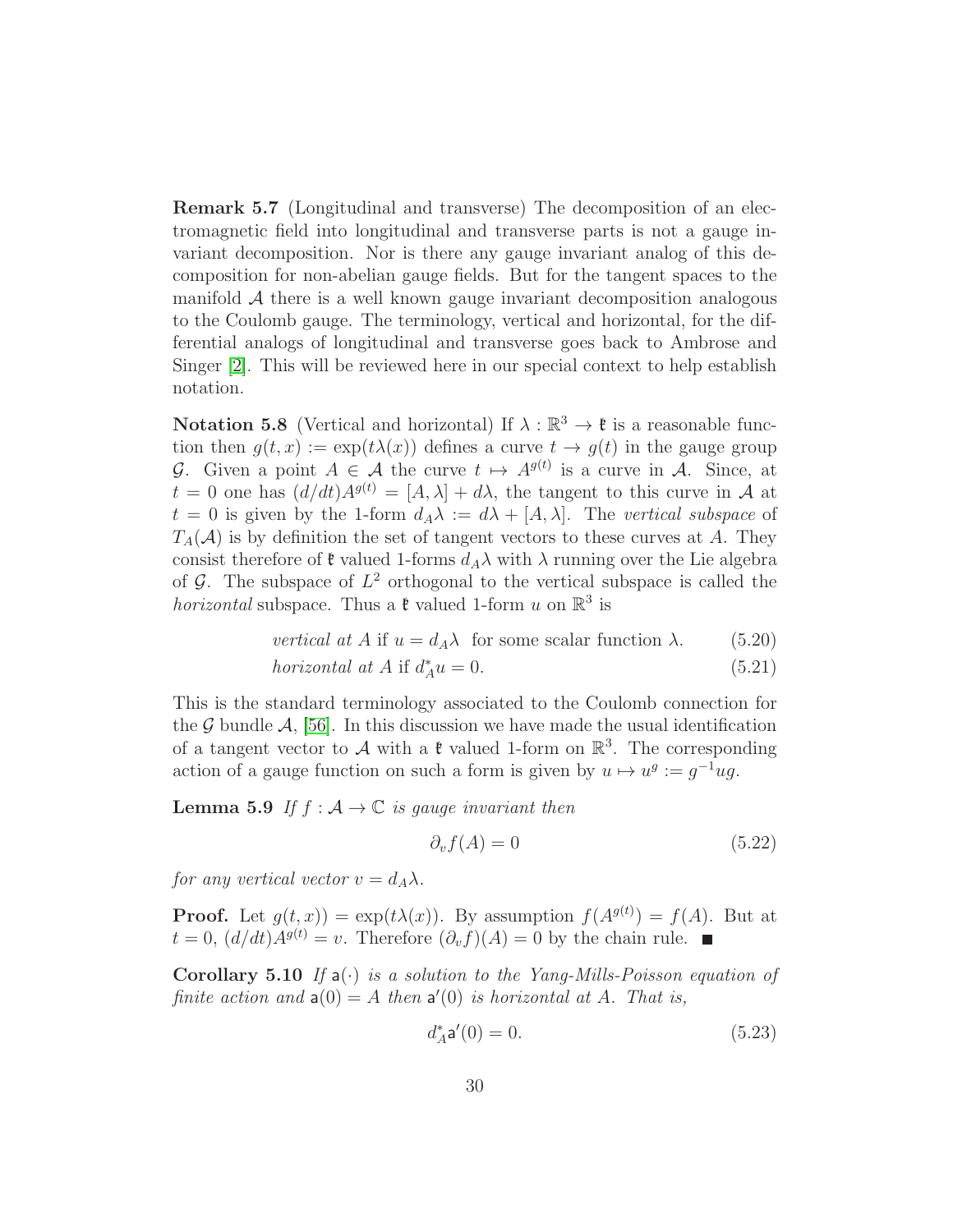Moreover

$$
d_{\mathsf{a}(s)}^* \mathsf{a}'(s) = 0 \quad \forall s \ge 0. \tag{5.24}
$$

**Proof.** Since  $\mathcal P$  is gauge invariant Lemma [5.9](#page-29-0) shows that  $\partial_v \mathcal P(A) = 0$  for any vertical vector v, say  $v = d_A \lambda$ . But the derivative of P is given by [\(5.18\)](#page-28-1), from which we can conclude that  $(d_A\lambda, \mathsf{a'}(0))_{L^2} = 0$  for all  $\lambda$ . That is,  $(\lambda, d_A^* \mathsf{a}'(0))_{L^2} = 0$  for all  $\lambda$ . Hence [\(5.23\)](#page-29-1) holds. Now for any  $\mathfrak k$  valued 2-form  $\omega$  we have the identity  $(d_A^*)^2 \omega = [B \cup \omega]$ , which follows by duality from the Bianchi identity  $(d_A)^2 \phi = [B, \phi]$  for scalar functions  $\phi$ . Hence

$$
(d/ds)\left(d_{\mathsf{a}(s)}^*\mathsf{a}'(s)\right) = d_{\mathsf{a}(s)}^*\mathsf{a}''(s) + [\mathsf{a}'(s)\mathsf{a}'(s)]
$$

$$
= d_{\mathsf{a}(s)}^*d_{\mathsf{a}(s)}^*\mathsf{b}(s) + 0
$$

$$
= [\mathsf{b}(s)\mathsf{a}]\mathsf{b}(s)]
$$

$$
= 0.
$$

Therefore  $d_{\mathsf{a}(s)}^* \mathsf{a}'(s)$  is constant in s. Since, by [\(5.23\)](#page-29-1), it is zero at  $s = 0$  it is identically zero.  $\blacksquare$ 

Theorem 5.11 (Second derivatives of the Poisson action) Suppose that A has finite Poisson action and that u and v are  $\mathfrak k$  valued 1-forms on  $\mathbb R^3$ . Denote by a the Poisson extension of  $A$  and by  $\mu$ ,  $\nu$  the respective Poisson extensions of u and v along a. Then

$$
(1/2)\partial_v \partial_u \mathcal{P}(A) = \int_0^\infty \left\{ \left( \mathbf{u}'(s), \mathbf{v}'(s) \right)_{L^2} + \left( d_{\mathbf{a}(s)} \mathbf{u}(s), d_{\mathbf{a}(s)} \mathbf{v}(s) \right)_{L^2} + \left( [\mathbf{u}(s) \wedge \mathbf{v}(s)], \mathbf{b}(s) \right)_{L^2} \right\} ds \tag{5.25}
$$

and also

<span id="page-30-2"></span><span id="page-30-1"></span><span id="page-30-0"></span>
$$
-(1/2)\partial_v \partial_u \mathcal{P}(A) = (u, v'(0)) = (v, u'(0)).
$$
\n(5.26)

In particular,

$$
(1/2)\partial_u^2 \mathcal{P}(A) = \int_0^\infty \left\{ \|u'(s)\|_{L^2}^2 + \|d_{a(s)}u(s)\|_2^2 + \left( [u(s) \wedge u(s)], b(s) \right) \right\} ds
$$
\n(5.27)

and also

<span id="page-30-3"></span>
$$
\partial_u^2 \mathcal{P}(A) = -2(u, u'(0)) = -(d/ds) ||u(s)||_{L^2}^2 \Big|_{s=0}.
$$
 (5.28)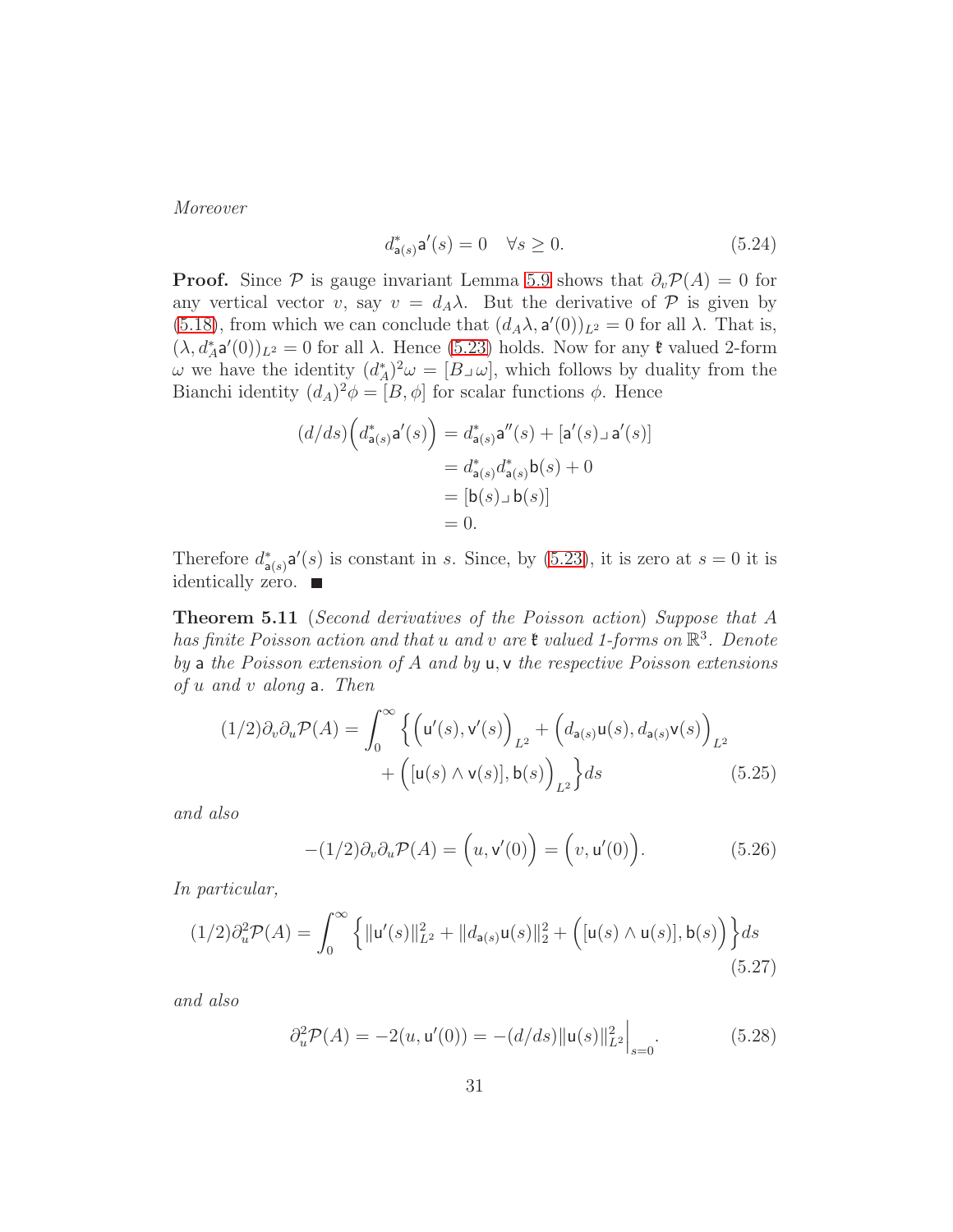**Proof.** Differentiate  $(5.18)$  with respect to A in the direction v to find

<span id="page-31-0"></span>
$$
-(1/2)\partial_v \partial_u \mathcal{P}(A) = \left(u, v'(0)\right)_{L^2}.
$$
\n(5.29)

Using the variational equation [\(5.17\)](#page-28-0) we get

$$
(d/ds)(u(s), v'(s))
$$
  
= (u(s), v''(s)) + (u'(s), v'(s))  
= (u(s), d\_a^\*d\_a v(s) + [v(s) \cup b(s)]) + (u'(s), v'(s))  
= (d\_a u(s), d\_a v(s)) + (u(s), [v(s) \cup b(s)]) + (u'(s), v'(s))  
= (d\_a u(s), d\_a v(s)) + ([v(s) \wedge u(s)], b(s)) + (u'(s), v'(s)). \t(5.30)

Assuming that  $(u(s), v'(s))$  goes to zero as  $s \to \infty$  we may integrate this identity over  $[0, \infty)$  to find, using  $[u \wedge v] = [v \wedge u]$ ,

$$
-(\mathsf{u}(0),\mathsf{v}'(0))\tag{5.31}
$$
  
=  $\int_0^\infty \left\{ (d_\mathsf{a}\mathsf{u}(s), d_\mathsf{a}\mathsf{v}(s)) + ([\mathsf{u}(s) \wedge \mathsf{v}(s)], \mathsf{b}(s)) + (\mathsf{u}'(s), \mathsf{v}'(s)) \right\} ds.$ 

 $(5.25)$  and  $(5.26)$  now follow from  $(5.29)$ ,  $(5.31)$  and the symmetry in u and v in [\(5.31\)](#page-31-1). Set  $v = u$  in [\(5.25\)](#page-30-0) and [\(5.26\)](#page-30-1) to find [\(5.27\)](#page-30-2) and [\(5.28\)](#page-30-3).

**Remark 5.12** (Expansion of  $P$  near zero.) The behavior of  $P(A)$  for small A is given by

<span id="page-31-2"></span><span id="page-31-1"></span>
$$
\mathcal{P}(u) = (|C|u, u)_{L^2(\mathbb{R}^3; \Lambda^1 \otimes \mathfrak{k})} + O(u^3), \tag{5.32}
$$

where u is a small variation of A at  $A = 0$ . To see this observe that the Poisson extension of  $A = 0$  is  $a(s) = 0$ . The variational equation [\(5.17\)](#page-28-0) is therefore  $u''(s) = d^* du(s)$ , which is the Maxwell-Poisson equation for the  $\mathfrak k$  valued 1-form  $u(s)$ . The solution, as in the real valued case, [\(3.8\)](#page-17-2), is  $u(s) = e^{-s|C|}u$ , where C is the curl acting on each  $\mathfrak{k}$  component of u. Hence  $u'(0) = -|C|u$ . We find therefore,  $\mathcal{P}(0) = 0$ ,  $(\partial_u \mathcal{P})(0) = -2(u, a'(0)) = 0$ and  $(1/2)(\partial_u^2 \mathcal{P})(0) = (|C|u, u)$ , from which [\(5.32\)](#page-31-2) follows.

**Remark 5.13** It may be useful to observe that  $a'(s)$  is itself a variational field along a, and if u is also a variational field along a then

<span id="page-31-3"></span>
$$
(\mathsf{u}(0),\mathsf{a}''(0)) = (\mathsf{u}'(0),\mathsf{a}'(0)).\tag{5.33}
$$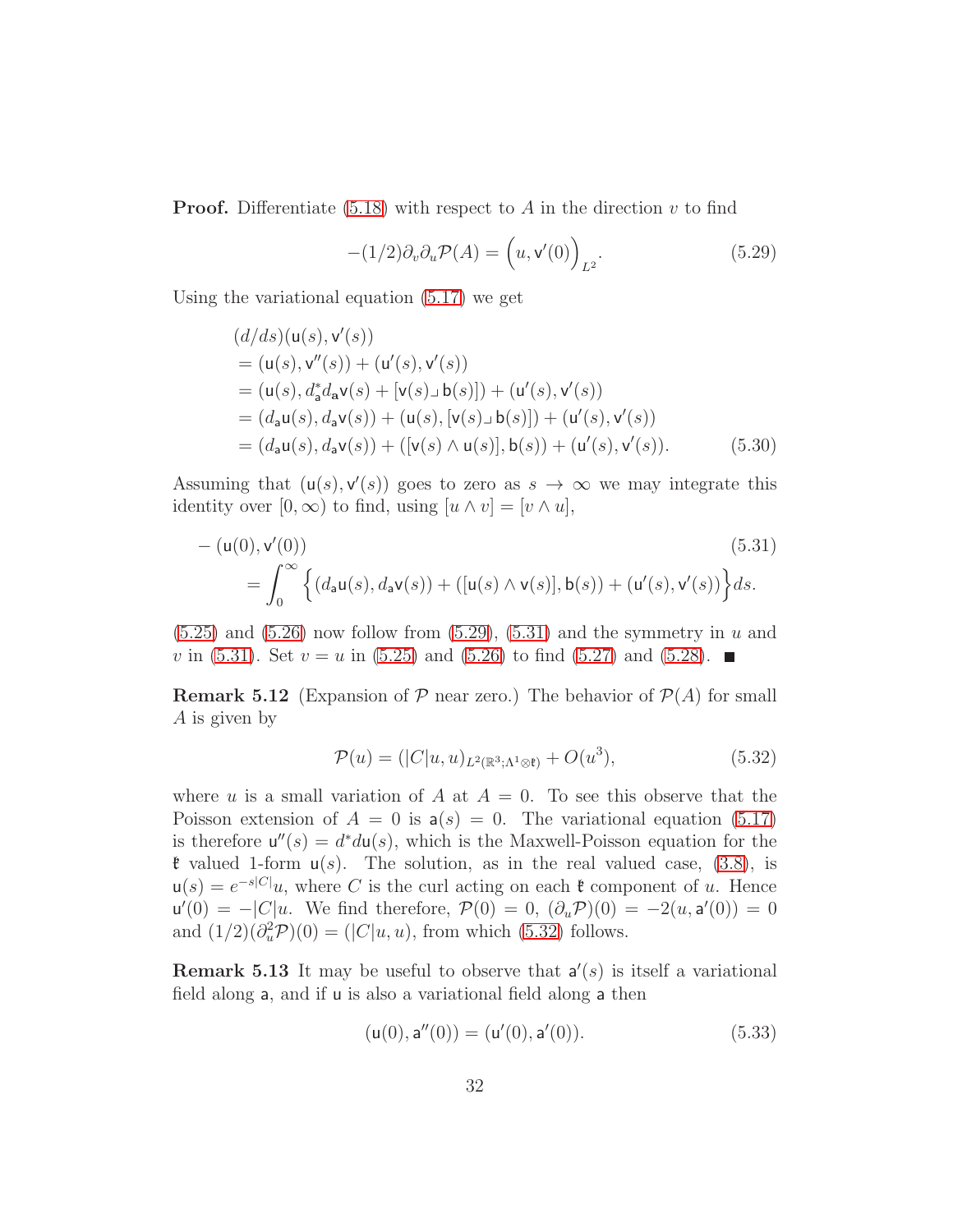**Proof.** Let  $v(s) = a'(s)$ . Then

$$
\mathbf{v}''(s) = (d/ds)\mathbf{a}''(s)
$$
  
=  $(d/ds)d_{\mathbf{a}}^*\mathbf{b}$   
=  $d_{\mathbf{a}}^*d_{\mathbf{a}}\mathbf{a}'(s) + [\mathbf{a}'(s) \bot \mathbf{b}(s)]$   
=  $d_{\mathbf{a}}^*d_{\mathbf{a}}\mathbf{v}(s) + [\mathbf{v}(s) \bot \mathbf{b}(s)].$ 

Therefore a' is a variational field along a. Upon taking  $v(s) = a'(s)$  in [\(5.26\)](#page-30-1) we find  $(5.33)$ .

## <span id="page-32-0"></span>5.4 The Riemannian metrics on  $A$  and  $C$

We want to define a Riemannian metric on  $A$  which is gauge invariant, captures a non-linear version of the electromagnetic norm identity [\(3.12\)](#page-19-2), and, unlike [\(3.12\)](#page-19-2), does not require the Coulomb gauge. We aim to do this by using the first variation of the Poisson action to define a norm on horizontal vectors and then using an explicitly defined norm on vertical vectors that's commensurate with our choice of gauge group,  $\mathcal{G}$ .

Notation 5.14 (Riemannian metric on  $A$ ) Suppose that A is in A and that **a** is its Poisson extension. If u is any  $\mathfrak{k}$  valued 1-form on  $\mathbb{R}^3$  and u is its Poisson extension along a define

$$
_{A}||u||^{2} = \int_{0}^{\infty} (||u'(s)||_{2}^{2} + ||d_{a(s)}u(s)||_{2}^{2}) ds.
$$
 (5.34)

Suppose that w is a  $\mathfrak k$  valued 1-form on  $\mathbb R^3$  which decomposes into horizontal and vertical components:

<span id="page-32-2"></span><span id="page-32-1"></span>
$$
w = u + v, \quad d_A^* u = 0, \quad v = d_A \lambda.
$$

Define

$$
||w||_A^2 = ||u + v||_A^2 = A||u||^2 + ||(-\Delta_A)^{1/4}v||_{L^2(\mathbb{R}^3)}^2,
$$
\n(5.35)

where  $\Delta_A = \sum_{j=1}^3 (\partial_j^A)^2$  and  $\partial_j^A = \partial_j + [A_j, \cdot]$ . We define the horizontal subspace at A by

$$
u \in H_A \quad \text{if} \quad \begin{cases} d_A^* u = 0 \quad \text{and} \\ \|u\|_A < \infty. \end{cases} \tag{5.36}
$$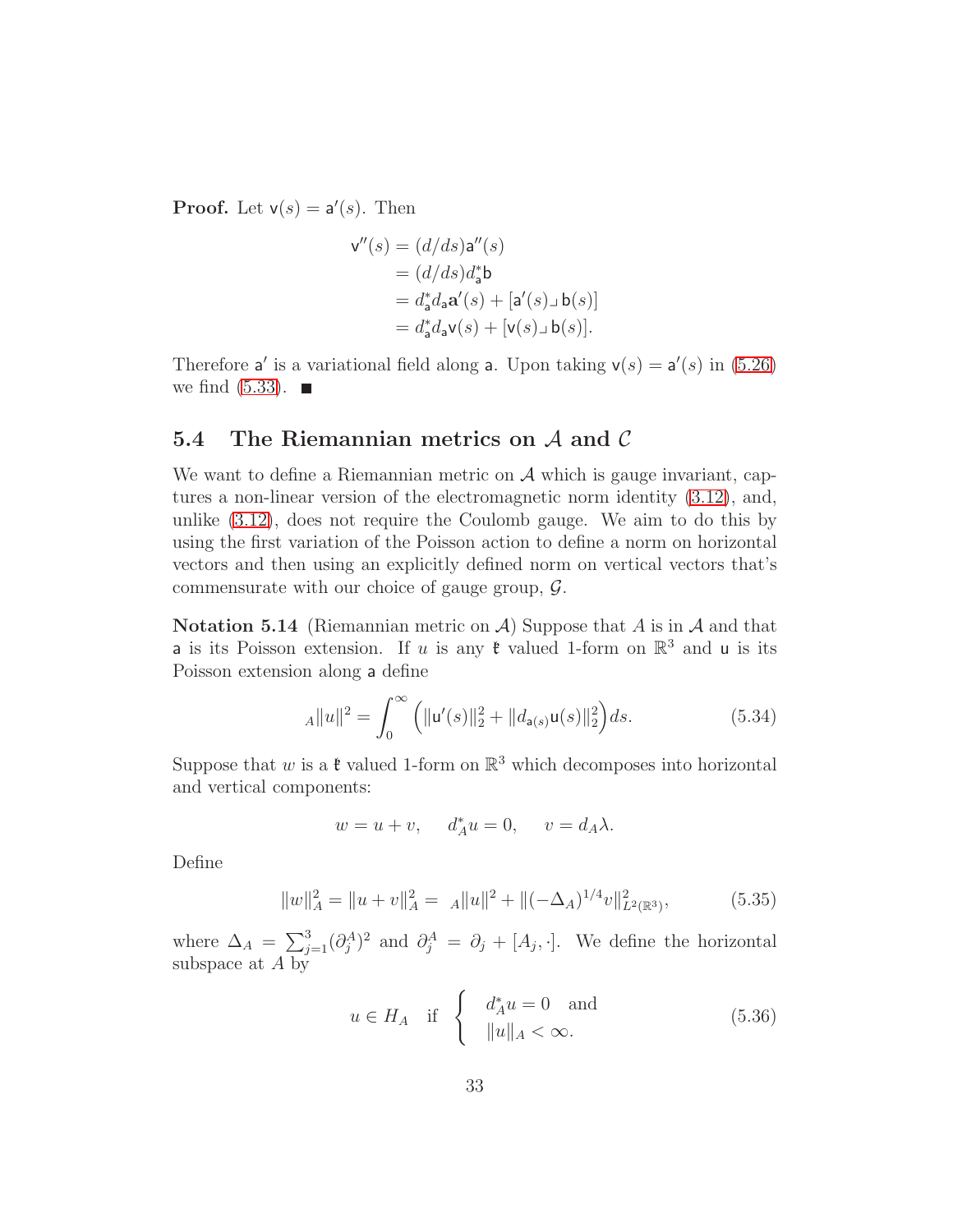It seems likely that the norm  $||u||_A$  is non-degenerate on  $H_A$  and we will assume this in the following. But the integral in [\(5.34\)](#page-32-1) is meaningful even if u is not horizontal at A. However  $_A||u||$  is not a norm since it can be degenerate on non-horizontal elements, as will be shown in the next example. For this reason we have added the second term in [\(5.35\)](#page-32-2). We will see that it is commensurate with our choice of  $\mathcal{G}$ , defined in [\(5.14\)](#page-25-0).

In the case of electromagnetism, where  $K = U(1)$ , [\(3.12\)](#page-19-2) shows that  $\mathcal{P}(A) = ||A||_{H_{1/2}}^2$  when A is in Coulomb gauge. Identifying, as usual, the tangent space to  $A$  with  $A$  itself in this linear theory, we see that the norm  $||u||_A$  in [\(5.35\)](#page-32-2) reduces to the  $H_{1/2}$  norm of electromagnetism when u is horizontal. One should think of  $||u||_A$  as an " $H_{1/2}$ "-like norm on  $H_A$  in the non-abelian case.

**Example 5.15** (Degeneracy) If  $A = 0$  then, for any  $\mathfrak{k}$  valued function  $\lambda$  on  $\mathbb{R}^3$ ,  $d\lambda$  is a vertical vector at A and we have

$$
A||d\lambda|| = 0.\tag{5.37}
$$

This is easily seen because the Poisson extension of  $A := 0$  is  $a(s) \equiv 0$ . Therefore if we define  $u(s) = d\lambda$  for all  $s \geq 0$  then  $u'(s) = u''(s) = 0$ , while  $d^*d\mu(s) = d^*d^2\lambda = 0$  and  $b(s) = d^2\lambda = 0$ , from which we see that the variational equation [\(5.17\)](#page-28-0) is satisfied. Since also  $u(0) = d\lambda$ ,  $u(s)$  is the Poisson extension of  $d\lambda$ . But then the right hand side of [\(5.34\)](#page-32-1) is zero.

**Lemma 5.16** (Gauge invariance of the metric) Let  $w \in T_A(\mathcal{A})$  and let  $g \in$ G. Suppose that  $w = u + v$  with u horizontal at A and v vertical at A. Then  $w^g = u^g + v^g$  with  $u^g$  horizontal at  $A^g$  and  $v^g$  vertical at  $A^g$ . Moreover

<span id="page-33-0"></span>
$$
||w^g||_{A^g} = ||w||_A \tag{5.38}
$$

Proof. Horizontal and vertical are preserved under gauge transformations because  $d^*_{A^g}u^g = (d^*_Au)^g$  and  $(d_A\lambda)^g = d_{A^g}\lambda^g$ . In view of the definition [\(5.35\)](#page-32-2) it suffices to show that  $(5.38)$  holds for u and v separately.

Concerning the horizontal component, let a be the Poisson extension of A and let u be the Poisson extension of u along a. Then  $a^g$  is the Poisson extension of  $A^g$ , as we saw in Section [\(5.1\)](#page-22-1), and  $u^g(s) := g^{-1}u(s)g$ is the Poisson extension of  $u^g$ , as one sees by a similar argument. Since  $||(u^g)'(s)||_2 = ||g^{-1}u'(s)g||_2 = ||u'(s)||_2$  and  $d_{a^g(s)}u^g(s) = g^{-1}d_{a(s)}u(s)g$ , [\(5.38\)](#page-33-0) follows from  $(5.34)$  for the horizontal component of w.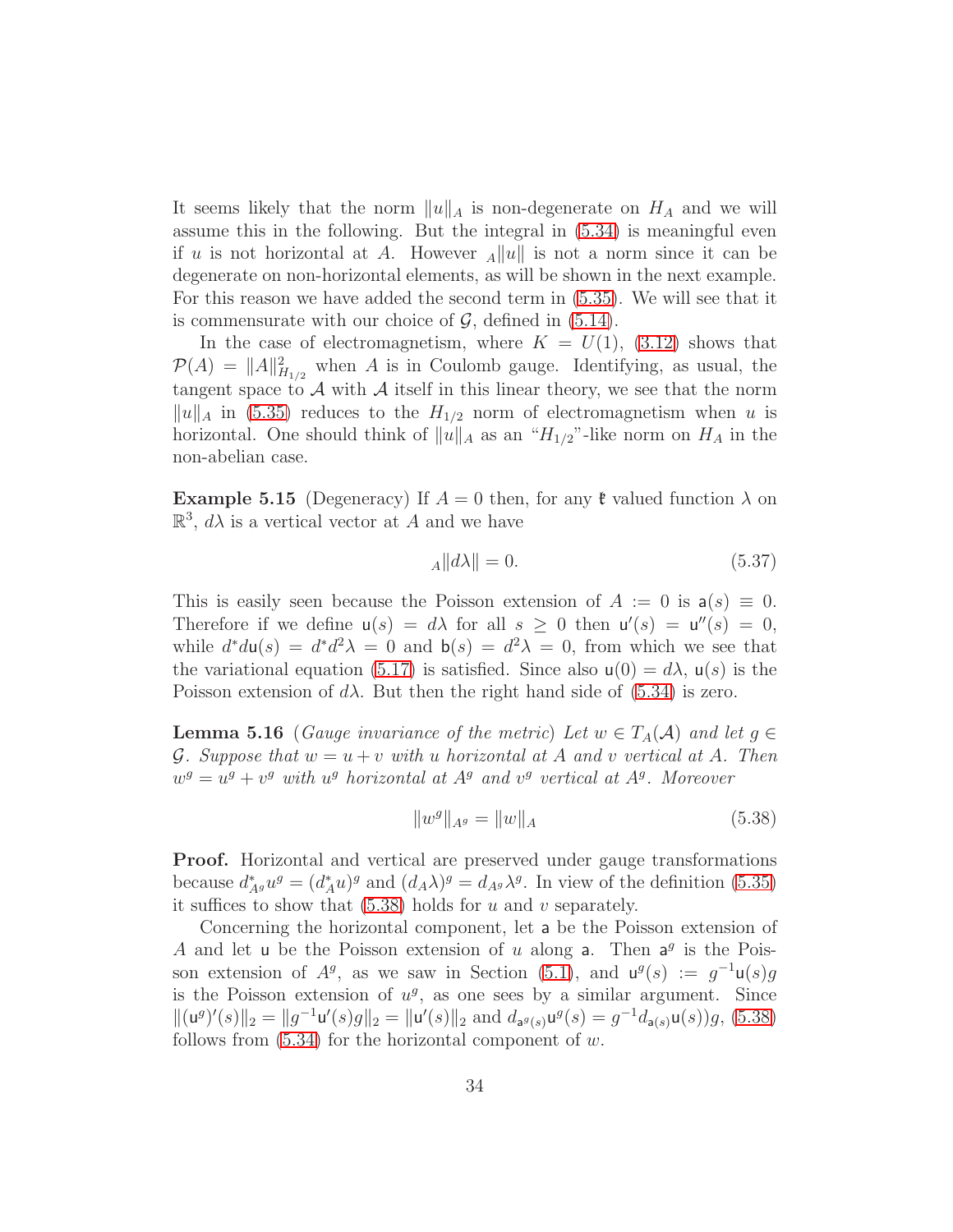Concerning the vertical component, observe that the gauge covariant Laplacian  $\Delta_A$  commutes with gauge transform in the sense that  $\Delta_{A^g} v^g =$  $g^{-1}(\Delta_A v)g$  for any  $\mathfrak k$  valued 1-form v. Since  $Ad g^{-1}$  is unitary in  $L^2(\mathbb{R}^3; \Lambda^1 \otimes \mathfrak k)$ , it follows from the spectral theorem that  $(-\Delta_{A^g})^{1/4}v^g = g^{-1}((-\Delta_A)^{1/4}v)g$ . Therefore  $\|(-\Delta_{A^g})^{1/4}v^g\|_{L^2} = \|(-\Delta_A)^{1/4}v\|_{L^2}$ .

#### Corollary 5.17

<span id="page-34-1"></span><span id="page-34-0"></span>
$$
|\partial_u \mathcal{P}(A)| \le 2\sqrt{\mathcal{P}(A)} \|u\|_A, \quad u \in H_A(\mathcal{A})
$$
\n(5.39)

$$
|(u, \mathsf{a}'(0))| \le \sqrt{\mathcal{P}(A)} \|u\|_{A}, \quad u \in H_A(\mathcal{A}). \tag{5.40}
$$

**Proof.** From  $(5.19)$  and the Schwarz inequality we see that

$$
|\partial_u \mathcal{P}(A)| \le 2\sqrt{\mathcal{P}(A)} \sqrt{\int_0^\infty \left( ||\mathbf{u}'(s)||_2^2 + ||d_{\mathbf{a}(s)}\mathbf{u}(s)||_2^2 \right) ds},\tag{5.41}
$$

which is  $(5.39)$ .  $(5.40)$  follows from  $(5.18)$ .

<span id="page-34-2"></span>Note: Both inequalities hold for all  $u \in T_A$  because  $\partial_v \mathcal{P}(A) = 0$  for vertical  $v$ , by Lemma [5.9.](#page-29-0)

**Notation 5.18** (Riemannian metric on C) Since G acts isometrically on A it induces a metric on  $\mathcal{C} := \mathcal{A}/\mathcal{G}$ , which makes the projection into a submersion of Riemannian manifolds. We take this induced metric as the Riemannian metric on  $\mathcal{C}$ .

**Remark 5.19** (Kinematic and dynamic norms) A point  $q$  in configuration space is a G orbit,  $q := AG$ , through a point in A. The tangent space to such an orbit is the set of vertical vectors  $d_A\lambda$  at A and the tangent space to C at the orbit q can be identified with the set of horizontal vectors at  $A$ . Since the norm defined in  $(5.35)$  is gauge invariant in the sense of  $(5.38)$ , it descends to a norm on  $T_q(\mathcal{C})$ . But the simple  $L^2$  norm  $||u||_{L^2(\mathbb{R}^3; \Lambda^1 \otimes \mathfrak{k})}$  on  $H_A$  is also gauge invariant and also descends to a norm on  $T_q(\mathcal{C})$ . Unlike the first norm the  $L^2$  norm does not depend in any way on the dynamics, which was used e.g. in  $(5.6)$ . The  $L^2$  norm is entirely kinematic and should appropriately be referred to as the kinematic Riemannian metric for configuration space, in contrast to the dynamic Riemannian metric [\(5.35\)](#page-32-2). We already saw in the electromagnetic case that the norm on phase space [\(2.15\)](#page-7-5), induced from the dynamic norm on configuration space by the duality set up by the kinematic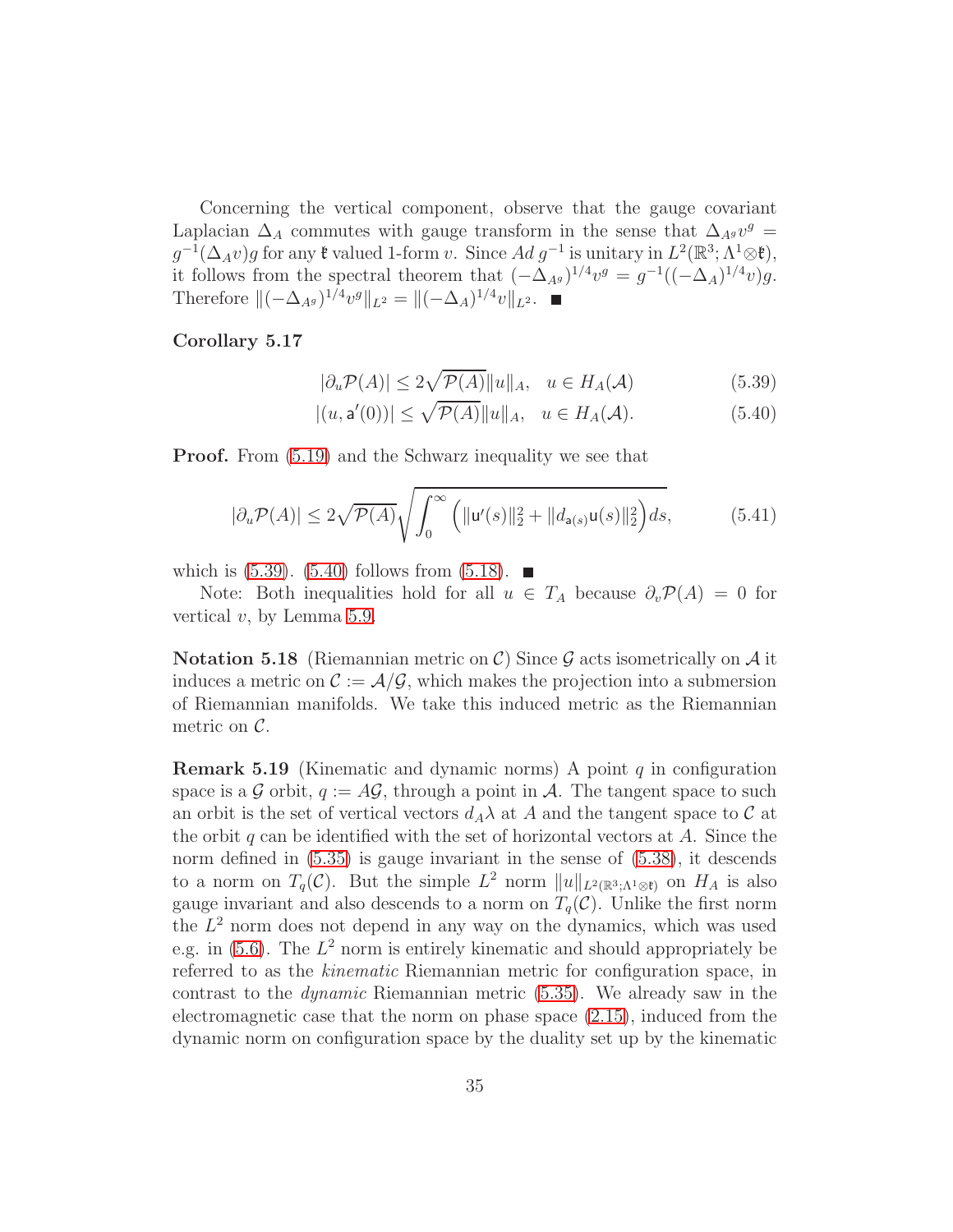norm, gives the unique Lorentz invariant norm. Both the kinematic and dynamic norms thereby appear naturally in considerations of phase space. The kinematic metric is needed to construct the Coulomb connection. See e.g. [\[55,](#page-51-2) [56,](#page-51-1) [40\]](#page-50-3). Other Sobolev norms have been used in some works to ensure that only irreducible connections need be considered, thereby ensuring in turn that Green functions exist. See e.g. [\[39,](#page-50-4) [3\]](#page-46-5). These strong norms enter in a technical way only.

### <span id="page-35-0"></span>5.5 Phase space

The phase space for the gauge field is  $T^*(\mathcal{C})$ , as usual in classical mechanics. The natural Riemannian metric on  $\mathcal C$  to use here is the one defined in Notation [5.18,](#page-34-2) which gives the Lorentz invariant norm in the electromagnetic case. An electric field is a member of  $T^*_A(\mathcal{A})$  for some point  $A \in \mathcal{A}$ . In the electromagnetic case the space  $T_A^*(\mathcal{A})$  can be taken to be independent of A because  $A$  is a linear space. The electric field can therefore be, and customarily is, taken to be independent of A. But not in a non-abelian gauge theory.

If the electric field E annihilates all vertical vectors at A, that is,  $\langle d_A \lambda, E \rangle_{L^2(\mathbb{R}^3)} =$ 0 for all  $\mathfrak k$  valued scalar functions  $\lambda$ , then  $d_A^*E = 0$ . Otherwise one has  $d_A^* E = -4\pi \rho$  for some  $\mathfrak k$  valued charge distribution  $\rho$ . One can see already from this that charge is connected to vertical vectors by some duality and therefore also to the dual space of the Lie algebra of the gauge group. At an informal level this statement just reflects the well recognized fact that conservation of charge is a consequence of gauge invariance. See e.g. [\[46,](#page-50-5) pages 210-211]. But the charge will not show up in the structure of  $T^*(\mathcal{C})$ because the projection of E into  $T^*(\mathcal{C})$  depends on evaluation of E on horizontal vectors only. To incorporate charge, from either external sources or additional fields, one must make further use of  $A$  and the gauge group  $G$ , beyond their roles in forming the configuration space  $\mathcal{A}/\mathcal{G}$ . The incorporation of charge into our phase space framework will be addressed quantitatively in a future work. But in the present paper we are only concerned with helicity and therefore we will always take the charge to be zero.

As already noted in Remark [2.13,](#page-14-5) only the decomposition of configuration space must be specified in order to define helicity, whether in the classical or quantum theory, because the associated decomposition of  $T^*(\mathcal{C})$  is automatically determined by this decomposition in the classical theory and is not needed in the quantum theory. In the remainder of this paper we will be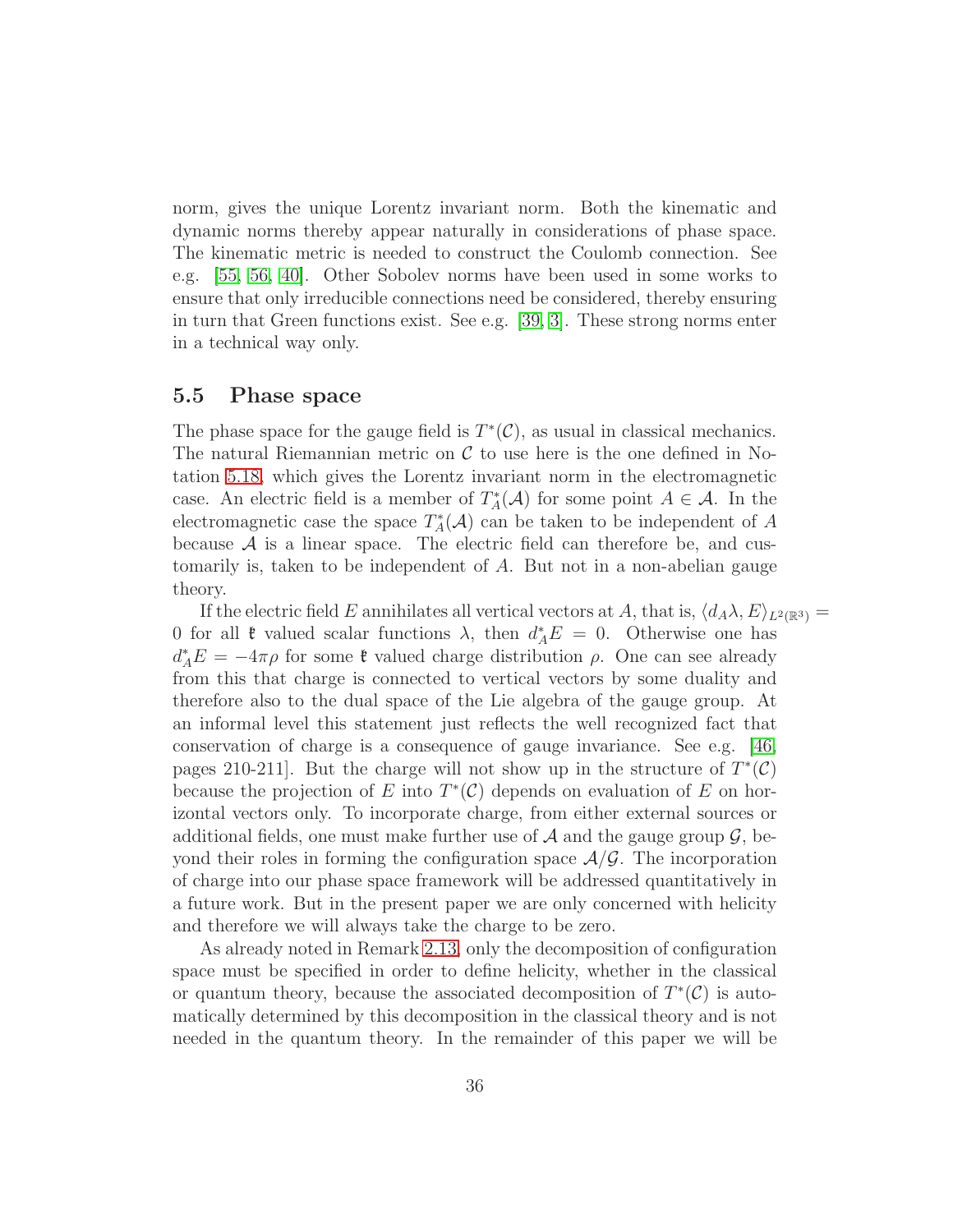<span id="page-36-0"></span>concerned only with decomposition of the non-abelian configuration space C into submanifolds  $C_{\pm}$  analogous to those of the electromagnetic case. We limit further discussion of phase space to the following remarks.

Remark 5.20 (Lorentz invariance) In the case of electromagnetism we saw how the phase space norm gives the Bargmann-Wigner Lorentz invariant norm. (cf.  $(2.21)$ .) For non-abelian fields the configuration space C is not linear and one must replace what was previously a norm on  $\mathcal{C} \oplus \mathcal{C}^*$  (namely  $(2.21)$ ) by a Riemannian metric on  $T^*(\mathcal{C})$ . This space automatically inherits a Riemannian metric from the Riemannian metric on  $\mathcal{C}$ , defined in Notation [5.18.](#page-34-2) It remains to be seen whether this Riemannian metric is invariant under the action of the Lorentz group. Invariance under spatial rotations and spatial translations is clear. But invariance under time translation is not. It is not at all clear that the Riemannian metric on  $T^*(\mathcal{C})$  needs to be Lorentz invariant in order for the configuration space itself to play its usual role in the quantized theory, where quantum time evolution is not so simply related to the non-linear classical evolution.

Remark 5.21 (History, Symplectic form, Complex structure) Candidates for the phase space associated to linear and non-linear wave equations have been investigated from many different viewpoints. One expects a symplectic structure on the phase space and in some cases one can hope also for a Riemannian structure on this infinite dimensional manifold. In field theory the symplectic structure is an infinite dimensional analog of the canonical 2-form  $\sum_{j=1}^{n} dp_j \wedge dq_j$ . There is a large literature devoted to the role of the symplectic structure in quantization of the field theory. See e.g. [\[47,](#page-50-6) [52,](#page-51-3) [44,](#page-50-7) [48,](#page-51-4) [49,](#page-51-5) [51,](#page-51-6) [45,](#page-50-8) [59,](#page-52-1) [12,](#page-47-4) [14,](#page-47-5) [13,](#page-47-6) [15,](#page-47-7) [16\]](#page-48-10) for samples. The phase space is usually not chosen in a quantitative way, however, as we have done above. But the references [\[44,](#page-50-7) [48,](#page-51-4) [49,](#page-51-5) [45\]](#page-50-8) do discuss the symplectic form in combination with a Riemannian metric on the phase space. See especially [\[49\]](#page-51-5) for a discussion of phase space for Yang-Mills fields and a proposed quantitative candidate for it. In the context of the Yang-Mills theory the symplectic form is given by the 2-form,

$$
\omega \langle X_1, X_2 \rangle = \int_{\mathbb{R}^3} \left( \langle u_1(x), v_2(x) \rangle - \langle u_2(x), v_1(x) \rangle \right) d^3x \tag{5.42}
$$

where  $X_j := u_j, v_j, j = 1, 2$  are two elements of  $T_{A,E}T^*(\mathcal{A})$  and  $\langle u(x), v(x) \rangle =$  $\langle u(x), v(x)\rangle_{\Lambda^1\otimes \mathfrak{k}}$ . If A evolves by the hyperbolic Yang-Mills equation and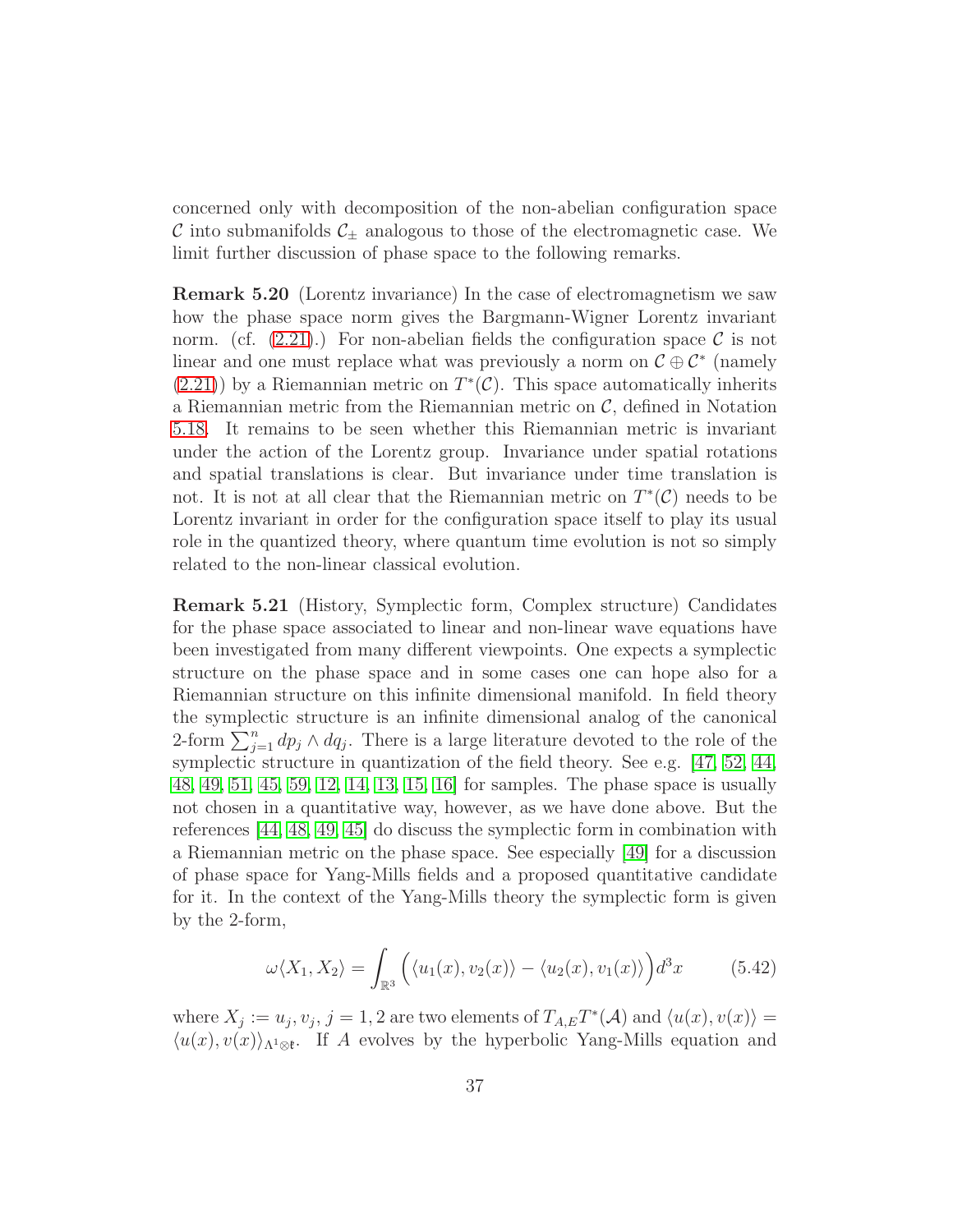$X_i(t)$  evolves by the induced flow then it is known that

$$
(d/dt)\omega\langle X_1(t), X_2(t)\rangle = 0.
$$

Moreover  $\omega$  is gauge invariant, Lorentz invariant and descends to a nondegenerate symplectic form on  $T^*(\mathcal{C})$ . See e.g. [\[47\]](#page-50-6)-[\[52\]](#page-51-3) and especially [\[49\]](#page-51-5) for early discussions of these structures. The 2-form  $\omega$  is continuous in the  $u_i$  and  $v_k$  because they are in dual spaces. But our particular choice of the metric on configuration space gives the Sobolev indices  $\pm 1/2$  for these spaces, which match fortuitously with the expectation that the electric field should be one derivative less regular than the potential.

The complex structure on the linear phase space for electromagnetism, used in the proof of Theorem [2.9,](#page-10-2) has a natural analog in the non-abelian theory. If u varies A and v varies E then the map  $j : \{u, v\} \mapsto {\hat{v}, -\hat{u}}$ , where  $T_{A,E} \leftrightarrow T_{A,E}^*$  is the natural isometry, generalizes the electromagnetic complex structure given in the proof of Theorem [2.9.](#page-10-2)

# <span id="page-37-0"></span>6 Decomposition of Yang-Mills configuration space by (anti-) self-duality

### <span id="page-37-1"></span>6.1 Definition of  $\mathcal{C}_\pm$

The four dimensional curvature of the 1-form a on the half space  $\mathbb{R}^3 \times [0, \infty)$ is given by [\(5.3\)](#page-22-3). Its Euclidean dual is given by  $*_e F = ds \wedge *b(s) + *a'(s)$ , where ∗ is the three dimensional Hodge star operator. As in the discussion in Section [3.2](#page-19-0) the conditions for Euclidean self-duality or anti-self-duality,  $*_eF = \pm F$ , of the curvature of  $a(\cdot)$  can be written in terms of a as follows.

**Definition 6.1** A function  $\mathsf{a}: (0, \infty) \to L^2(\mathbb{R}^3; \Lambda^1 \otimes \mathfrak{k})$  is self-dual if

$$
\mathsf{a}'(s) = * \mathsf{b}(s), \qquad 0 < s < \infty.
$$

It is anti-self-dual if

$$
\mathsf{a}'(s) = - * \mathsf{b}(s), \qquad 0 < s < \infty.
$$

The following lemma restates for temporal gauge a well known fact.

**Lemma 6.2** If  $a(\cdot)$  is self-dual or anti-self dual then it satisfies the Yang-Mills-Poisson equation [\(5.6\)](#page-22-4).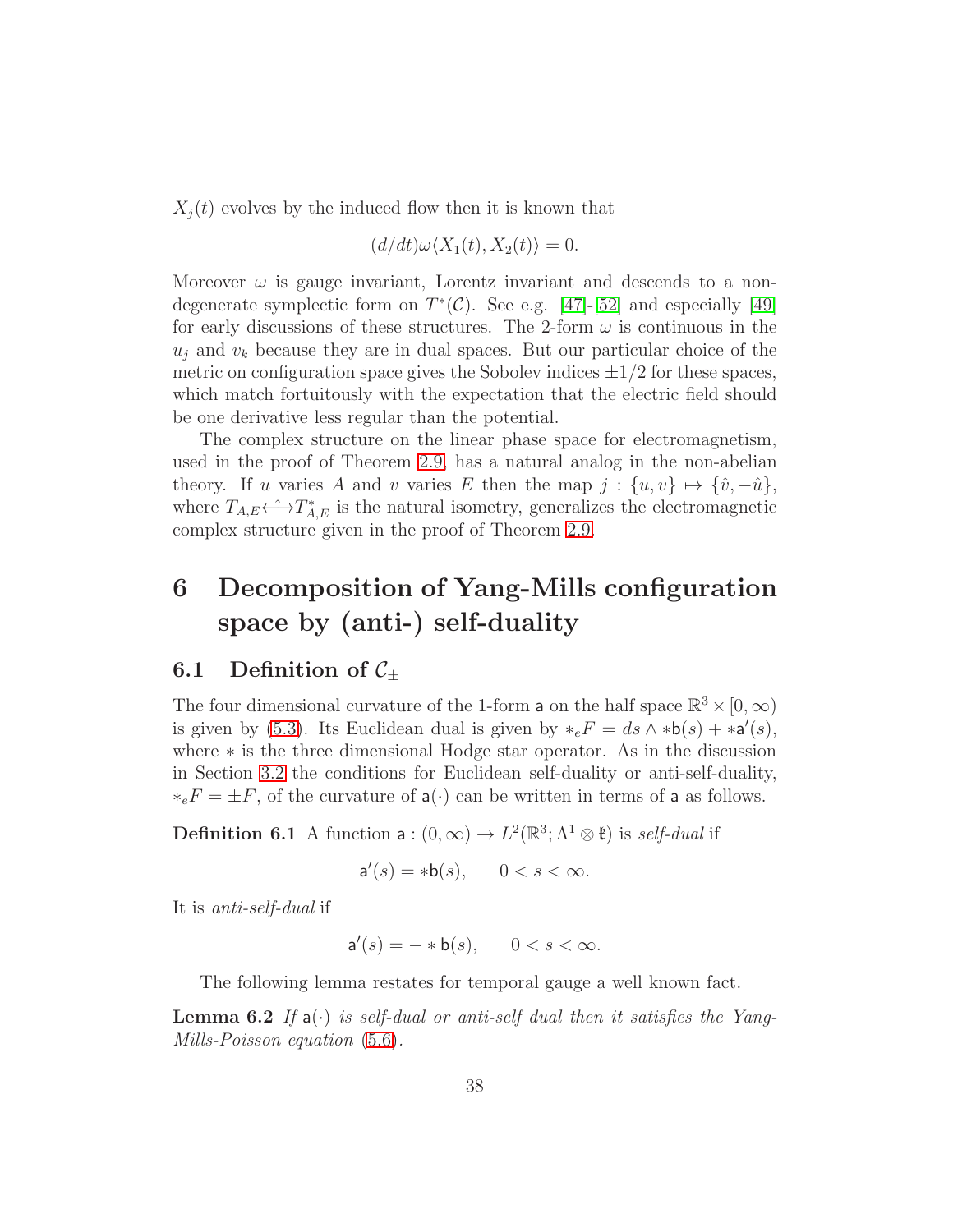**Proof.** If  $a'(s) = *b(s)\epsilon$  with  $\epsilon = \pm 1$  then

$$
\begin{aligned} \mathsf{a}'' &= (d/ds) * \mathsf{b}(s)\epsilon \\ &= *d_{\mathsf{a}(s)}\mathsf{a}'(s)\epsilon \\ &= *d_{\mathsf{a}(s)} * \mathsf{b}(s)\epsilon^2 \\ &= d_{\mathsf{a}(s)}^*\mathsf{b}(s) \end{aligned}
$$

<span id="page-38-0"></span>since  $*d_{\mathsf{a}(s)} * = d^*_{\mathsf{a}(s)}$  when acting on two forms.

**Lemma 6.3** Let  $g : \mathbb{R}^3 \to K$  be a gauge function. If a is  $(anti-)self-dual$ then so is  $a^g$ .

**Proof.** Since the three dimensional curvature of  $a^g(s)$  is  $g^{-1}b(s)g$  we have, for  $\epsilon = \pm 1$ ,

$$
(d/ds)\mathbf{a}^g(s) = g^{-1}\mathbf{a}'(s)g = g^{-1} * \mathbf{b}(s)\epsilon g = *g^{-1}\mathbf{b}(s)g\epsilon = *Curv\,\,\mathbf{a}^g(s)\,\epsilon.
$$

<span id="page-38-1"></span>where Curv means the three dimensional curvature.

**Notation 6.4**  $(\mathcal{R}_{\pm}, \mathcal{A}_{\pm}, \mathcal{C}_{\pm})$  Denote by  $\mathcal{R}_{+}$  the set of anti-self-dual solutions in R and by R<sub>−</sub> the set of self-dual solutions in R.  $\mathcal{R}_+$  and R<sub>−</sub> are each gauge invariant sets by Lemma [6.3.](#page-38-0) Let

$$
\mathcal{A}_+ := \{ \mathsf{a}(0) : \mathsf{a} \in \mathcal{R}_+ \},\tag{6.1}
$$

$$
\mathcal{A}_{-} := \{ \mathsf{a}(0) : \mathsf{a} \in \mathcal{R}_{-} \}. \tag{6.2}
$$

 $\mathcal{A}_{\pm}$  are gauge invariant sets because if a is the Poisson extension of A then  $a<sup>g</sup>$  is the Poisson extension of  $A<sup>g</sup>$ . We define submanifolds of configuration space by

$$
\mathcal{C}_{+} = \mathcal{A}_{+} / \mathcal{G}, \quad \mathcal{C}_{-} = \mathcal{A}_{-} / \mathcal{G}
$$
\n
$$
(6.3)
$$

The definitions of  $\mathcal{C}_\pm$  given in Notation [6.4](#page-38-1) in the non-abelian case are precisely analogous to those for the electromagnetic field and reduce to them when  $K = U(1)$ . We saw that in the electromagnetic case these manifolds control helicity in the sense that a solution to Maxwell's equations with initial data in  $T^*(\mathcal{C}_+)$  has only positive helicity plane waves in its plane wave decomposition. Similarly for  $T^*(\mathcal{C}_-)$ . In the next section and in [\[17\]](#page-48-0) we will provide further justification for the interpretation of the manifolds  $\mathcal{C}_\pm$  as characterizers of helicity in the non-abelian case .

**Remark 6.5** In the Riemannian metric on  $\mathcal A$  defined in Section [5.4](#page-32-0) the subsets  $\mathcal{A}_{\pm}$  are closed in  $\mathcal{A}$ . Since  $\mathcal G$  acts as isometries on  $\mathcal A$  the quotient spaces  $\mathcal{C}_{\pm}$  are also closed submanifolds of  $\mathcal{C}$ .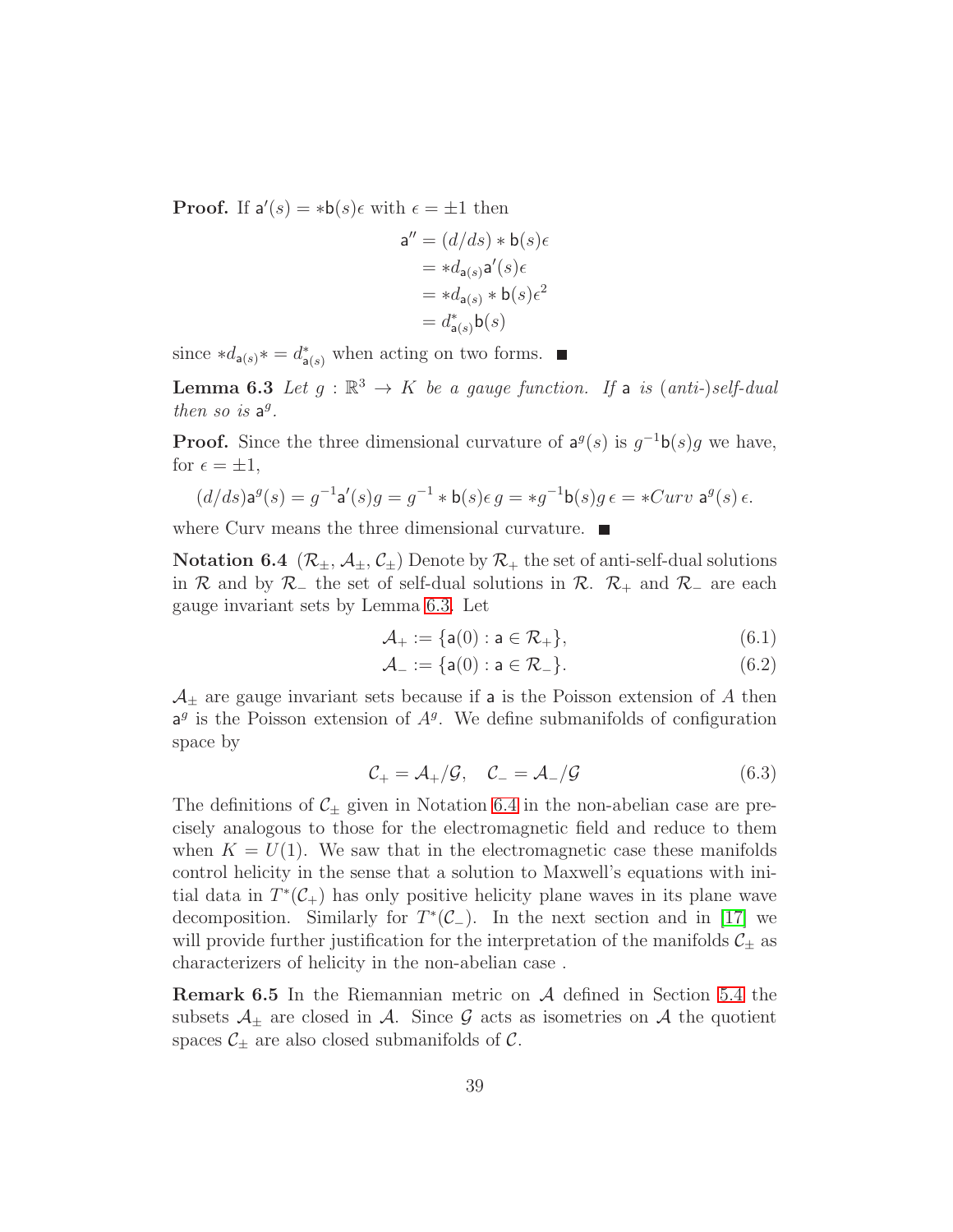## <span id="page-39-0"></span>6.2 Flows of the helicity vector fields and positivity of  $curl_A$

We will give support in this section for the interpretation of the submanifolds  $\mathcal{C}_{\pm}$  as the non-abelian analogs of the electromagnetic helicity subspaces. For non-abelian fields we have used (anti-)self duality to define the submanifolds  $C_{+}$  in Section [6.1.](#page-37-1) Now we are going to show how this decomposition of configuration space relates to the signature of the covariant curl. We will also show that the orthogonal direct sum [\(2.38\)](#page-13-4), that holds in electromagnetism, has an analogous product decomposition in the non-abelian case.

The transition from the electromagnetic linear space theory to the Yang-Mills non-linear theory will be guided by the following observations, which will gradually shift the paradigm from functional analysis over the electromagnetic Hilbert space  $\mathcal C$  to infinite dimensional differential geometry over the analogous non-abelian configuration space. Denote again by  $C$  the operator curl.

a. In electromagnetism the positive spectral subspace of C is the null space of the operator  $|C| - C$ .

b. The function

<span id="page-39-1"></span>
$$
h_{+}(A) := -(|C| - C)A \tag{6.4}
$$

can be interpreted as a vector field on the electromagnetic Hilbert space C. As such, it has a flow  $\exp(th_+)$ . It will be shown that the flow converges as  $t \to \infty$  to the orthogonal projection  $P_+$  of C onto  $C_+$ 

c. The operator |C|, whose definition as  $\sqrt{C^2}$  has a functional analytic character, can be replaced in electromagnetism by use of the Maxwell-Poisson semigroup, which has a PDE character. Indeed we see from [\(3.8\)](#page-17-2) that  $|C|A =$  $-a'(0)$ , where  $a(s)$  is the solution to the Maxwell-Poisson equation with initial value A.

d. The second term in the vector field  $h_{+}(A)$  in [\(6.4\)](#page-39-1) is just the magnetic field  $curl A$  in its usual representation as a 1-form (which is better written as  $*B$  with  $B = dA$ ). Thus the vector field  $h_+$  can be specified in electromagnetism by the expression

<span id="page-39-2"></span>
$$
h_{+}(A) = \mathsf{a}'(0) + *B,\tag{6.5}
$$

thereby bypassing the functional analytic construction  $|C| = \sqrt{C^2}$ .

e. (Decomposition of configuration space) In the non-abelian theory we want to avoid making any gauge choice, such as the Coulomb gauge. The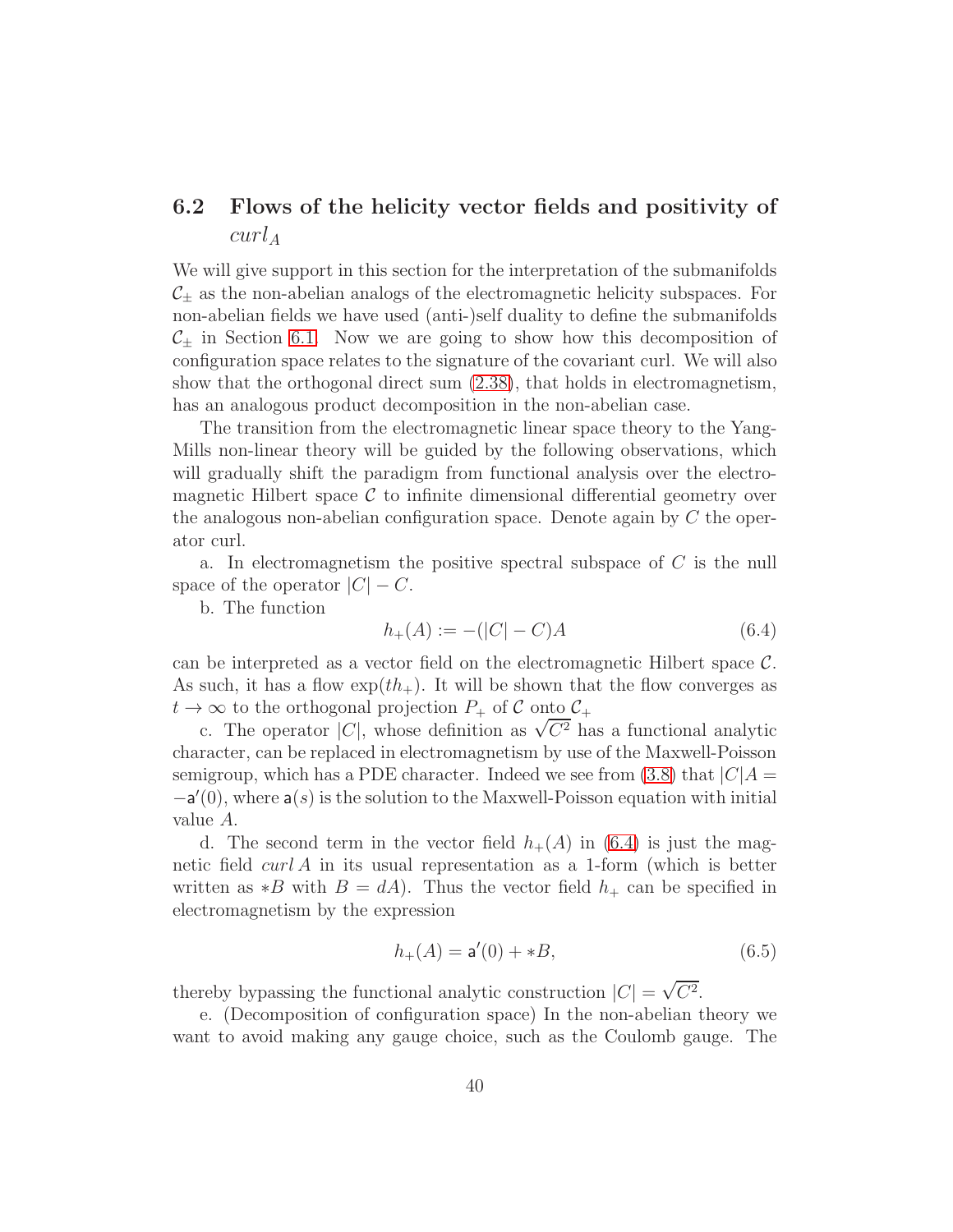expression  $(6.5)$  defines a vector field on  $\mathcal A$  in the non-abelian case. We will show that it flows exactly onto  $A_+$  as  $t \to \infty$ , analogous to the abelian case, thereby producing a non-linear map  $P_+ : A \to A_+$ . Similarly for  $A_-$ . Upon quotienting by the gauge group, we arrive at a decomposition  $C = C_+ \times C_-$ . The one-to-one ness of this map needs to be verified, however.

f. (Positivity of the covariant curl.) In electromagnetism one has  $(curlA, A)_{L^2(\mathbb{R}^3)} \geq 0$  for all  $A \in \mathcal{C}_+$  by  $(2.36)$  and Theorem [2.9.](#page-10-2) In the non-abelian case  $curl_A$ , the gauge covariant curl, does not act on connection forms A but on tangent vectors to A. We will show that  $(curl_Au, u)_{L^2(\mathbb{R}^3)} \geq 0$ for all  $A \in \mathcal{A}_+$  and for all tangent vectors u to  $\mathcal{A}_+$  at A. The form of the last statement reflects the change often needed when replacing a linear space by a non-linear manifold, where one can no longer identify the manifold with its tangent spaces.

**Definition 6.6** For a point A in A denote by B its curvature:  $B = dA +$  $A \wedge A$  and by  $a(s)$  the Poisson extension of A. Define

<span id="page-40-2"></span>
$$
h_{+}(A) = \mathsf{a}'(0) + *B \tag{6.6}
$$

$$
h_{-}(A) = \mathbf{a}'(0) - *B. \tag{6.7}
$$

Note that  $h_{\pm}(A)$  are 1-forms and therefore can be identified as tangent vectors to A at A.  $h_{\pm}$  therefore can and will be identified as vector fields on A. Moreover they are both gauge covariant:

<span id="page-40-1"></span>
$$
h_{\pm}(A^{g}) = g^{-1}h_{\pm}(A)g.
$$

#### <span id="page-40-0"></span>Theorem 6.7

a. The vector fields  $h_{\pm}(A)$  are horizontal at A and mutually orthogonal in  $L^2(\mathbb{R}^3)$  for each point  $A \in \mathcal{A}$ .

- b.  $h_{\pm}$  is zero exactly on  $\mathcal{A}_{\pm}$ .
- c. The flows  $\exp th_{\pm}$  generated by the vector fields  $h_{\pm}$  for  $t \geq 0$  satisfy

$$
P_{+}(A) := \lim_{t \to \infty} (\exp th_{+})A \quad \text{lies in} \quad \mathcal{A}_{+}.
$$
 (6.8)

$$
P_{-}(A) := \lim_{t \to \infty} (\exp th_{-})A \quad lies \quad in \quad \mathcal{A}_{-}.
$$
 (6.9)

$$
P_{\pm}(A) = A \text{ if } A \in \mathcal{A}_{\pm}.\tag{6.10}
$$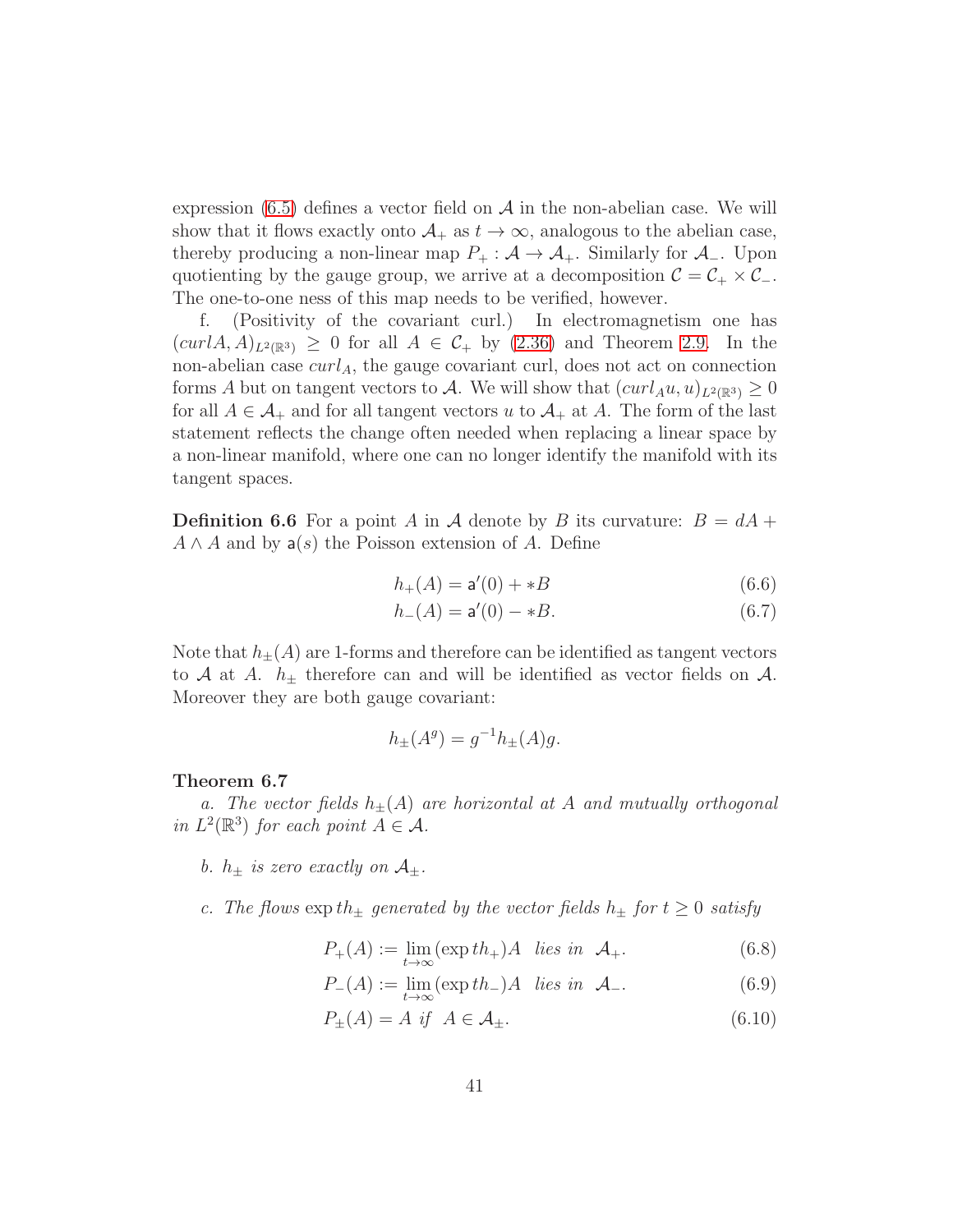d. Suppose that the Poisson action is convex at A. That is,

$$
\partial_u^2 \mathcal{P}(A) \ge 0 \text{ for all } u. \tag{6.11}
$$

If  $A \in \mathcal{A}_+$  and u is tangential to  $\mathcal{A}_+$  at A then

<span id="page-41-5"></span>
$$
(curl_A u, u)_{L^2} \ge 0. \tag{6.12}
$$

If  $A \in \mathcal{A}_-$  and u is tangential to  $\mathcal{A}_-$  at A then

<span id="page-41-6"></span><span id="page-41-4"></span><span id="page-41-3"></span><span id="page-41-1"></span><span id="page-41-0"></span>
$$
(curl_A u, u)_{L^2} \le 0. \tag{6.13}
$$

The proof depends on the following lemmas.

#### Lemma 6.8

$$
a.) \quad d_A^* \ h_{\pm}(A) = 0 \quad \forall \ A \in \mathcal{A}.
$$

$$
b.) \quad (h_{+}(A), h_{-}(A))_{L^{2}(\mathbb{R}^{3}; \Lambda^{1} \otimes \mathfrak{k})} = 0 \quad \forall \quad A \in \mathcal{A}.
$$
 (6.15)

c.) 
$$
h_+(A) = 0
$$
 if and only if  $A \in \mathcal{A}_+$  and  
\n $h_-(A) = 0$  if and only if  $A \in \mathcal{A}_-$ .  
\n(6.16)

**Proof.** From [\(5.23\)](#page-29-1) we see that  $d_A^* \mathbf{a}'(0) = 0$ . Moreover  $d_A^* (*B) = -(*d_A*)$  $B = - * d_A B = 0$  by the Bianchi identity. We have used here the identity  $d_A^* = - * d_A *$  when acting on 1-forms. Both terms in  $h_{\pm}(A)$  are therefore horizontal at  $A$ , which proves  $(6.14)$ .

To prove [\(6.15\)](#page-41-1) we will first establish the identity

<span id="page-41-2"></span>
$$
\|\mathbf{a}'(s)\|_2^2 = \|\mathbf{b}(s)\|_2^2 \quad \forall \quad s \ge 0. \tag{6.17}
$$

The computation

$$
(1/2)(d/ds) (||a'(s)||_2^2 - ||b(s)||_2^2)
$$
  
=  $(a''(s), a'(s)) - (b'(s), b(s))$   
=  $(d_{a(s)}^*b(s), a'(s)) - (d_{a(s)}a'(s), b(s))$   
=  $(b(s), d_{a(s)}a'(s)) - (d_{a(s)}a'(s), b(s))$   
= 0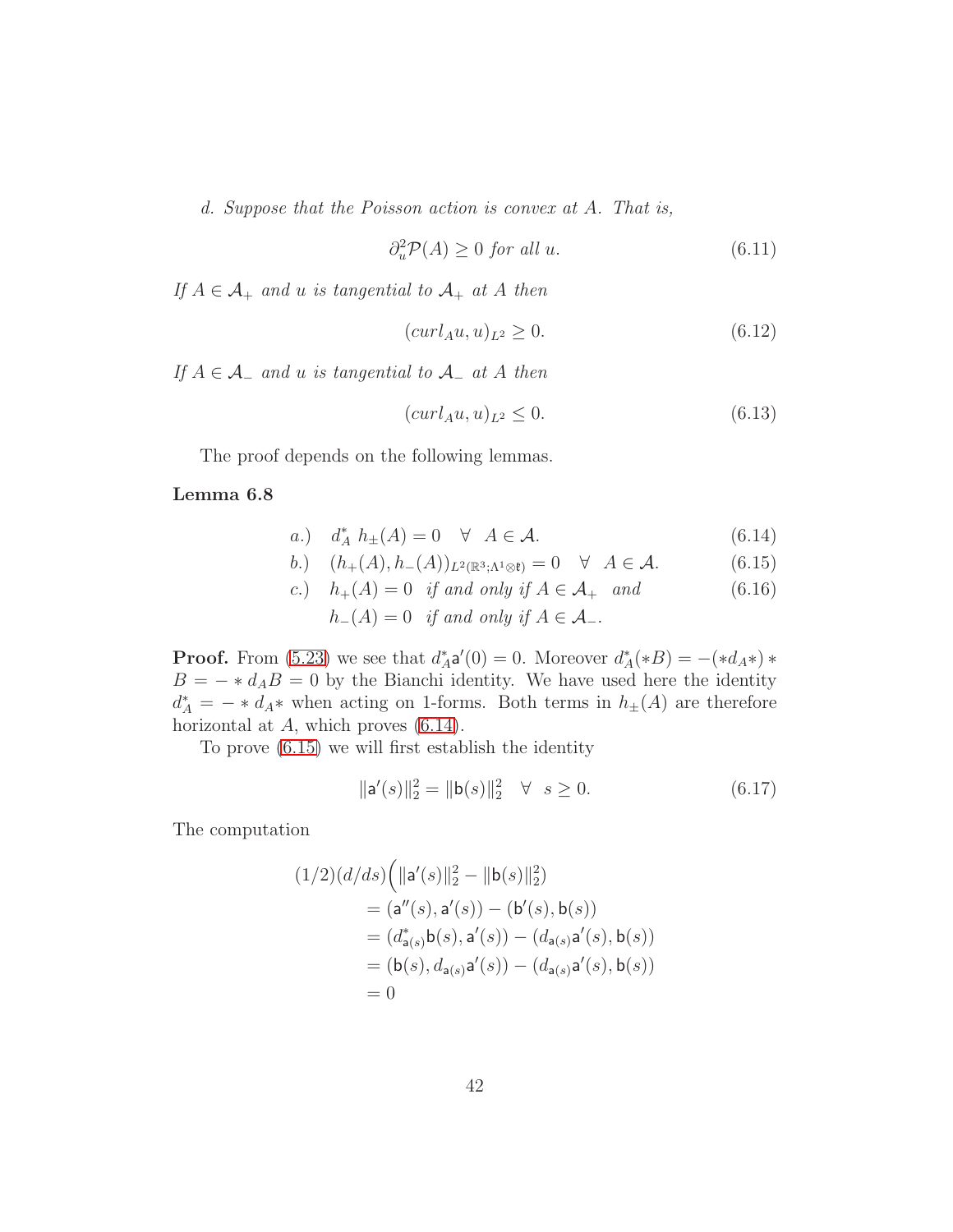shows that  $\|\mathbf{a}'(s)\|_2^2 - \|\mathbf{b}(s)\|_2^2$  is constant in s. Since  $\mathcal{P}(A) < \infty$  it follows that the constant is zero. This proves  $(6.17)$ . Using  $(6.17)$  we find

$$
(h_{+}(A), h_{-}(A))_{2} = (\mathbf{a}'(0), \mathbf{a}'(0))_{2} - (*\mathbf{b}(0), *b(0))_{2}
$$
  
=  $||\mathbf{a}'(0)||_{2}^{2} - ||\mathbf{b}(0)||_{2}^{2}$   
= 0.

This proves [\(6.15\)](#page-41-1).

For the proof of [\(6.16\)](#page-41-3) observe that if  $A \in \mathcal{A}_+$  and a is its Poisson extension then  $a'(s) + *b(s) = 0$  for all  $s \ge 0$  and in particular  $h_+(A) =$  $\mathsf{a}'(0) + \ast \mathsf{b}(0) = 0$ . Similarly, if  $A \in \mathcal{A}_-$  then  $h_-(A) = 0$ .

To prove the converses let  $\alpha(s) = \mathsf{a}'(s) + \ast \mathsf{b}(s)$ . Then

$$
(d/ds)\alpha(s) = \mathbf{a}''(s) + *d_{\mathbf{a}}\mathbf{a}'(s)
$$

$$
= d_{\mathbf{a}}^*\mathbf{b}(s) + *d_{\mathbf{a}}\mathbf{a}'(s)
$$

$$
= *d_{\mathbf{a}}(*\mathbf{b}(s) + \mathbf{a}'(s))
$$

$$
= *d_{\mathbf{a}(s)}\alpha(s).
$$

This is a linear homogeneous first order differential equation in  $\alpha(s)$ . Therefore if  $\alpha(0) = 0$  then  $\alpha(s) \equiv 0$ . So if  $h_+(A) = 0$  then  $a'(s) + *b(s) = 0$  for all  $s \geq 0$ . Therefore a is anti-self-dual and  $A \in \mathcal{A}_{+}$ . Similarly if  $h_{-}(A) = 0$ then the function  $\beta(s) \equiv a'(s) - *b(s)$  is zero at  $s = 0$  and, since it satisfies the differential equation  $(d/ds)\beta(s) = - * d_{a(s)}\beta(s)$ , it is identically zero. So **a** is self-dual and  $A \in \mathcal{A}_-$ .  $\blacksquare$ 

<span id="page-42-0"></span>**Lemma 6.9** For  $t \geq 0$ ,  $\mathcal{P}(\exp(th_{\pm})A)$  is a non-increasing function of t for each  $A \in \mathcal{A}$  and for each of the two flows.

**Proof.** It suffices to compute the derivative of  $\mathcal{P}(\exp(th_{\pm})A)$  at  $t=0$ because  $\exp(th_{\pm})$  are semigroups. At  $t = 0$  we have, by [\(5.18\)](#page-28-1),

$$
(1/2)(d/dt)\mathcal{P}(\exp(th_{+})A)\Big|_{t=0} = (1/2)\partial_{u}\mathcal{P}(A)\Big|_{u=h_{+}(A)}
$$
  
=  $-(u, \mathbf{a}'(0))\Big|_{u=h_{+}(A)}$   
=  $-(\mathbf{a}'(0) + *B, \mathbf{a}'(0))$   
=  $-||\mathbf{a}'(0)||_{2}^{2} - (*\mathbf{b}(0), \mathbf{a}'(0)).$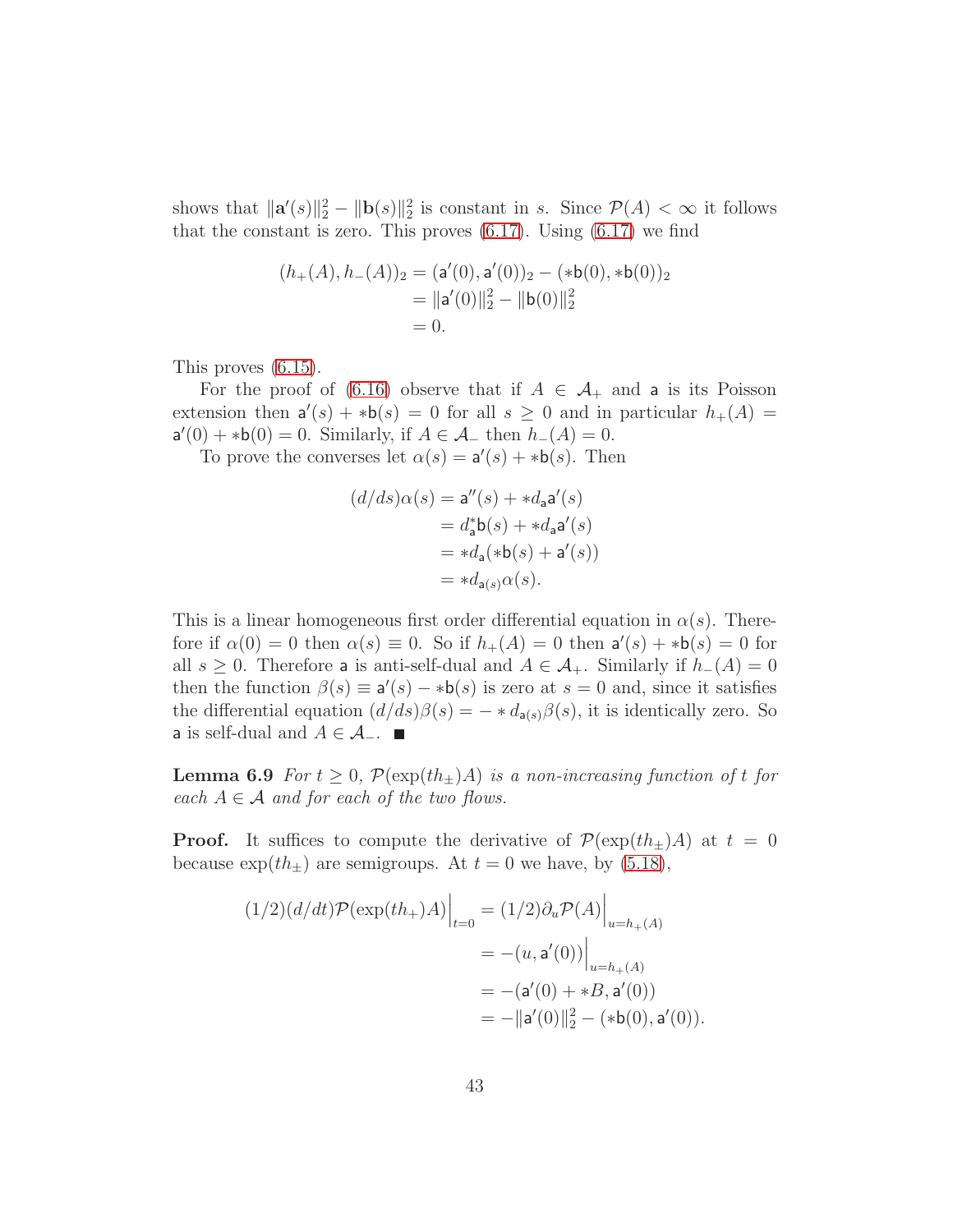But from the Schwarz inequality and [\(6.17\)](#page-41-2) we find

$$
|(*b(0),\mathsf{a}'(0))| \le ||\mathsf{b}(0)||_2 ||\mathsf{a}'(0)||_2
$$
  

$$
\le ||\mathsf{a}'(0)||_2^2.
$$

Hence

$$
(d/dt)\mathcal{P}(\exp(th_+)A)\Big|_{t=0}\leq 0.
$$

<span id="page-43-0"></span>A similar proof applies to  $\exp(th_-)$ . ■

Lemma 6.10 Let  $A \in \mathcal{A}$ . If  $h_{+}(A)\mathcal{P}(A) = 0$  then  $h_{+}(A) = 0$ . If  $h_-(A)\mathcal{P}(A) = 0$  then  $h_-(A) = 0$ .

**Proof.** The hypotheses are short for  $\partial_u \mathcal{P}(A) \Big|_{u=h_{\pm}(A)} = 0$ . Using [\(5.18\)](#page-28-1) we see that

$$
0 = (1/2)h_{+}(A)\mathcal{P}(A) = -(h_{+}(A), \mathbf{a}'(0))
$$
\n(6.18)

$$
= -(a'(0) + *B, a'(0))
$$
 (6.19)

$$
= -\|\mathbf{a}'(0)\|_2^2 - (*\mathbf{b}(0), \mathbf{a}'(0)). \tag{6.20}
$$

Therefore

$$
-(\ast \mathsf{b}(0), \mathsf{a}'(0)) = \|\mathsf{a}'(0)\|_2^2 \tag{6.21}
$$

But  $\|\cdot\|$  + b(0) $\|_2 = \|a'(0)\|_2$  by [\(6.17\)](#page-41-2). Therefore  $-*b(0) = a'(0)$  by saturation of the Schwarz inequality. That is,  $h_{+}(A) = 0$ . In the case of  $h_{-}$  one finds  $(*b(0), a'(0)) = ||a'(0)||_2^2$  and therefore  $*b(0) = a'(0)$ . Hence  $h_-(A) = 0$ .

Proof of Theorem [6.7.](#page-40-0) Items a) and b) of the theorem are proved in Lemma [6.8.](#page-41-4)

Heuristic argument for [\(6.8\)](#page-40-1): The existence of

$$
A_{+} := \lim_{t \to \infty} (\exp th_{+})A \tag{6.22}
$$

in the  $L^2(\mathbb{R}^3)$  sense of convergence is reasonable because  $\mathcal P$  is decreasing on the orbit of the flow by Lemma [6.9,](#page-42-0) while  $\{A : \mathcal{P}(A) \leq const.\}$  (modulo gauge transformations) is compact in  $L^2$  norm over each bounded set in  $\mathbb{R}^3$ , since  $P$  has nominally a Sobolev  $H_{1/2}$  strength (modulo gauge transformations).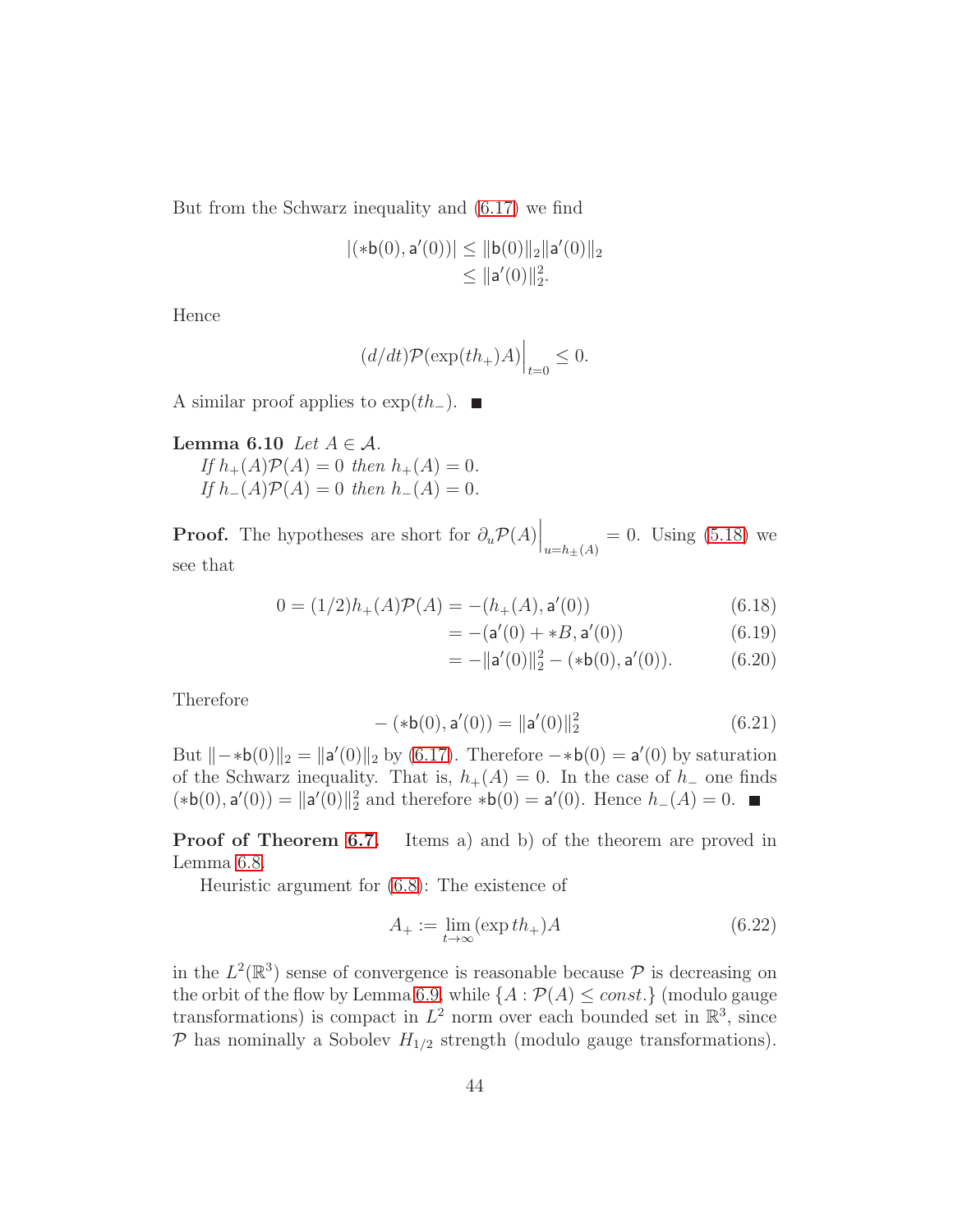Assuming then the existence of the limit,  $\mathcal{P}(A_+)$  cannot decrease anymore under the flow. Hence  $h_+(A_+) \mathcal{P}(A_+) = 0$ . Therefore  $h_+(A_+) = 0$  by Lemma [6.10.](#page-43-0) So  $A_+ \in \mathcal{A}_+$  by [\(6.16\)](#page-41-3). Conversely, if  $A \in \mathcal{A}_+$  then  $h_+(A) = 0$ by [\(6.16\)](#page-41-3). Therefore  $\exp(th_+)A = A$ . So  $A_+ = A$  if  $A \in \mathcal{A}_+$ . A similar argument applies to  $A_-\$ . This proves item c) of the theorem. Of course this ensures that the maps  $P_{\pm} : A \to A_{\pm}$  are surjective.

For the proof of [\(6.12\)](#page-41-5) suppose that  $A \in \mathcal{A}_+$  and that u is tangential to  $\mathcal{A}_+$  at A. Since  $h_+$  is identically zero on  $\mathcal{A}_+$  its tangential derivative  $\partial_u h_+(A)$ is zero. That is, by  $(6.6)$ ,

$$
\mathsf{u}'(0) + *d_A u = 0,\tag{6.23}
$$

where  $u(s)$  is the Poisson extension of u along a. So  $curl_A u = *d_A u = -u'(0)$ . From the second derivative formula [\(5.28\)](#page-30-3) we find  $\partial_u^2 \mathcal{P}(A) = -2(u, u'(0))$  for all  $A$  and  $u$ . In particular

$$
\partial_u^2 \mathcal{P}(A) = 2(u, \operatorname{curl}_A u) \quad \text{if } A \in \mathcal{A}_+ \text{ and } u \text{ is tangential to } \mathcal{A}_+. \tag{6.24}
$$

From our convexity assumption on the Poisson action at A it now follows that [\(6.12\)](#page-41-5) holds. In case  $A \in \mathcal{A}_-$  we find  $curl_A u = u'(0)$  and therefore  $(6.13)$  holds.  $\blacksquare$ 

**Remark 6.11** The intersection  $\mathcal{A}_+ \cap \mathcal{A}_-$  consists of pure gauges. Indeed if A lies in this intersection then  $h_{+}(A) = h_{-}(A) = 0$ . Therefore  $*B = 0$  and  $a'(0) = 0$ . Since  $B = 0$ , A is a pure gauge.

#### <span id="page-44-0"></span>6.3 The flows in the electromagnetic case

In the electromagnetic case the vector fields  $h_{\pm}$  are given by

<span id="page-44-1"></span>
$$
h_{\pm}(A) = (-|C| \pm C)A, \tag{6.25}
$$

as we see from the argument showing equality between [\(6.4\)](#page-39-1) and [\(6.5\)](#page-39-2). We can operate in Coulomb gauge in this example. The limits of the flows of  $h_{\pm}$ are given in the following theorem.

**Theorem 6.12** (Electromagnetic case.) Denote by  $P_{\pm}$  the orthogonal projections of C onto  $\mathcal{C}_\pm$  respectively. Then

$$
\lim_{t \to \infty} \exp(th_{\pm})A = P_{\pm}A \quad \text{for} \ \ A \in \mathcal{C}.
$$
 (6.26)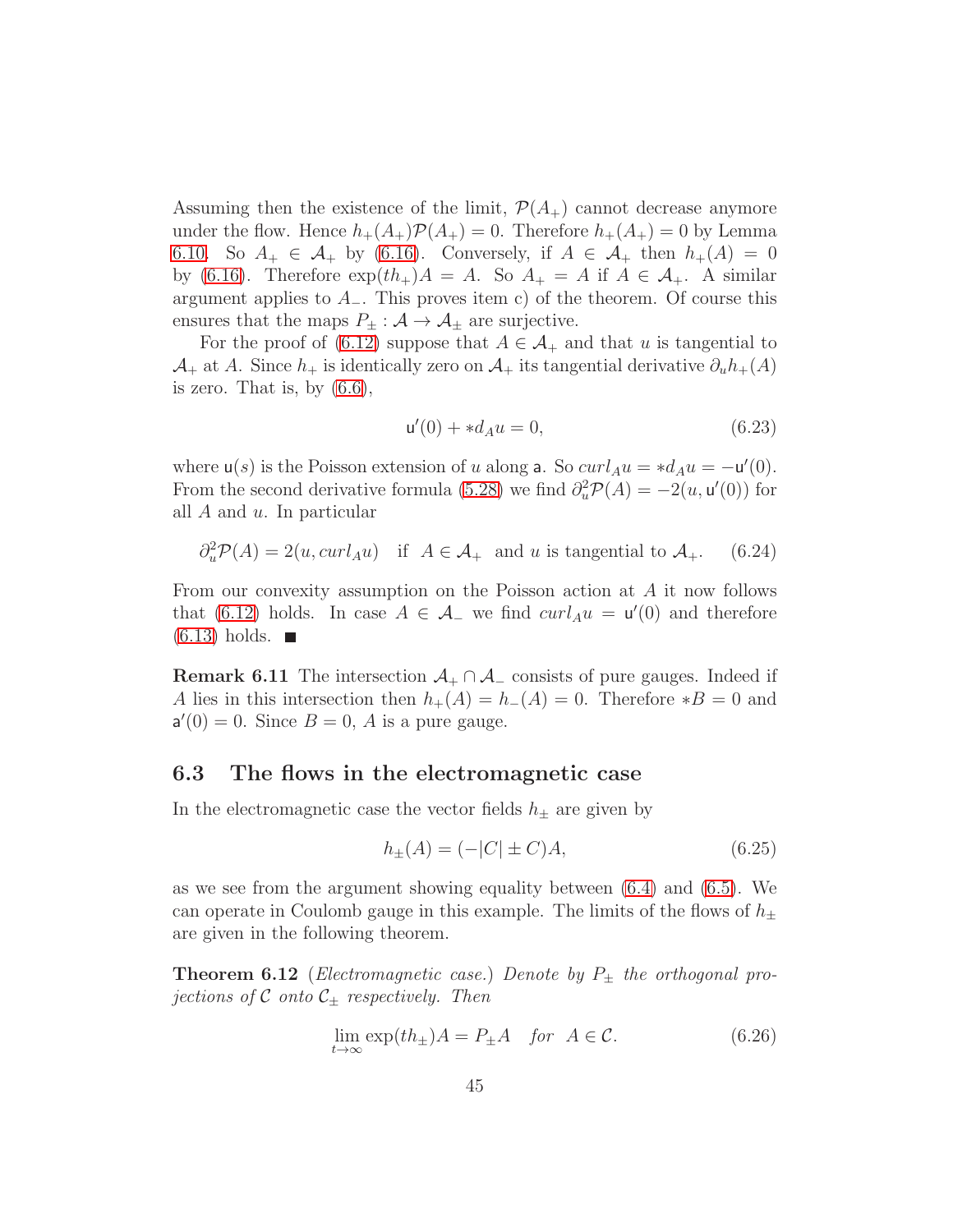**Proof.** The flow equations for these vector fields are the linear differential equations

$$
(d/dt)A(t) = (-|C| \pm C)A(t),
$$

whose solutions with initial value A are correctly given by

$$
A(t) = e^{t(-|C| \pm C)} A, \quad t \ge 0
$$

because  $-|C| \pm C \leq 0$  in both cases. But  $-|C| + C$  is zero on  $C_+$  and is  $-2|C|$  on  $\mathcal{C}_-$ . Therefore, writing  $A = P_+A + P_-A$ , we find

$$
A(t) = e^{t(-|C|+C)}(P_+A + P_-A) = P_+A + e^{-2t|C|}P_-A,
$$

which converges in C norm to  $P_{+}A$  as  $t \to \infty$  because  $|C| \geq 0$  and has trivial null space in our Coulomb gauge. This proves  $(6.26)$  in the case of  $h_{+}$ . The case of  $h_-\$  is similar because  $-|C|-C$  is zero on  $\mathcal{C}_-\$  and is  $-2|C|$  on  $\mathcal{C}_+\$ . ■

## <span id="page-45-0"></span>7 Open questions

1. Existence and uniqueness of solutions to the Euler equation [\(5.6\)](#page-22-4) for the minimization of the Poisson action have been assumed throughout the sections on the Yang-Mills helicity theory. A slight variant of this non-linear boundary value problem has been investigated in deep work by Marini and Isobe cited in Section [5.1.](#page-22-1) The form of the existence and uniqueness theorem we need is still open.

2. The soft Coulomb gauge and asymptotic Coulomb gauge were defined in Section [5.1](#page-22-1) under the assumption that  $\lim_{s\to\infty} a(s)$  exists in some useful sense. It needs to be proven that this limit actually exists for  $H_{1/2}$  initial data for the Yang-Mills-Poisson equation and is a pure gauge. Such a limit theorem has been established for the Yang-Mills heat equation in various cases. See Remark [5.3.](#page-26-2)

3. The flows of the vector fields  $h_{\pm}$  have been assumed to exist in Theorem [6.7](#page-40-0) for all positive time. This needs to be proven along with the existence of the limits as time goes to infinity. The resulting limit maps  $P_{\pm}$  are gauge invariant and therefore produce a map  $P_+ \times P_- : \mathcal{C} \to \mathcal{C}_+ \times \mathcal{C}_-$ . For electromagnetism this gives the linear decomposition  $\mathcal{C} = \mathcal{C}_+ \oplus \mathcal{C}_-$ . In the non-linear case it remains to be seen whether this map is one-to-one.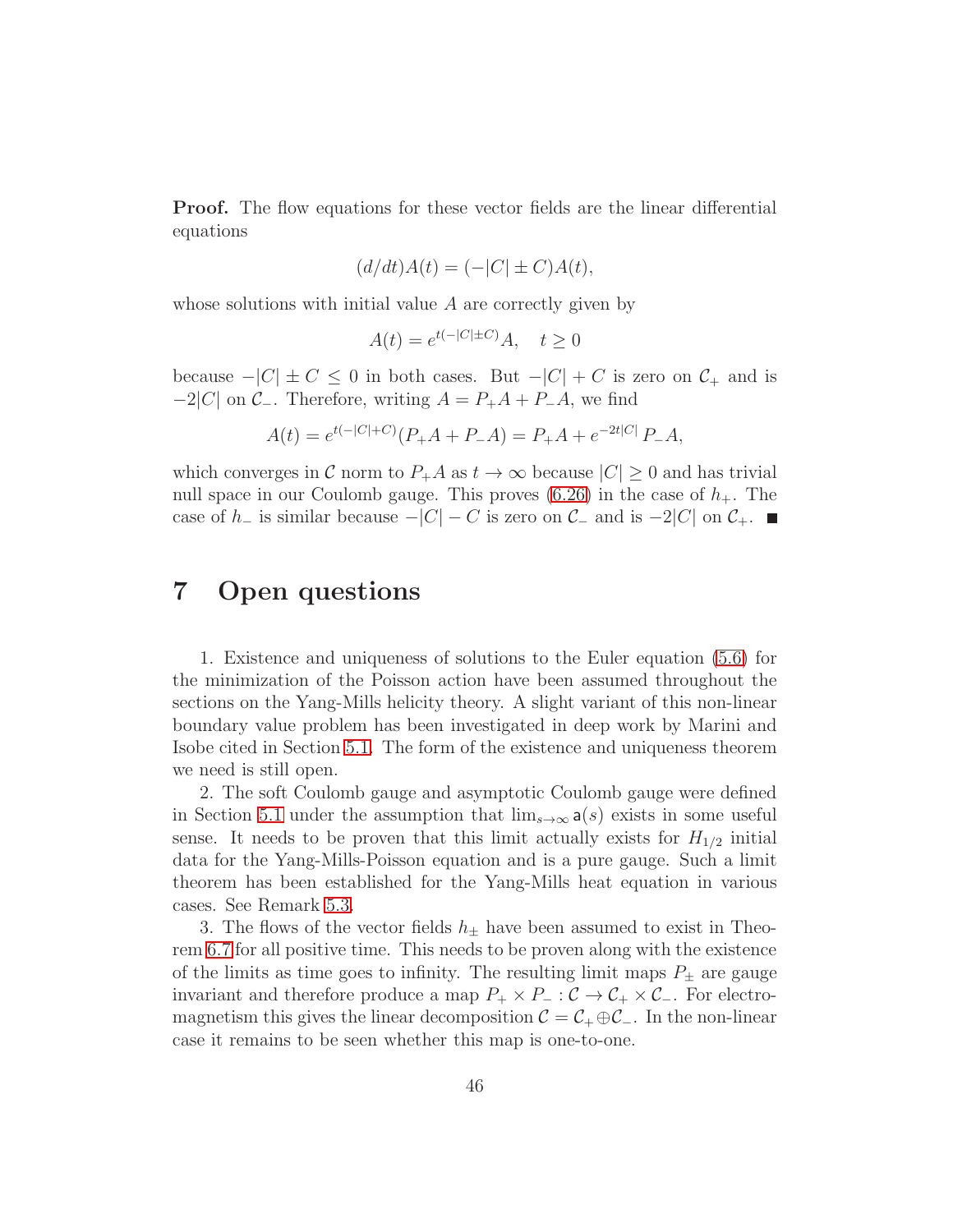4. The region of convexity of the Poisson action function  $\mathcal P$  should be understood better. Is there a neighborhood of  $A = 0$  on which  $\mathcal P$  is convex? Is there a boundary to this region which somehow reflects the Gribov ambiguity?

5. The Lorentz invariance of the natural metric on phase space should be proven or disproven in the non-abelian theory, as already pointed out in Remark [5.20.](#page-36-0) The first step would be to prove invariance under time translation, just at an informal level for, say, smooth initial data. If such invariance should hold then the metric itself would be a candidate for a useful invariant for proving short and long time existence of solutions to the hyperbolic Yang-Mills equation with  $H_{1/2} \oplus H_{-1/2}$  initial data. Existence of solutions to this equation has not yet been proven for these critical initial data over three dimensional space. See e.g. [\[50,](#page-51-7) [10,](#page-47-8) [11,](#page-47-9) [30,](#page-49-9) [57,](#page-51-8) [41,](#page-50-9) [42,](#page-50-10) [53\]](#page-51-9). Invariance under Lorentz boosts requires gauge transforming a boosted solution to temporal gauge as part of the boost transformation.

## <span id="page-46-0"></span>8 Bibliography

## <span id="page-46-1"></span>References

- <span id="page-46-4"></span>[1] Alfred Actor, Classical solutions of SU(2) Yang-Mills theories, Rev. Modern Phys. 51 (1979), no. 3, 461–525. MR 541884
- <span id="page-46-5"></span>[2] W. Ambrose and I. M. Singer, A theorem on holonomy, Trans. Amer. Math. Soc. 75 (1953), 428–443. MR 0063739
- [3] M. Asorey and P. K. Mitter, Regularized, continuum Yang-Mills process and Feynman-Kac functional integral, Comm. Math. Phys. 80 (1981), no. 1, 43–58. MR 623151
- <span id="page-46-3"></span><span id="page-46-2"></span>[4] M. F. Atiyah, Geometry of Yang-Mills fields, Scuola Normale Superiore Pisa, Pisa, 1979. MR 554924
- [5] V. Bargmann and E. P. Wigner, Group theoretical discussion of relativistic wave equations, Proc. Nat. Acad. Sci. U. S. A. 34 (1948), 211–223. MR 0024827 (9,553d)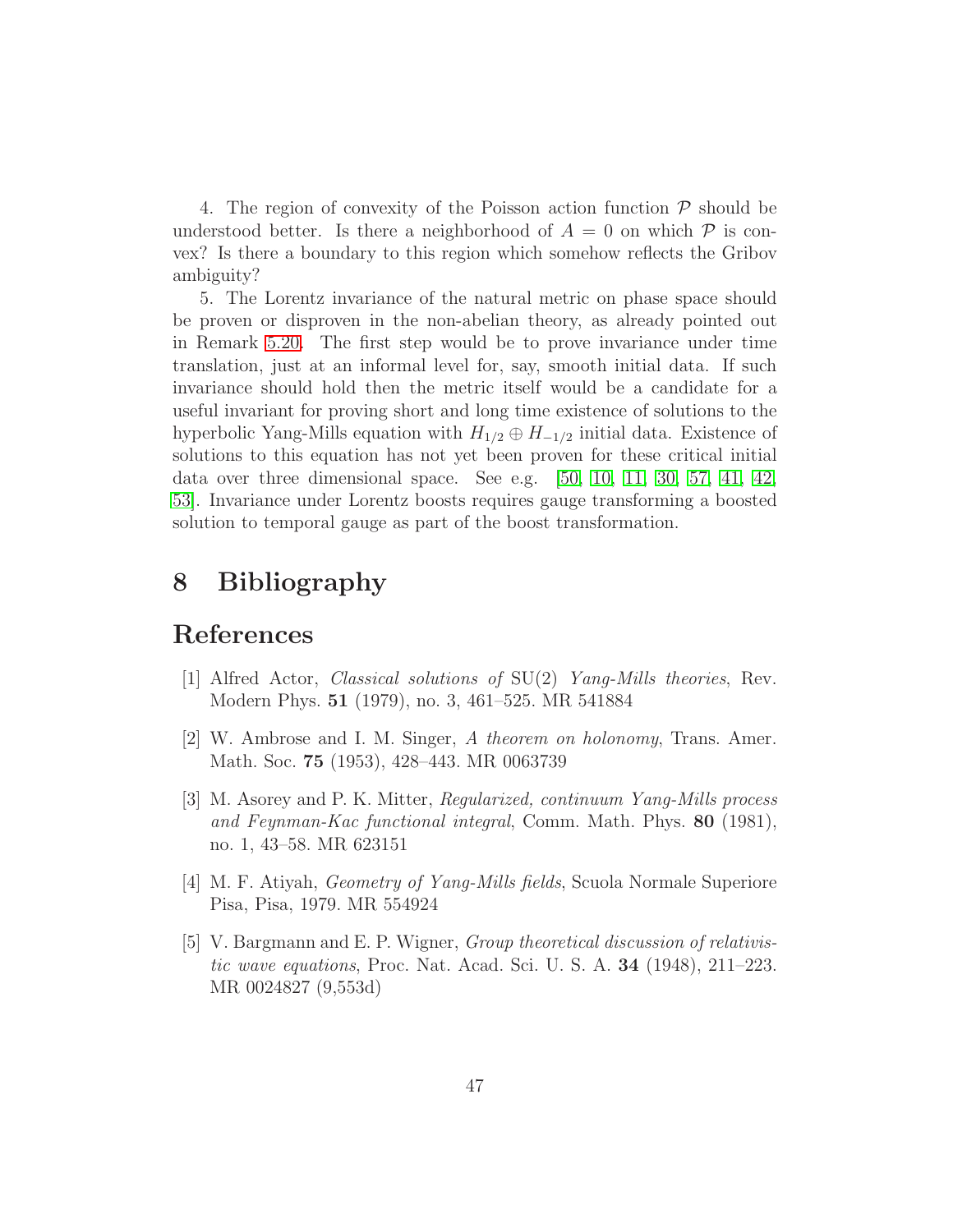- <span id="page-47-3"></span>[6] Khalil M. Bitar and Shau Jin Chang, Vacuum tunneling of gauge theory in Minkowski space, Phys. Rev. D (3) 17 (1978), no. 2, 486–497. MR 0462356
- <span id="page-47-0"></span>[7] James D. Bjorken and Sidney D. Drell, Relativistic quantum fields, McGraw-Hill Book Co., New York-Toronto-London-Sydney, 1965. MR 0187642 (32 #5092)
- <span id="page-47-1"></span>[8] Max Born and Emil Wolf, Principles of optics: Electromagnetic theory of propagation, interference and diffraction of light, With contributions by A. B. Bhatia, P. C. Clemmow, D. Gabor, A. R. Stokes, A. M. Taylor, P. A. Wayman and W. L. Wilcock. Third revised edition, Pergamon Press, Oxford, 1965. MR 0198807 (33 #6961)
- <span id="page-47-2"></span>[9] Nelia Charalambous and Leonard Gross, Neumann domination for the Yang-Mills heat equation, J. Math. Phys. 56 (2015), no. 7, 073505, 21. MR 3405967
- <span id="page-47-8"></span>[10] Douglas M. Eardley and Vincent Moncrief, The global existence of Yang-Mills-Higgs fields in 4-dimensional Minkowski space. I. Local existence and smoothness properties, Comm. Math. Phys. 83 (1982), no. 2, 171– 191. MR 649158
- <span id="page-47-9"></span>[11] , The global existence of Yang-Mills-Higgs fields in 4-dimensional Minkowski space. II. Completion of proof, Comm. Math. Phys. 83 (1982), no. 2, 193–212. MR 649159
- <span id="page-47-4"></span>[12] P. L. García and A. Pérez-Rendón, *Symplectic approach to the theory of* quantized fields. I, Comm. Math. Phys. 13 (1969), 24–44. MR 0256681
- <span id="page-47-6"></span>[13] Pedro L. García, *Gauge algebras, curvature and symplectic structure*, (1974), 63–71. MR 0448418
- <span id="page-47-7"></span><span id="page-47-5"></span> $[14]$   $\_\_\_\_\_\$ nfilterianarriant in the calculus of variations, (1974), 219–246. MR 0406246
- [15] \_\_\_\_\_, Reducibility of the symplectic structure of classical fields with gauge-symmetry, (1977), 365–376. Lecture Notes in Math., Vol. 570. MR 0445542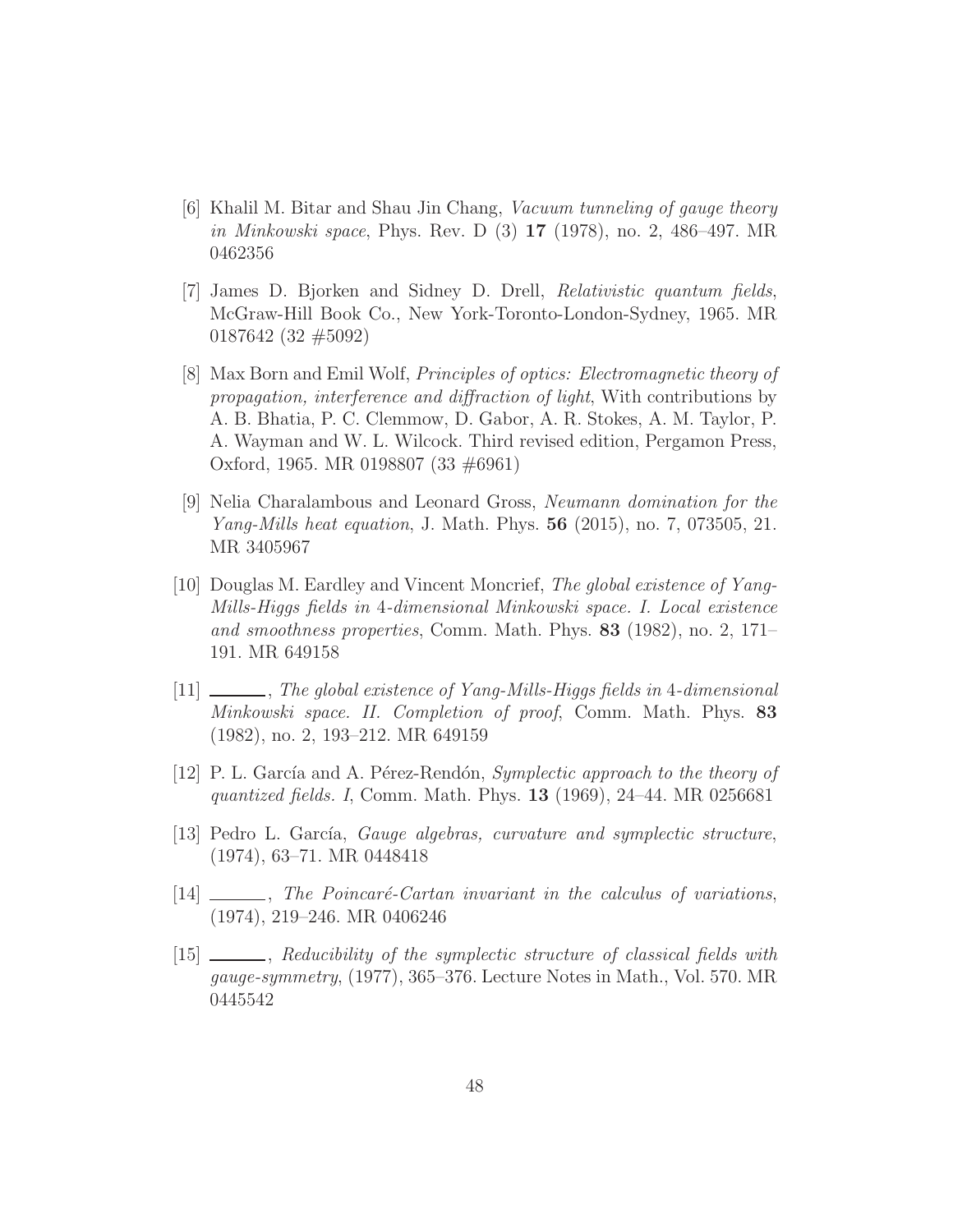- <span id="page-48-10"></span>[16] , Tangent structure of Yang-Mills equations and Hodge theory, Differential geometrical methods in mathematical physics (Proc. Conf., Aix-en-Provence/Salamanca, 1979), Lecture Notes in Math., vol. 836, Springer, Berlin-New York, 1980, pp. 292–312. MR 607703
- <span id="page-48-1"></span><span id="page-48-0"></span>[17] Leonard Gross, Equivalence of helicity and Euclidean self-duality for quantized gauge fields.
- <span id="page-48-6"></span>[18]  $\frac{1}{s}$ , Norm invariance of mass-zero equations under the conformal group, J. Mathematical Phys. 5 (1964), 687–695. MR 0164632
- <span id="page-48-2"></span>[19] , The Yang-Mills heat equation with finite action, (2016), 137 pages, http://arxiv.org/abs/1606.04151.
- [20] Werner Heisenberg and Wolfgang Pauli, Zur Quantendynamic der *Wellenfelder*, Zeits. f. Phys. **56** (1929), no. 1,  $1 - 61$ .
- <span id="page-48-8"></span>[21] Min-Chun Hong and Gang Tian, Asymptotical behaviour of the Yang-Mills flow and singular Yang-Mills connections, Math. Ann.  $330$  (2004), no. 3, 441–472. MR MR2099188 (2006h:53063)
- <span id="page-48-7"></span>[22] , Global existence of the m-equivariant Yang-Mills flow in four dimensional spaces, Comm. Anal. Geom. 12 (2004), no. 1-2, 183–211. MR MR2074876 (2005e:53103)
- <span id="page-48-9"></span>[23] Min-Chun Hong, Gang Tian, and Hao Yin, The Yang-Mills  $\alpha$ -flow in vector bundles over four manifolds and its applications, Comment. Math. Helv. 90 (2015), no. 1, 75–120. MR 3317334
- <span id="page-48-3"></span>[24] Takeshi Isobe and Antonella Marini, On topologically distinct solutions of the Dirichlet problem for Yang-Mills connections, Calc. Var. Partial Differential Equations 5 (1997), no. 4, 345–358. MR MR1450715 (99f:58045)
- <span id="page-48-4"></span>[25] Small coupling limit and multiple solutions to the Dirichlet problem for Yang-Mills connections in four dimensions. I, J. Math. Phys. 53 (2012), no. 6, 063706, 39. MR 2977701
- <span id="page-48-5"></span>[26] \_\_\_\_\_, Small coupling limit and multiple solutions to the Dirichlet problem for Yang-Mills connections in four dimensions. II, J. Math. Phys. 53 (2012), no. 6, 063707, 39. MR 2977702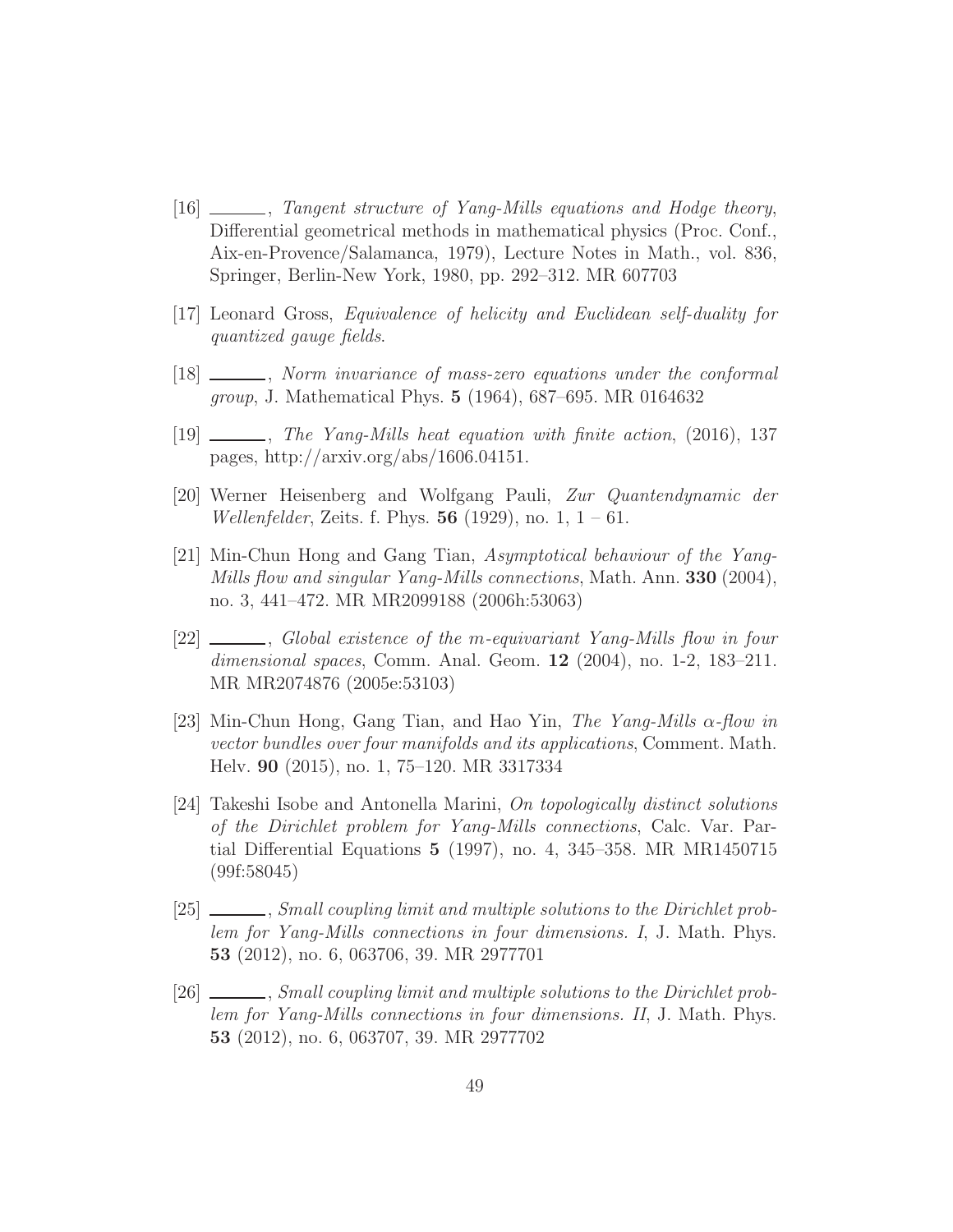- <span id="page-49-8"></span><span id="page-49-1"></span>[27] John David Jackson, Classical electrodynamics, third ed., John Wiley & Sons Inc., New York, 1999. MR MR0436782 (55 #9721)
- <span id="page-49-2"></span> $|28|$  Adam Jacob, The limit of the Yang-Mills flow on semi-stable bundles, J. Reine Angew. Math. 709 (2015), 1–13. MR 3430873
- [29] Hans Plesner Jakobsen and Michele Vergne, Wave and Dirac operators, and representations of the conformal group, J. Functional Analysis 24 (1977), no. 1, 52–106. MR 0439995
- <span id="page-49-9"></span>[30] S. Klainerman and M. Machedon, Finite energy solutions of the Yang-Mills equations in  $\mathbb{R}^{3+1}$ , Ann. of Math. (2) 142 (1995), no. 1, 39–119. MR MR1338675 (96i:58167)
- <span id="page-49-3"></span>[31] L. D. Landau and R. Peierls, Quantum electrodynamics in configuration space, Zeits. f. Phys. 62 (1930), 188–199 (Trans. in ter Haar (1965) pp. 19–30.
- <span id="page-49-0"></span>[32] Elliot Leader and Cédric Lorcé, *The angular momentum controversy:* Whats it all about and does it matter?, Physics Reports  $541$  (2014), no. 3, 163–248.
- <span id="page-49-4"></span>[33] Antonella Marini, Boundary value problems for Yang-Mills connections, C. R. Acad. Sci. Paris Sér. I Math. 312 (1991), no. 7, 503-508. MR MR1099681 (92c:58020)
- <span id="page-49-5"></span>[34]  $\_\_\_\_\$ n Dirichlet and Neumann boundary value problems for Yang-Mills connections, Comm. Pure Appl. Math. 45 (1992), no. 8, 1015–1050. MR MR1168118 (93k:58059)
- <span id="page-49-6"></span>[35]  $\_\_\_\_\_\_\$  Elliptic boundary value problems for connections: a nonlinear Hodge theory, Mat. Contemp. 2 (1992), 195–205, Workshop on the Geometry and Topology of Gauge Fields (Campinas, 1991). MR MR1303162 (95k:58162)
- <span id="page-49-7"></span>[36]  $\_\_\_\_\_\_\_\_\$  A topological method for finding non-absolute minima for the Yang-Mills functional with Dirichlet data, Geometry, topology and physics (Campinas, 1996), de Gruyter, Berlin, 1997, pp. 191–199. MR MR1605228 (99k:58042)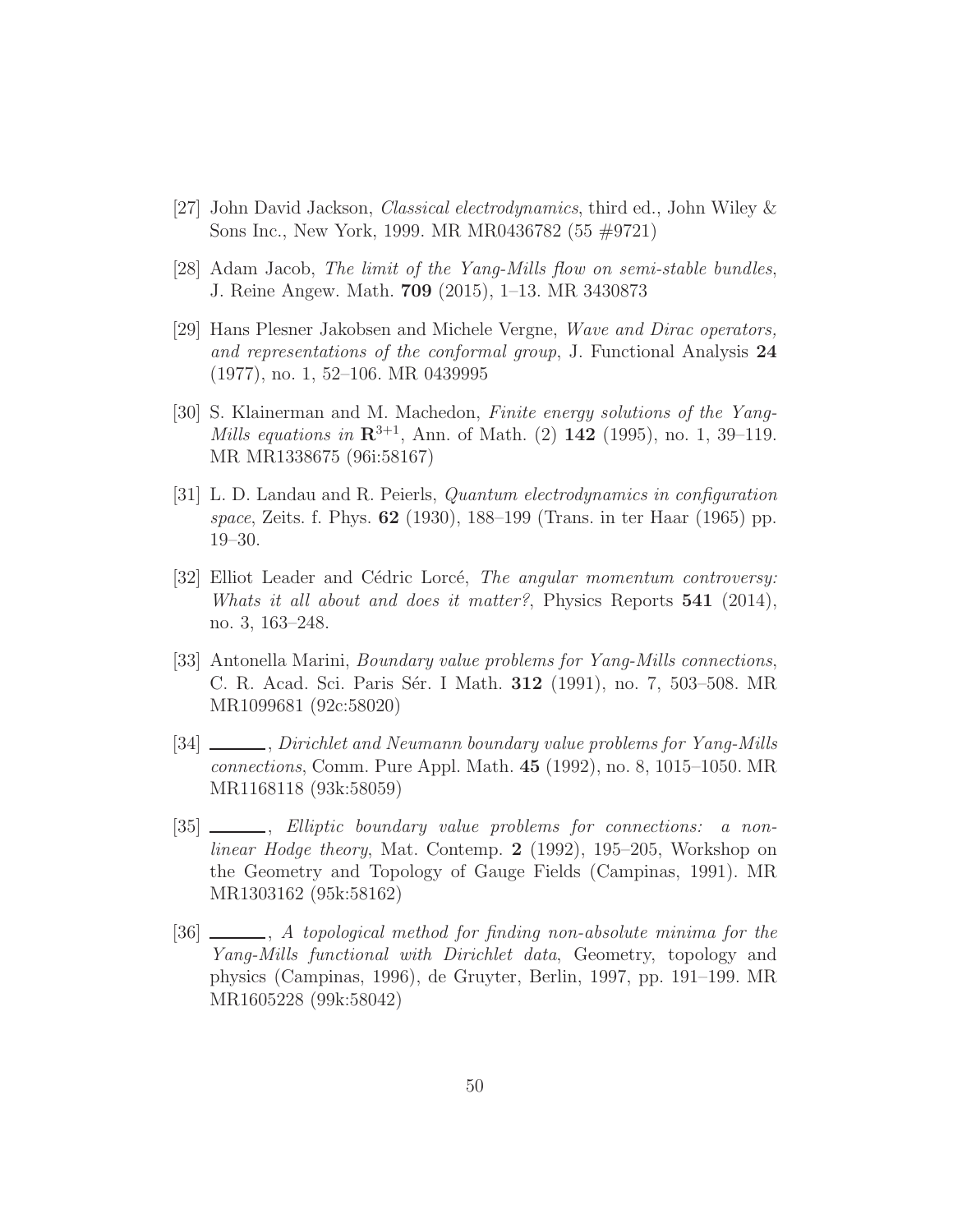- <span id="page-50-0"></span>[37] , The generalized Neumann problem for Yang-Mills connections, Comm. Partial Differential Equations 24 (1999), no. 3-4, 665–681. MR MR1683053 (2000c:58025)
- <span id="page-50-1"></span>[38]  $\_\_\_\_\_\$ n, Regularity theory for the generalized Neumann problem for Yang-Mills connections—non-trivial examples in dimensions 3 and 4, Math. Ann. 317 (2000), no. 1, 173–193. MR MR1760673 (2001i:58020)
- <span id="page-50-4"></span>[39] P. K. Mitter and C.-M. Viallet, On the bundle of connections and the gauge orbit manifold in Yang-Mills theory, Comm. Math. Phys. 79 (1981), no. 4, 457–472. MR 623962 (83f:81056)
- <span id="page-50-3"></span>[40] M. S. Narasimhan and T. R. Ramadas, Geometry of SU(2) gauge fields, Comm. Math. Phys. 67 (1979), no. 2, 121–136. MR MR539547 (84k:58050)
- <span id="page-50-9"></span>[41] Sung-Jin Oh, Gauge choice for the Yang-Mills equations using the Yang-Mills heat flow and local well-posedness in  $H^1$ , J. Hyperbolic Differ. Equ. 11 (2014), no. 1, 1–108. MR 3190112
- <span id="page-50-10"></span>[42] \_\_\_\_, Finite energy global well-posedness of the Yang-Mills equations on  $\mathbb{R}^{1+3}$ : an approach using the Yang-Mills heat flow, Duke Math. J. 164 (2015), no. 9, 1669–1732. MR 3357182
- <span id="page-50-2"></span>[43] Sung-Jin Oh and Daniel Tataru, The Yang-Mills heat flow and the caloric gauge,  $(2017)$ , http://arxiv.org/abs/1709.08599.
- <span id="page-50-7"></span>[44] S. M. Paneitz and I. E. Segal, Quantization of wave equations and Hermitian structures in partial differential varieties, Proc. Nat. Acad. Sci. U.S.A. 77 (1980), no. 12, part 1, 6943–6947. MR 603063
- <span id="page-50-8"></span>[45] Stephen M. Paneitz, *Essential unitarization of symplectics and applica*tions to field quantization, J. Funct. Anal. 48 (1982), no. 3, 310–359. MR 678176
- <span id="page-50-5"></span>[46] Silvan S. Schweber, An introduction to relativistic quantum field theory, Foreword by Hans A. Bethe, Row, Peterson and Company, Evanston, Ill.-Elmsford, N.Y., 1961. MR 0127796
- <span id="page-50-6"></span>[47] I. E. Segal, Quantization of nonlinear systems, J. Mathematical Phys. 1 (1960), 468–488. MR 0135093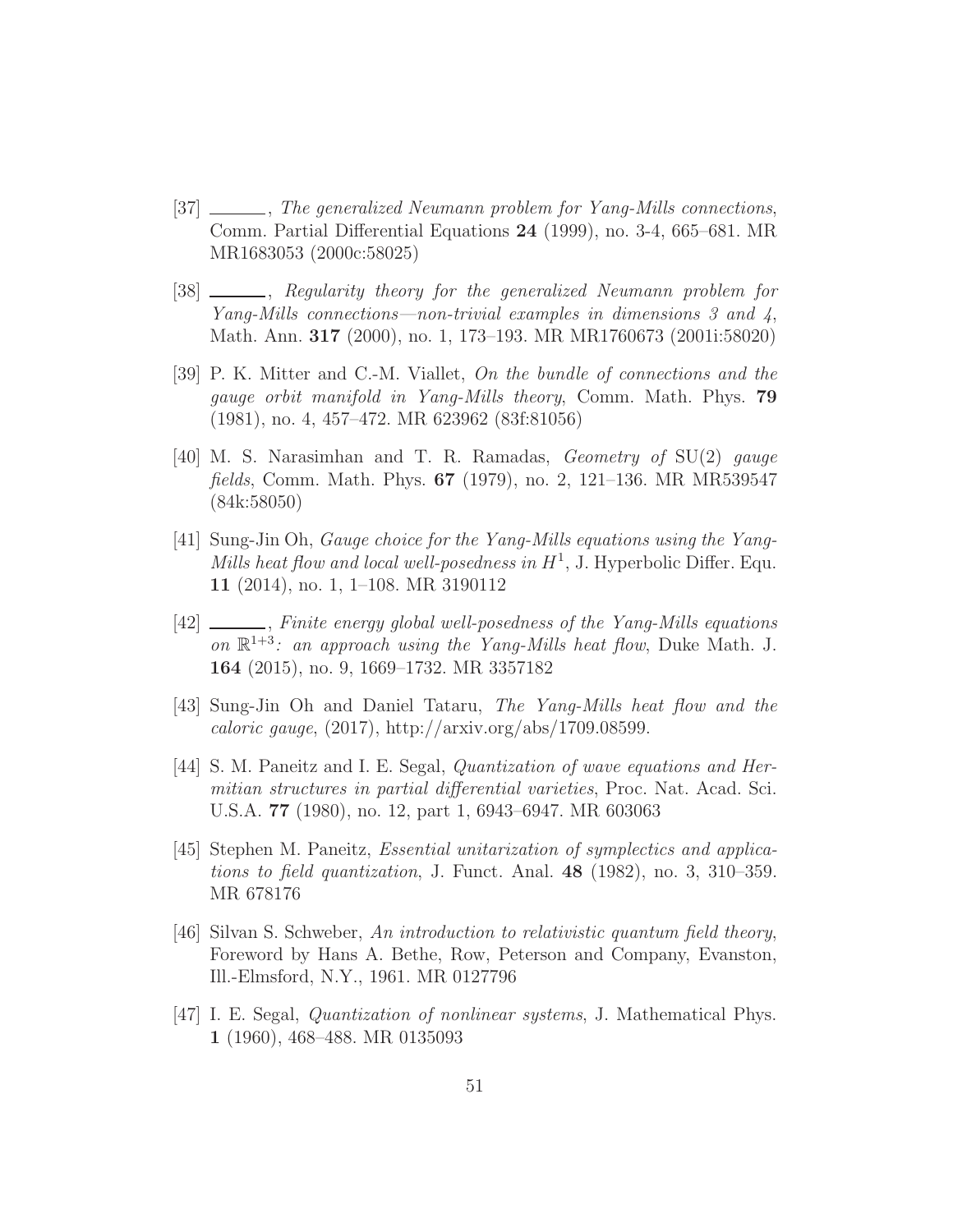- <span id="page-51-4"></span>[48]  $\_\_\_\_\_$ , *Stability theory and quantization*, Differential geometrical methods in mathematical physics (Proc. Conf., Aix-en-Provence/Salamanca, 1979), Lecture Notes in Math., vol. 836, Springer, Berlin-New York, 1980, pp. 375–382. MR 607709
- <span id="page-51-5"></span>[49]  $\ldots$ , The phase space for the Yang-Mills equations, Differential geometric methods in mathematical physics (Proc. Internat. Conf., Tech. Univ. Clausthal, Clausthal-Zellerfeld, 1978), Lecture Notes in Phys., vol. 139, Springer, Berlin-New York, 1981, pp. 101–109. MR 612994
- <span id="page-51-7"></span><span id="page-51-6"></span>[50] Irving Segal, The Cauchy problem for the Yang-Mills equations, J. Funct. Anal. 33 (1979), no. 2, 175–194. MR 546505
- [51] , Quantization of symplectic transformations, Mathematical analysis and applications, Part B, Adv. in Math. Suppl. Stud., vol. 7, Academic Press, New York-London, 1981, pp. 749–758. MR 634267
- <span id="page-51-3"></span>[52] Irving E. Segal, Mathematical problems of relativistic physics, With an appendix by George W. Mackey. Lectures in Applied Mathematics (proceedings of the Summer Seminar, Boulder, Colorado, vol. 1960, American Mathematical Society, Providence, R.I., 1963. MR 0144227
- <span id="page-51-9"></span>[53] Sigmund Selberg and Achenef Tesfahun, Null structure and local wellposedness in the energy class for the Yang-Mills equations in Lorenz gauge, J. Eur. Math. Soc. (JEMS) 18 (2016), no. 8, 1729–1752. MR 3519539
- <span id="page-51-2"></span><span id="page-51-0"></span>[54] M. Shifman, Advanced topics in quantum field theory, Cambridge University Press, Cambridge, 2012, A lecture course. MR 2896444
- [55] I. M. Singer, Some remarks on the Gribov ambiguity, Comm. Math. Phys. 60 (1978), no. 1, 7–12. MR MR500248 (80d:53025)
- <span id="page-51-8"></span><span id="page-51-1"></span>[56]  $\frac{1}{\sqrt{56}}$ , The geometry of the orbit space for nonabelian gauge theories, Phys. Scripta 24 (1981), no. 5, 817–820. MR MR639408 (83a:81055)
- [57] Terence Tao, Local well-posedness of the Yang-Mills equation in the temporal gauge below the energy norm, J. Differential Equations 189 (2003), no. 2, 366–382. MR MR1964470 (2003m:58016)